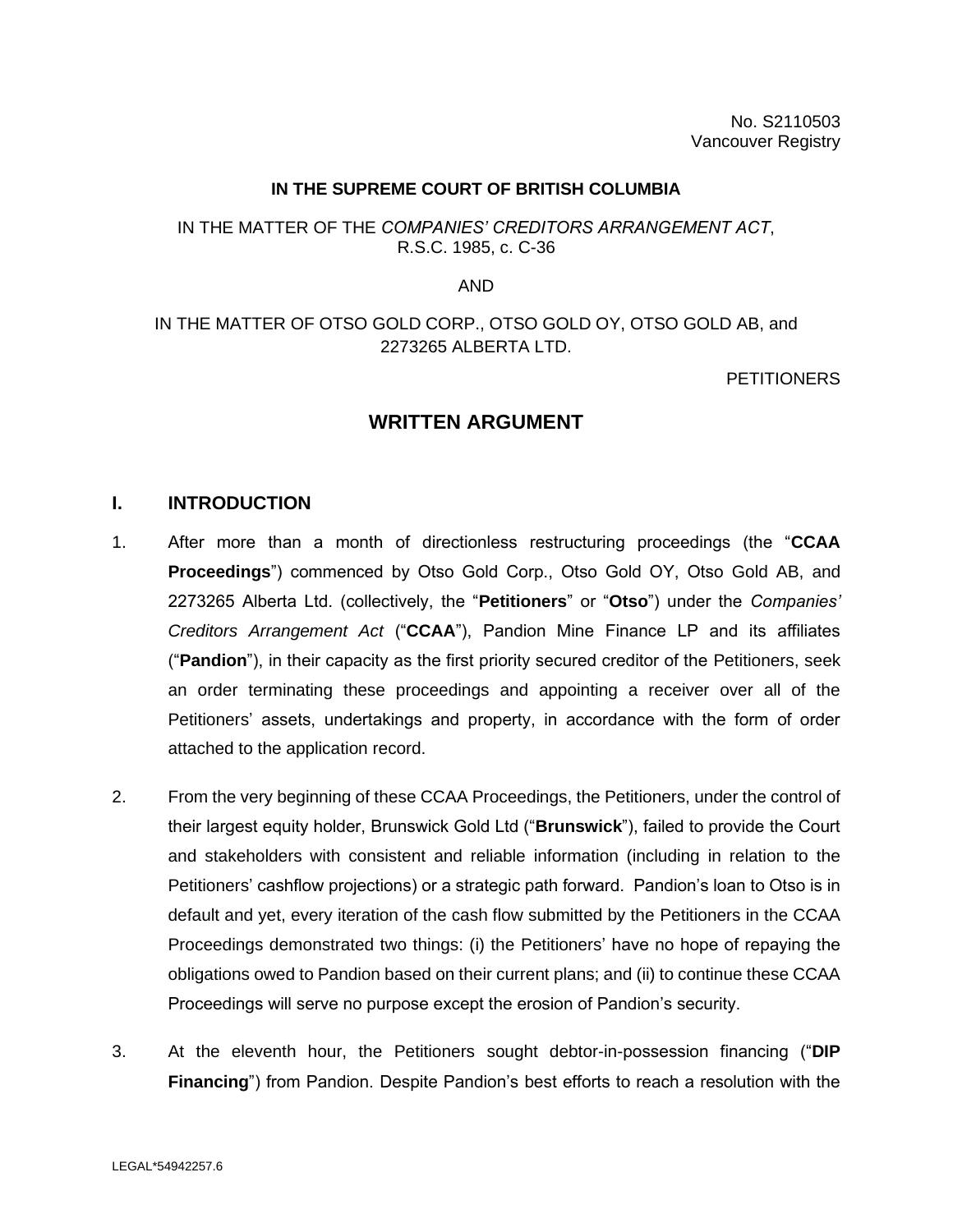Petitioners that would have permitted the CCAA to continue, Otso was unwilling to agree to Pandion's terms of the proposed DIP Financing. Otso therefore lacks financing to continue any operations beyond the end of next week.

- 4. The Petitioners did not serve materials by January 11, 2022, and in the absence of application material for further relief under the CCAA, the Monitor filed its second report dated January 12, 2022 (the "**Second Report**") which notes, *inter alia*, that:
	- (i) the Petitioners and Pandion were not able to progress discussions on DIP Financing; and
	- (ii) these CCAA Proceedings cannot be continued, as Otso does not have sufficient resources to advance the restructuring and meet its obligations.
- 5. At this juncture, and as detailed further below, Pandion submits that it is just and convenient to terminate these CCAA Proceedings and appoint a receiver over the Petitioners' assets, undertakings and properties for the following reasons:
	- (i) the Monitor has recommended that the CCAA proceedings should be terminated and that this Court should provide for the orderly transition to an alternative proceeding;
	- (ii) Pandion, the largest and first priority secured creditor of the Petitioners, has a contractual right to appoint a receiver under its security documents;
	- (iii) without DIP Financing, the Petitioners will not have sufficient financing to fund care and maintenance at the Otso Gold Mine. The Petitioners' major asset, the Otso Gold mine is in Northern Finland. If the mine is not appropriately maintained over the winter, the Petitioners' major asset and Pandion's security in such asset will be put in jeopardy, reducing the likelihood of recoveries for all stakeholders;
	- (iv) there has been a significant breakdown between Pandion and Otso Gold/Brunswick, which has been further exacerbated by the commencement of legal proceedings by Brunswick against Pandion (and others) in the United States and British Columbia, which contain unfounded allegations against Pandion. It should be of little surprise that, given these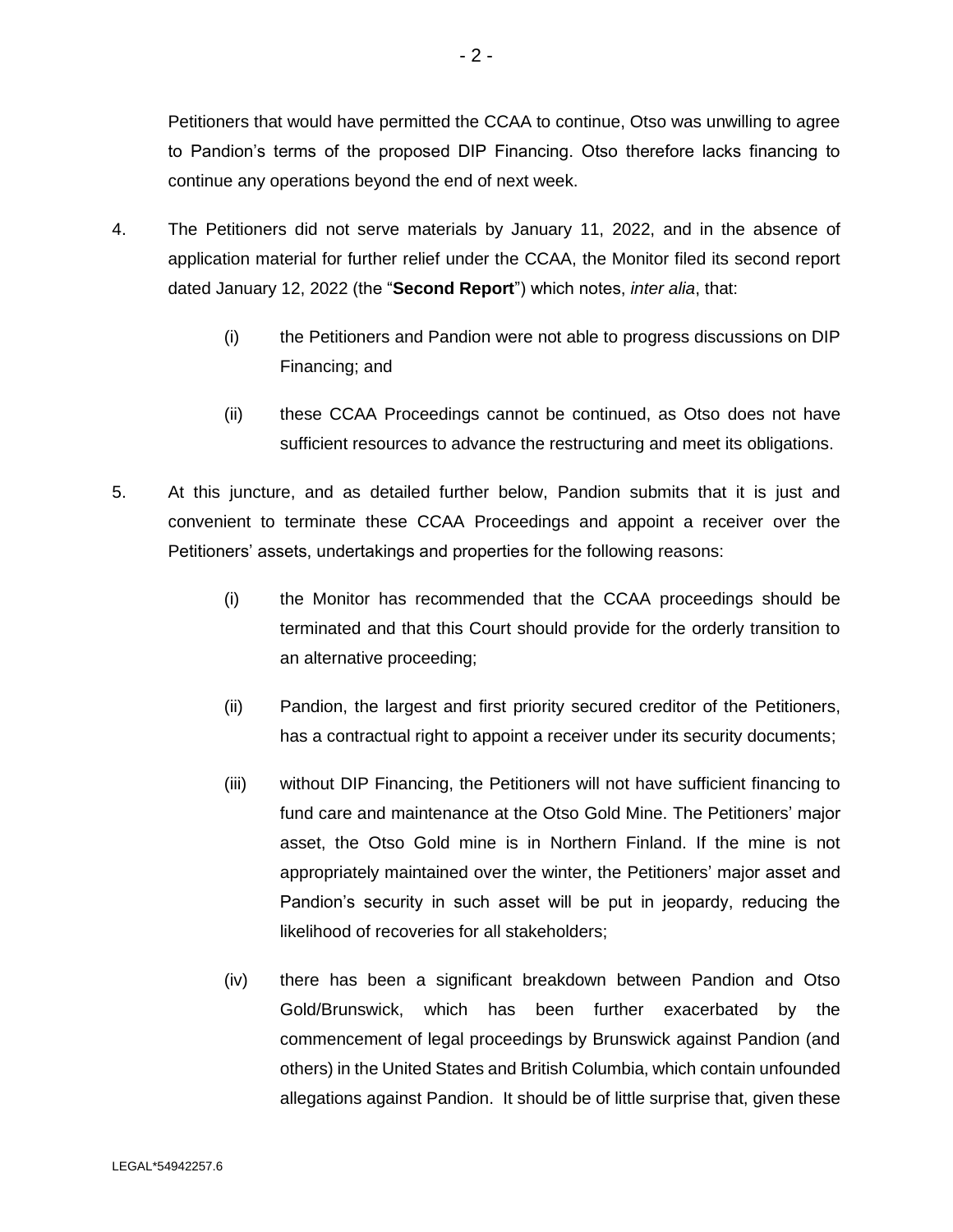spurious allegations, Pandion does not have confidence that the Petitioners' current leadership will act in the best interests of Otso's stakeholders and preserve the value of Pandion's collateral.

- 6. Pandion respectfully requests that the Court enter the receivership order to preserve the value of the Petitioners' primary asset: the Otso Gold Mine.
- 7. Capitalized terms used herein have the same meaning ascribed to them in Affidavit #1 of Joe Archibald, sworn on January 7, 2022 (the "**First Archibald Affidavit**").

# **II. STATEMENT OF FACTS**

## **A. Background**

- 8. Otso Gold is a publicly traded mineral exploration and development company, and is incorporated pursuant to the laws of Alberta and extra-provincially registered in British Columbia.<sup>1</sup>
- 9. Otso Gold has three wholly-owned subsidiaries:
	- (a) Otso AB, which is incorporated pursuant to the laws of Sweden;
	- (b) 2273265, which is incorporated pursuant to the laws of Alberta; and
	- (c) Minera Acero Del Feuga SA.<sup>2</sup>
- 10. Otso AB has one wholly-owned subsidiary, Otso OY, which is incorporated pursuant to the laws of Finland. As detailed further below, Otso OY is the operating entity of a gold mine located in Finland (the "**Otso Gold Mine**").<sup>3</sup>
- 11. Pandion is the largest and sole secured creditor of Otso, having advanced the following sums to the Petitioners:

3 *Ibid* at para 6.

<sup>1</sup> First Affidavit of Joe Archibald, sworn January 7, 2022 the ["First Archibald Affidavit"], at paras 3–4, and Exhibits "A" and "B".

<sup>2</sup> *Ibid* at para 5.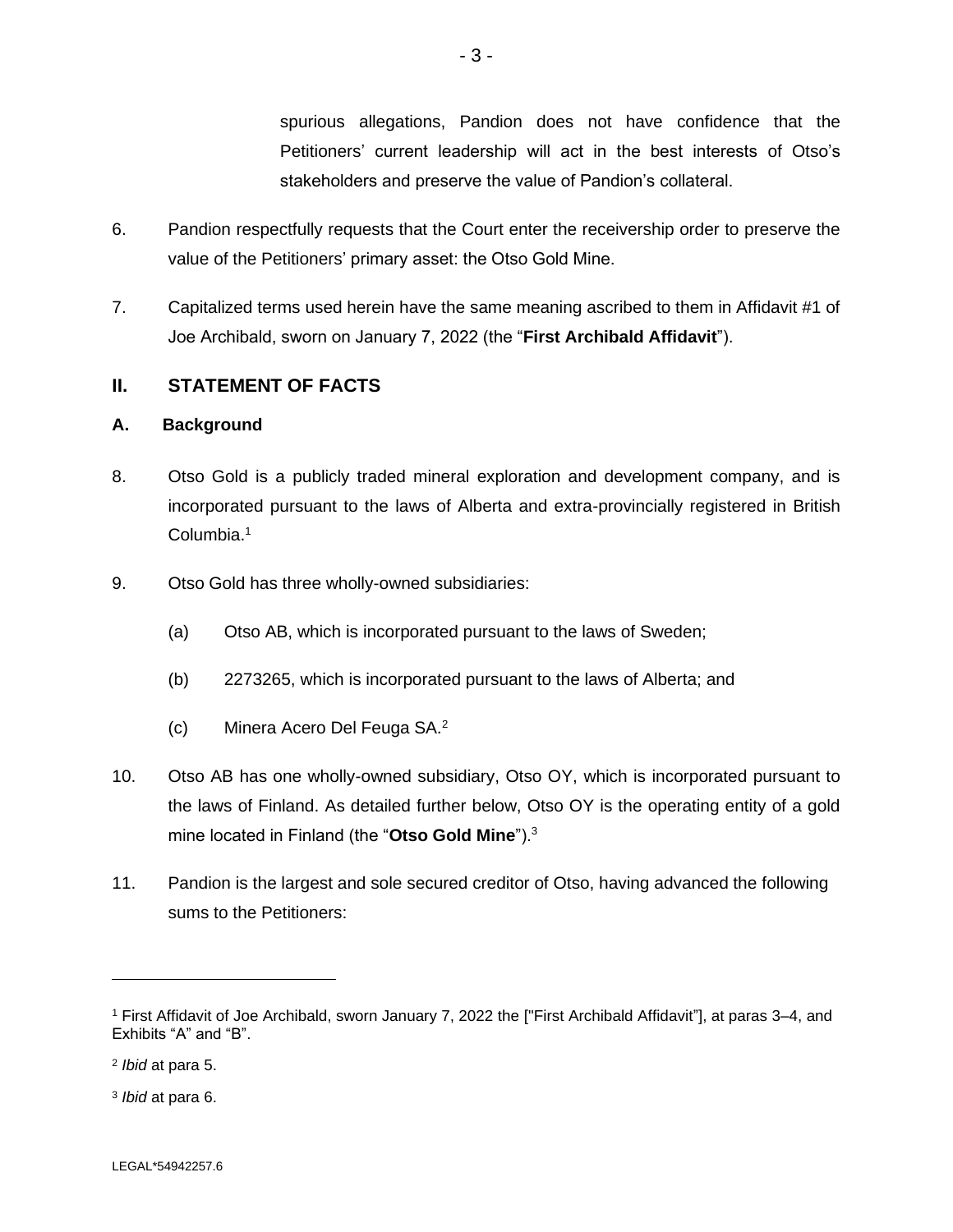- (a) pursuant to the PPF Agreement, USD\$20.6 million, as a prepayment for the purchase of 67,155 oz of gold to fund, *inter alia*, its acquisition of the Otso Gold Mine<sup>4</sup>;
- (b) pursuant to the Amendment & Forbearance to PPF Agreement, USD\$7million (paid as prepayment for the purchase of an additional 25,960 oz of gold) $5$ ;
- (c) pursuant to the MLA, USD\$5,849,030, for care and maintenance costs $6$ ; and
- (d) pursuant to the Debenture Agreement and Put Agreement, USD\$1.5 million.<sup>7</sup>
- 12. As detailed further below, despite forbearing and deferring Otso's obligations on numerous occasions, Otso defaulted on its obligations to repay a reduced sum (i.e., the Deferred Payment Amounts) on December 7, 2021. As a result of this failure, and pursuant to the terms of the Amended & Consent Agreement, Otso's obligations reverted to the total amounts due and payable to Pandion pursuant to the Transaction Documents (i.e., the Early Termination Amount).
- 13. Pandion has provided the Petitioners and the Monitor with a detailed calculation of the Early Termination Amount, which totals USD\$95,350,406.<sup>8</sup>
- 14. A detailed description of the Transaction Documents under which the Early Termination Amount is owing, as well as the security Pandion now seeks to enforce, is set out below.

# **B. The Transaction Documents and Security**

# *i. The PPF Agreement*

15. On or about November 10, 2017, PFL Raahe, a wholly owned subsidiary of RiverMet (PFL Raahe was a wholly owned subsidiary of Pandion Mine Finance until December 31, 2020,

<sup>4</sup> *Ibid* at para 9.

<sup>5</sup> *Ibid* at para 24.

<sup>6</sup> *Ibid* at paras 31–32.

<sup>7</sup> *Ibid* at para 49, and Exhibit "P".

<sup>8</sup> *Ibid* at para 56, and Exhibit "U".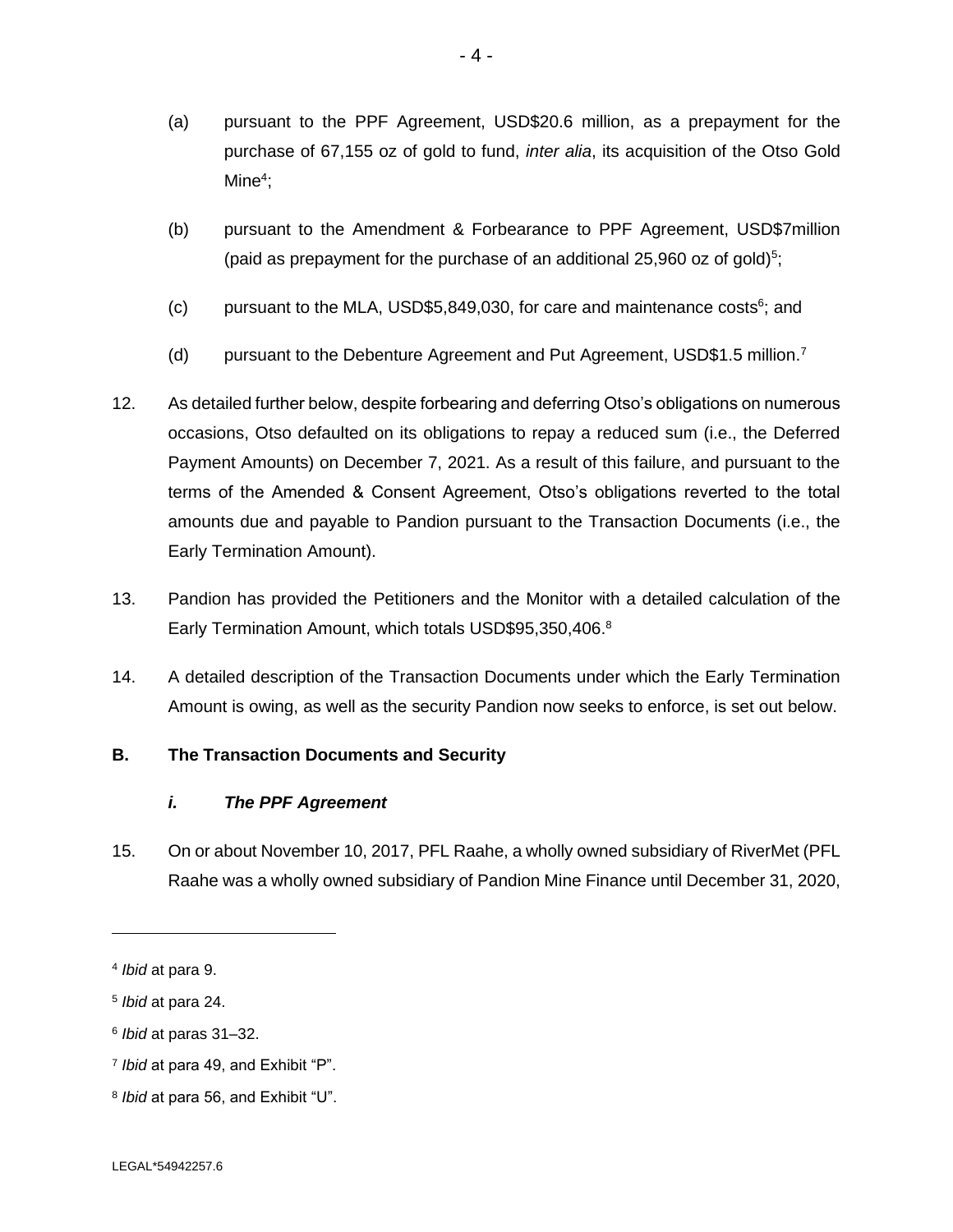at which point it was sold to RiverMet), and Otso Gold (then known as Firesteel Resources Inc., and referred to herein as "**Firesteel**") entered into a Pre-Paid Gold Forward Purchase Agreement (the "**PPF Agreement**").<sup>9</sup>

- 16. Pursuant to the PPF Agreement, PFL Raahe and Firesteel agreed, *inter alia*, as follows:
	- (a) PFL Raahe would make a cash payment to Firesteel in the amount of USD\$20.6 million as a prepayment for the purchase of 67,155 oz of gold, and pay an additional amount equal to the market price less a fixed discount of USD\$500/oz upon each delivery of gold (as detailed therein);
	- (b) the proceeds of the gold prepayment would be used to fund: (i) an investment in the Finnish OpCo with respect to the Otso Gold Mine; and (ii) the extinguishment of certain liabilities and obligations;
	- (c) Firesteel would sell the Contract Quantity of Gold to PFL Raahe, free and clear of all Liens;
	- (d) Firesteel would deliver the Contract Quantity of Gold to PFL Raahe on each Monthly Delivery Date by Delivery of the Scheduled Monthly Quantity, in accordance with the terms thereof;
	- (e) failure to Deliver any amount of Gold, as required by the terms thereof, would constitute an "Event of Default"; and
	- (f) upon the occurrence of an Event of Default by an Obligor, PFL Raahe was entitled to: (i) demand payment of the Early Termination Amount (calculated in accordance with section 5(8) thereof); and (ii) enforce against the Collateral.<sup>10</sup>
- 17. Further details regarding the use of the proceeds paid to Otso Gold pursuant to the PPF Agreement are also set out at Exhibit B-3 to the PPF Agreement.

<sup>9</sup> *Ibid* at para 7, and Exhibit "C".

<sup>10</sup> *Ibid* at para 9.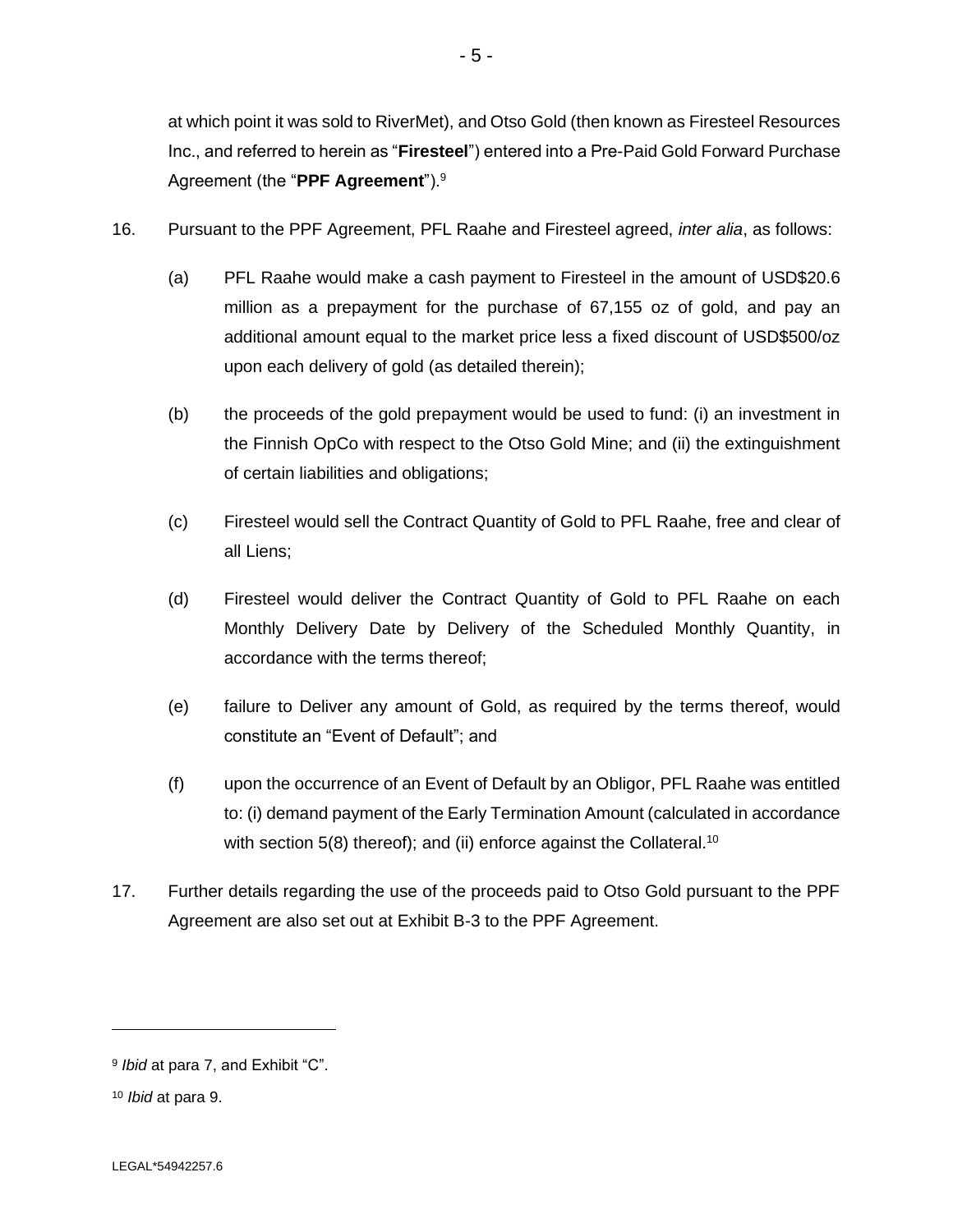- 18. As security for the obligations under the PPF Agreement, Pandion was granted, *inter alia*, a Lien over and in respect of any and all of Firesteel's (and its subsidiaries') real and personal property, assets, rights, titles and interests, whether tangible or intangible, presently held or after acquired, and all products and proceeds of the foregoing, including insurance proceeds.<sup>11</sup>
- 19. At the time the PPF Agreement was executed, Nordic Oy owed approximately EUR\$31.1 million (USD\$36.2 million) to Nordic Mines AB (the former parent company of Otso AB), consisting of an intercompany loan in the outstanding amount of EUR\$24.1 million, and a capital loan in the outstanding amount of EUR\$7 million (referred to in the PPF Agreement, and referred to herein, as the "**Finnish OpCo Debts**").<sup>12</sup>
- 20. The PPF Agreement contemplated, *inter alia*, that the Finnish OpCo Debts would be assigned to Otso Gold (then known as Firesteel), and that Firesteel would thereafter grant "Security in respect of such Finnish OpCo Debts…for the benefit of [Pandion]" (PPF Agreement, section  $3(1)(xvii)$ .<sup>13</sup>

## *ii. The PPF2 Agreement*

- 21. On December 8, 2017, and as contemplated by the PPF Agreement, the following additional agreements were executed:
	- (a) Nordic Gold OY (formerly known as Nordic Mines OY) and Nordic Gold Corp. (formerly known as Firesteel Resources Inc.) entered into a Second Pre-Paid Forward Gold Purchase Agreement, as amended and restated on November 8, 2018 (the "**PPF2 Agreement**"). The PPF2 Agreement provided that Otso Oy (previously Nordic Mines Oy) could satisfy its obligations relating to the delivery of gold to Firesteel (as the Buyer under the PPF2 Agreement), or by making deliveries directly to PFL Raahe, and thus created back-to-back obligations between Otso Oy (then called Nordic Mines Oy) and Firesteel that corresponded to the obligations between Firesteel and Pandion under the PPF Agreement. In

<sup>13</sup> *Ibid* at para 13.

<sup>11</sup> *Ibid* at para 11.

<sup>12</sup> *Ibid* at para 12.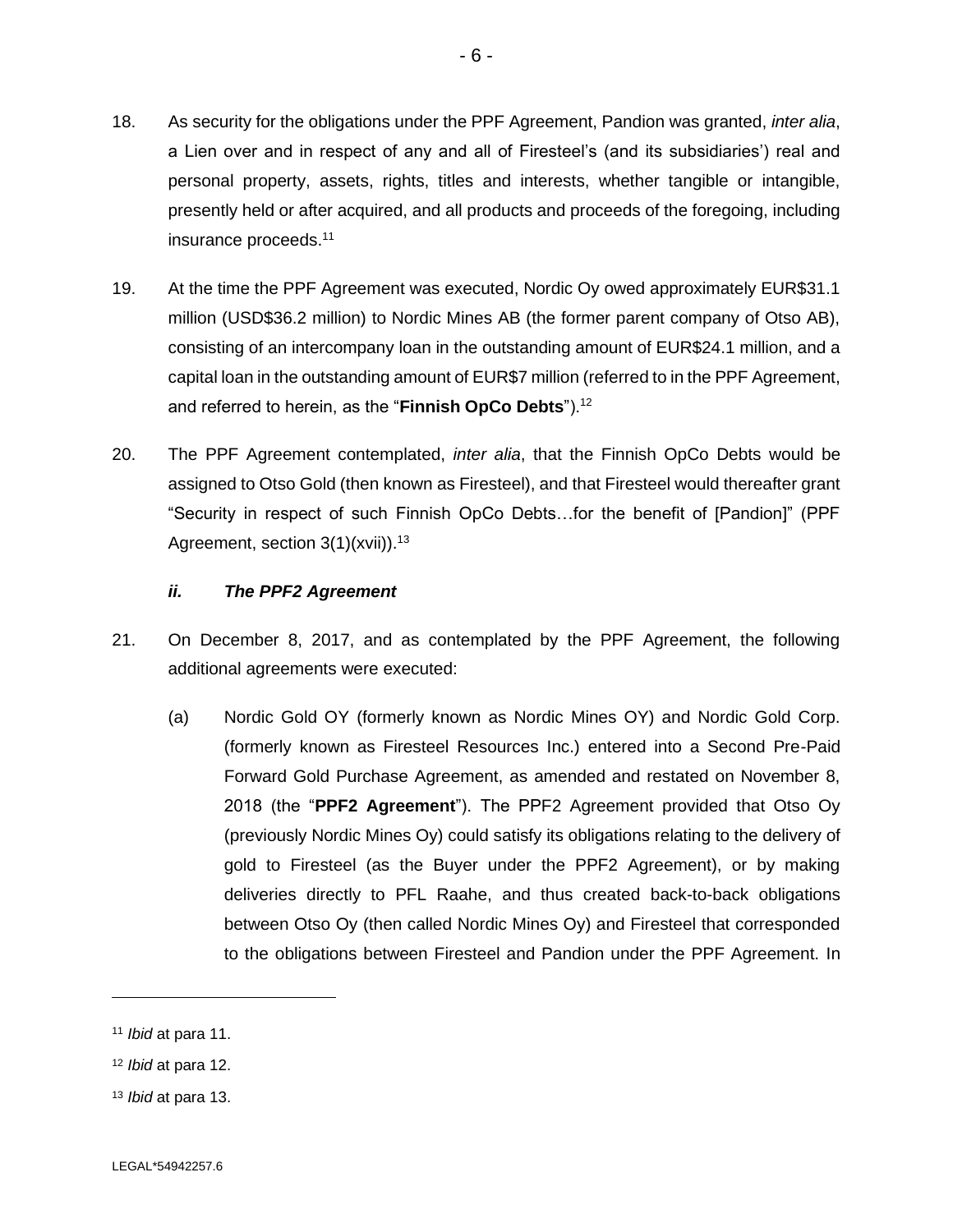this respect, section 4.1 of the Direct Agreement provides that PFL Raahe (as the Buyer) may, in the case of a default under the PPF Agreement, step into Otso Gold's shoes and exercise any/all of its rights arising under and pursuant to the PPF2 Agreement; and

- (b) PFL Raahe (as Buyer), Firesteel and Nordic Mines OY entered into a Direct Agreement, in connection with the PPF2 Agreement and as a condition under the PPF Agreement.<sup>14</sup>
- 22. As security for the obligations arising under the PPF2 Agreement, Nordic Mines OY irrevocably and unconditionally pledged to Otso Gold, as a first priority pledge, the mining right and a business mortgage. Otso Gold further pledged the same assets to Pandion as security for its obligations under the PPF Agreement.<sup>15</sup>

# *iii. Pandion's Security*

- 23. As detailed and acknowledged at paragraph 60 of the First Koshkin Affidavit, the obligations owed by Otso under the Transaction Documents are secured, and the security is duly registered in the respective jurisdictions (including in Canada, Sweden, and Finland).<sup>16</sup>
- 24. The security granted by Otso includes:
	- (a) a security interest in all of its present and after-acquired real and personal property pursuant to a General Security Agreement, dated December 2017 (the "**GSA**") to secure performance of the "Obligations" (as such term is defined in article 1.01 thereof); and

<sup>14</sup> *Ibid* at para 14, and Exhibit "D".

<sup>15</sup> *Ibid* at para 17, and Exhibit "E".

<sup>16</sup> First Affidavit of Victor Koshkin, sworn December 3, 2021 ["First Koshkin Affidavit"], Exhibits "O", "P", "Q", "R", "S", "T", "U", "V", "W" and "X".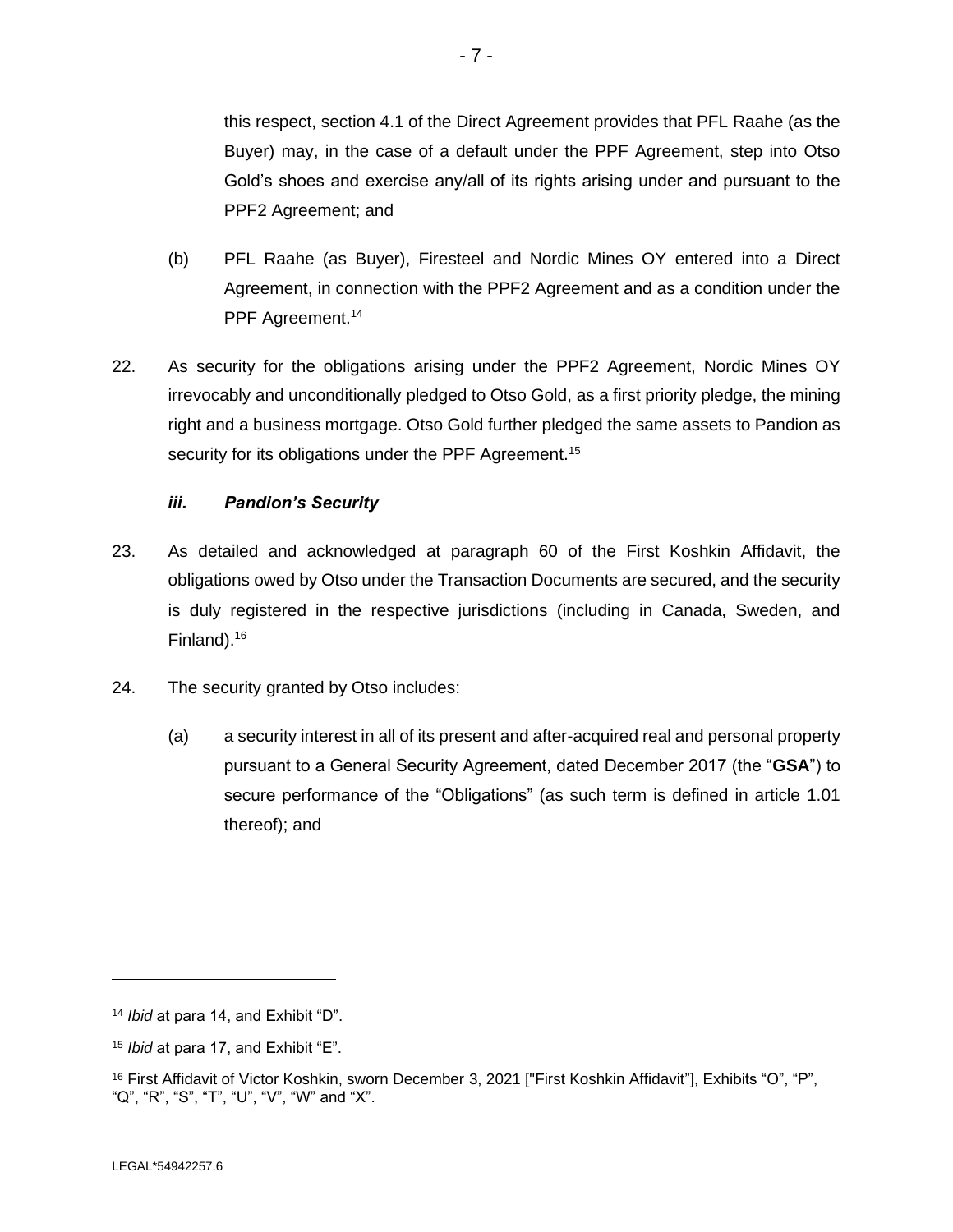- (b) pledge agreements, relating to the shares in Nordic Mines Marknad AB, certain options, and a loan, each of which is dated December 8, 2017.<sup>17</sup>
- 25. Pandion's security interest has been perfected in Canada through the following registrations:
	- (a) Registration No. 17112810682 made on November 28, 2017, against Otso Gold in the Alberta Personal Property Registry; and
	- (b) Registration No. 425756K made on November 28, 2017, against Otso Gold in the British Columbia Personal Property Registry.<sup>18</sup>

## **C. Otso's Default under the PPF Agreement**

- 26. Otso (then known as Firesteel) subsequently defaulted on certain of its obligations under the PPF Agreement.<sup>19</sup>
- 27. On October 15, 2018, and following these defaults, the parties agreed to amend the PPF Agreement pursuant to an "Amendment and Forbearance No. 1 to the Pre-Paid Forward Gold Purchase Agreement" (the "**Amendment & Forbearance to PPF Agreement**").<sup>20</sup>
- 28. Pursuant to the terms of the Amendment & Forbearance to PPF Agreement, the parties agreed *inter alia*, as follows:
	- (a) PFL Raahe would provide additional funding of USD\$7 million, in two supplemental tranches, as prepayment for the purchase of 25,960 oz of gold (for a total purchase of 93,115 oz of gold for all three tranches), and pay an additional amount equal to the market price less a fixed discount of USD\$500/oz upon each delivery of gold (as detailed therein);

<sup>17</sup> First Archibald Affidavit, *supra* note 1at para 19, and Exhibits "G" and "H".

<sup>18</sup> *Ibid* at para 20, and Exhibit "I".

<sup>19</sup> *Ibid* at para 22.

<sup>20</sup> *Ibid* at para 23, and Exhibit "J".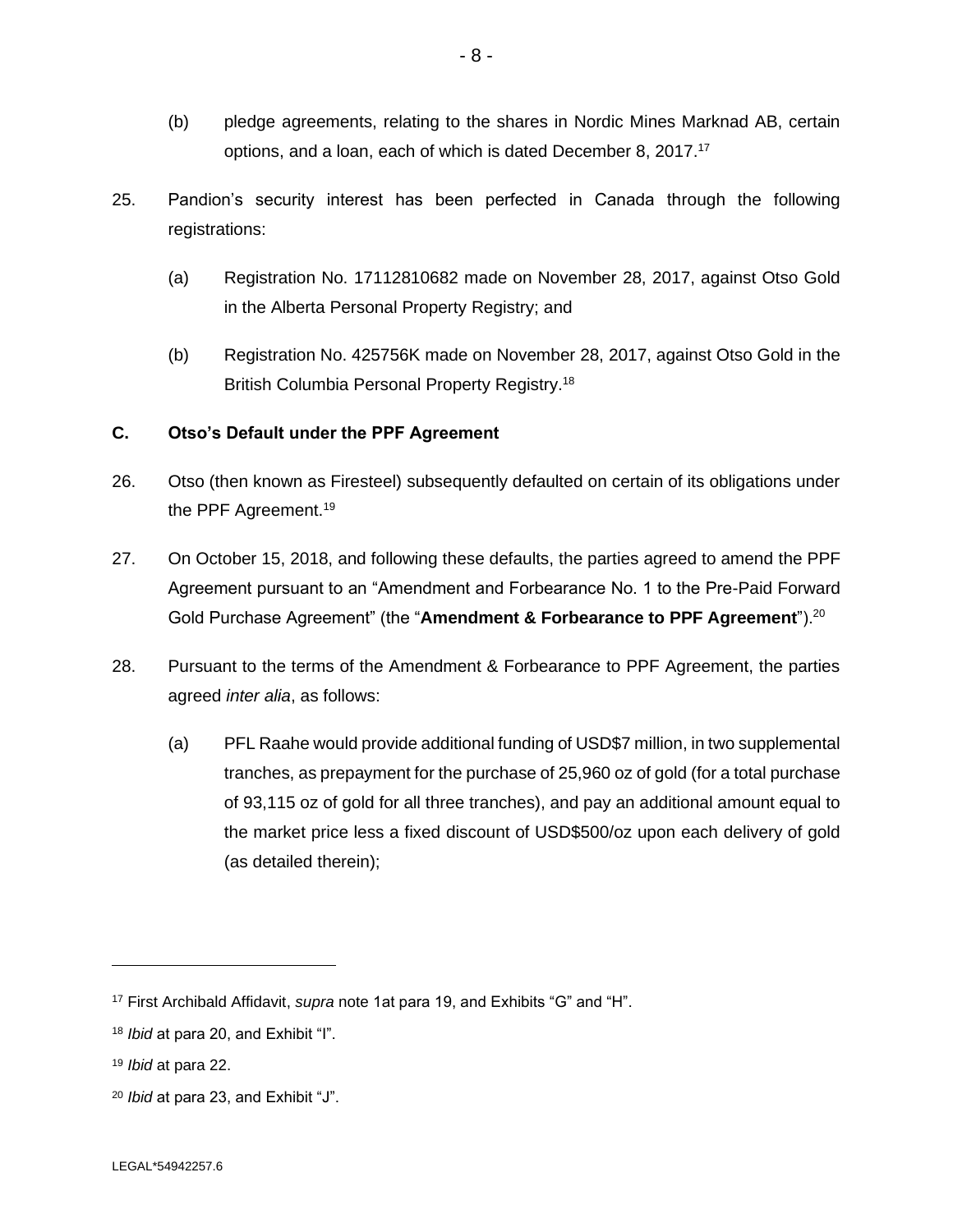- (b) PFL Raahe would shift the start date of gold deliveries under the PPF Agreement to Jan-2020 from May-2019; and
- (c) PFL Raahe would remove Section 23 from the PPF Agreement, the Contract Quantity Exchange Option concept;
- (d) In return, the parties agreed to the following;
	- (i) 19.9% of the outstanding common shares provided to PFL Raahe;
	- (ii) a USD\$1.5m Buyer Fee paid to PFL Raahe within six months of entering into the Amendment & Forbearance to PPF Agreement; and
	- (iii) a 2.5% net smelter return on gold production from the Otso Gold Mine.<sup>21</sup>

# **D. The Royalty Agreement**

- 29. Pursuant to the Amendment & Forbearance to PPF Agreement, in exchange for removing an option in the PPF Agreement, on November 8, 2018, PFL Raahe, Nordic Gold OY, and Nordic Gold Corp., entered into a Net Smelter Returns Royalty Agreement (the "**Royalty Agreement**"), pursuant to which PFL Raahe was granted a 2.5% Net Smelter Returns Royalty (the "**Royalty**") payable on all Minerals mined or otherwise recovered from the Mine Properties, the Mining Concessions and/or the Mine.<sup>22</sup>
- 30. Pursuant to the terms of the Royalty Agreement, the parties agreed *inter alia* as follows:
	- (a) the grant of the Royalty would be binding upon the successors and assigns of the Owner, and all successors of the Owner in title to the Mine Properties;
	- (b) the Royalty would run with the Mine Properties and the Owner's title to the Mine Properties, and to the extent permitted in law, would constitute a vested interest in and a covenant running with the Mine Properties and Minerals and the respective titles thereto and all accessions thereto or successions or derivations thereof; and

<sup>21</sup> *Ibid* at para 24.

<sup>22</sup> *Ibid* at para 26, and Exhibit "L".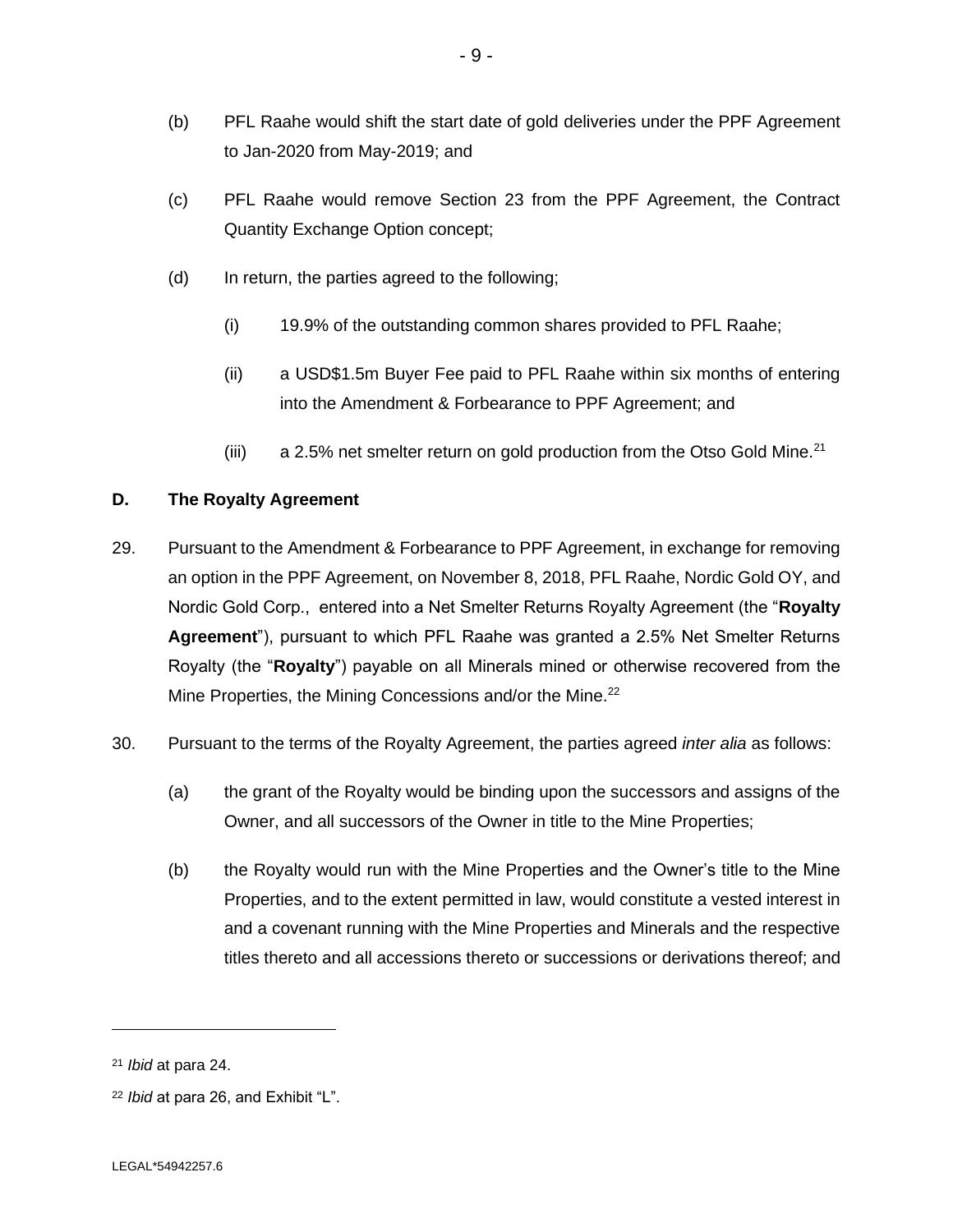- (c) PFL Raahe could, at its own expense register or record notice of the Royalty Agreement against title to the Mine, the Mine Properties and the Mining Concessions.<sup>23</sup>
- 31. In addition, a Mining Right Certificate was pledged to Pandion as first priority security under the PPF Agreement (first by Otso Oy to Otso Gold pursuant to the agreement referred to in paragraph 18 above and then by Otso Gold to Pandion pursuant to the agreement referred to in paragraph 18(b) above), and as second priority security under the Royalty Agreement.<sup>24</sup>
- 32. The handwritten notes on the Mining Right Certificate constitute a security endorsement of the first priority for the PPF Agreement and the second priority for the Royalty, and the pledge was subsequently registered (i.e., registered in the Mining Register). 25

## **E. Care and Maintenance – Maintenance Loan Agreement**

- 33. Following the execution of the Amendment & Forbearance to PPF Agreement and the Royalty Agreement, Otso Gold poured gold until March 2019 at which time, and a result of various issues (including, *inter alia*, poor management and issues with the mill), Otso Gold ran out of working capital. As detailed further at paragraph 20 of the First Koshkin Affidavit, the Otso Gold Mine was then placed on care and maintenance from precommercial production, effective April 1, 2019.<sup>26</sup>
- 34. On April 17, 2019, and in order to protect the value of its collateral in the Otso Gold Mine, PFL Raahe entered into a Maintenance Loan Agreement (the "**MLA**") with Otso Gold, pursuant to which it agreed to provide care and maintenance funding in the principal sum of up to EUR350,000 per month. In addition, the MLA provides *inter alia* that:
	- (a) the MLA was a "Transaction Document" under the PPF Agreement; and

<sup>23</sup> *Ibid* at para 27.

<sup>24</sup> *Ibid* at para 29, and Exhibit "F"; First Koshkin Affidavit, *supra* note 16, Exhibit "Y".

<sup>25</sup> First Archibald Affidavit, *supra* note 1at para 29.

<sup>26</sup> *Ibid* at para 30.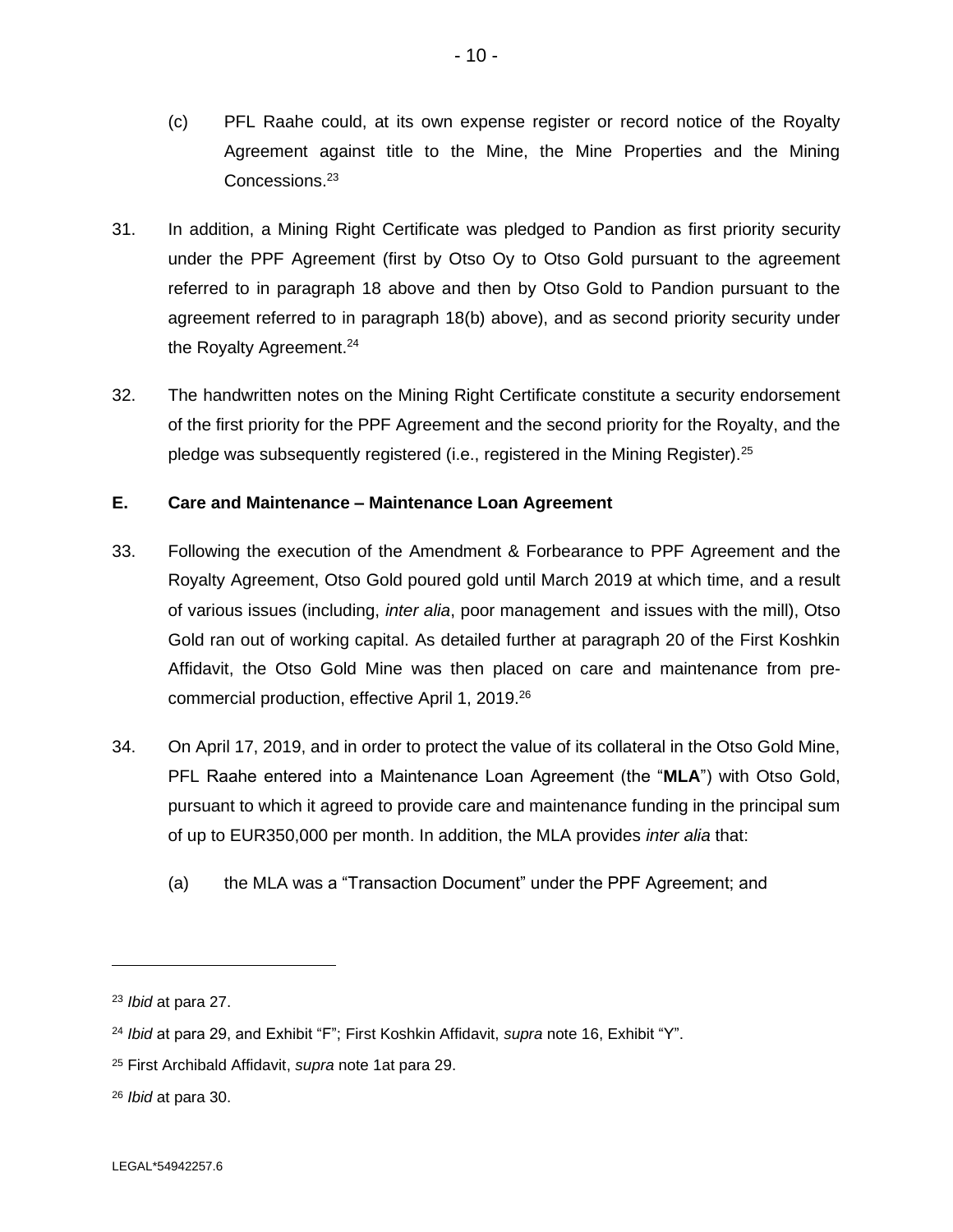- (b) the Obligations (as defined in the MLA) were payable on demand. $27$
- 35. PFL Raahe provided care and maintenance funding to Otso Gold until December 3, 2019, in the amount of USD\$5,849,030 to allow Otso Gold to maintain the site and pay down its liabilities.<sup>28</sup>

## **F. The PFL Raahe Sales Process**

- 36. Prior to entering into the MLA, Pandion also engaged Cutfield Freeman (Independent Global Mining Finance Advisors) ("**Cutfield**") in March 2019, to market and sell PFL Raahe's claims and rights related to the Otso Gold Mine (the "**PFL Raahe Sales Process**").<sup>29</sup>
- 37. Cutfield subsequently developed a target company list of over 100 companies, which included any direct inquiries that Pandion had previously (or subsequently) received. $30$
- 38. The PFL Raahe Sales Process was conducted from approximately April 2019 until September 17, 2019, and generated expressions of interest from approximately ten companies. However, due to the circumstances that existed at the mine during this time (i.e., lack of drilling and gold reserves, selective mining, lack of a feasibility study, etc.), the interest in moving forward with fuller due diligence and a potential transaction was limited: of the ten companies that expressed an interest, Pandion only received two nonbinding offers – both of which were made by Chinese mining companies (the "**Interested Companies**").<sup>31</sup>
- 39. The Interested Companies conducted site visits in July 2019, but by September 17, 2019, both had communicated they were not interested in pursuing the opportunity further. $32$

- <sup>29</sup> *Ibid* at para 33.
- <sup>30</sup> *Ibid* at para 34.
- <sup>31</sup> *Ibid* at para 35.
- <sup>32</sup> *Ibid* at para 36.

<sup>27</sup> *Ibid* at para 31.

<sup>28</sup> *Ibid* at para 32.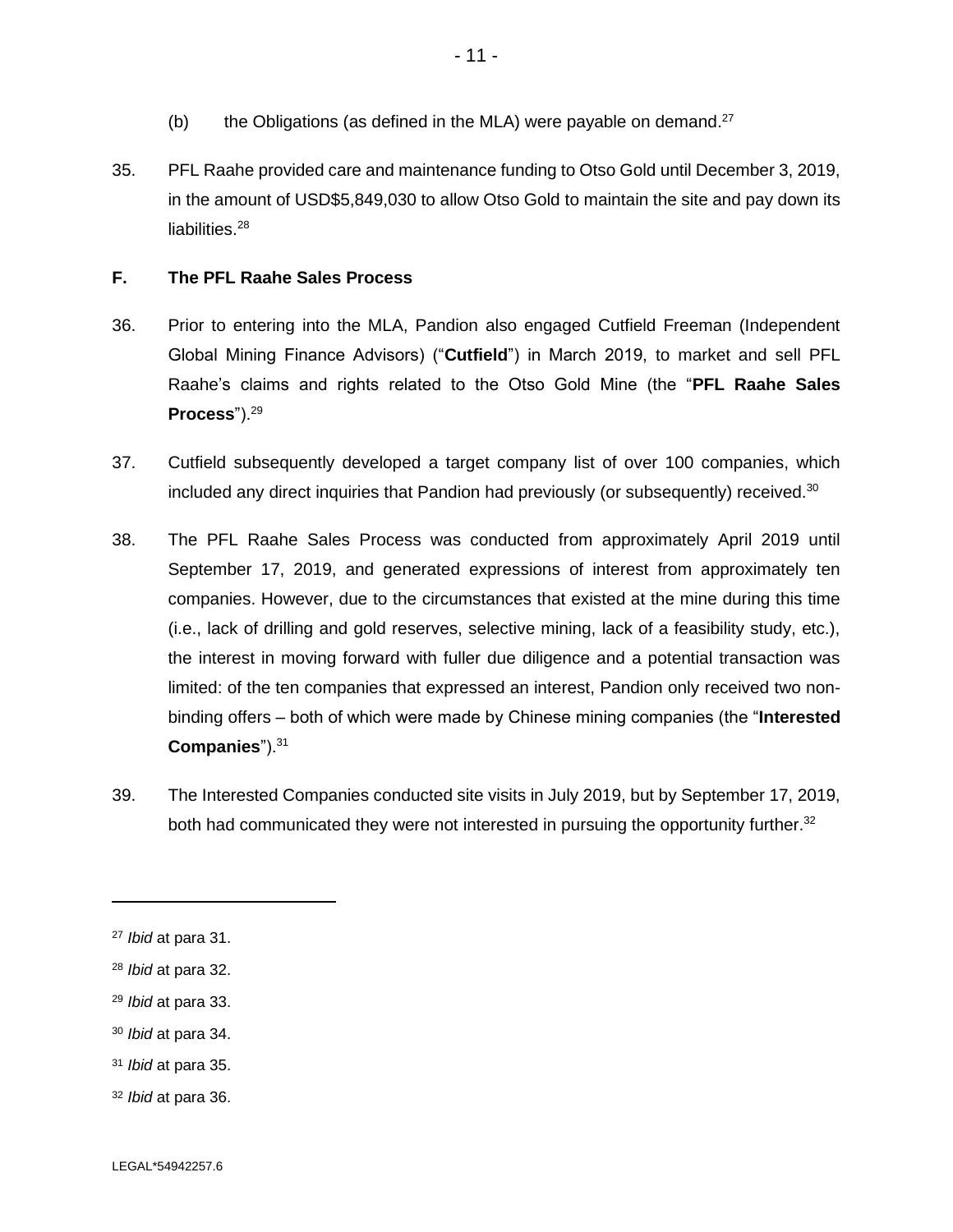## **G. Services Agreement with Lionsbridge and Westech**

- 40. Over the course of the PFL Raahe Sales Process, Pandion contacted Lionsbridge an arms-length party to discuss the opportunity. Lionsbridge executed a confidentiality agreement in order to gain access to the data room that had been prepared by Cutfield for the PFL Raahe Sales Process.<sup>33</sup>
- 41. On May 23, 2019, Lionsbridge informed Pandion that, having completed its technical review and having engaged with potential investors/sources of capital, it was unlikely that it would be able to buy out PFL Raahe's claims and rights related to the Otso Gold Mine. $34$
- 42. Through its review of the project, Lionsbridge identified a pathway for production to resume at the Otso Gold Mine and indicated an interest in assisting with managing this process.<sup>35</sup>
- 43. Thereafter, and on July 2, 2019, Otso Gold, Lionsbridge, and Westech International Pty Ltd. ("**Westech**"), entered into a services agreement (the "**Services Agreement**"), pursuant to which the parties agreed, *inter alia*, that: (i) Lionsbridge would provide Otso Gold with corporate management services; and (ii) Westech would, subject to independent approvals, provide Otso Gold with the technical services it had identified as necessary to return the Otso Gold Mine back to production.<sup>36</sup>
- 44. The Services Agreement was subject to TSX-V approval and, as detailed further in the Press Release "Nordic Gold Announces Changes in Board and Management Annual & Special General Meeting set for August 28, 2019", was approved by Otso Gold's board of directors (the "**Otso Board**") on July 2, 2019.<sup>37</sup>

<sup>33</sup> *Ibid* at para 38.

<sup>34</sup> *Ibid* at para 39.

<sup>&</sup>lt;sup>35</sup> First Affidavit of Clyde Wesson, sworn December 12, 2021 ["First Wesson Affidavit"], at para 12.

<sup>36</sup> First Koshkin Affidavit, *supra* note 16, Exhibit "C".

<sup>37</sup> First Archibald Affidavit, *supra* note 1at para 41, and Exhibit "M".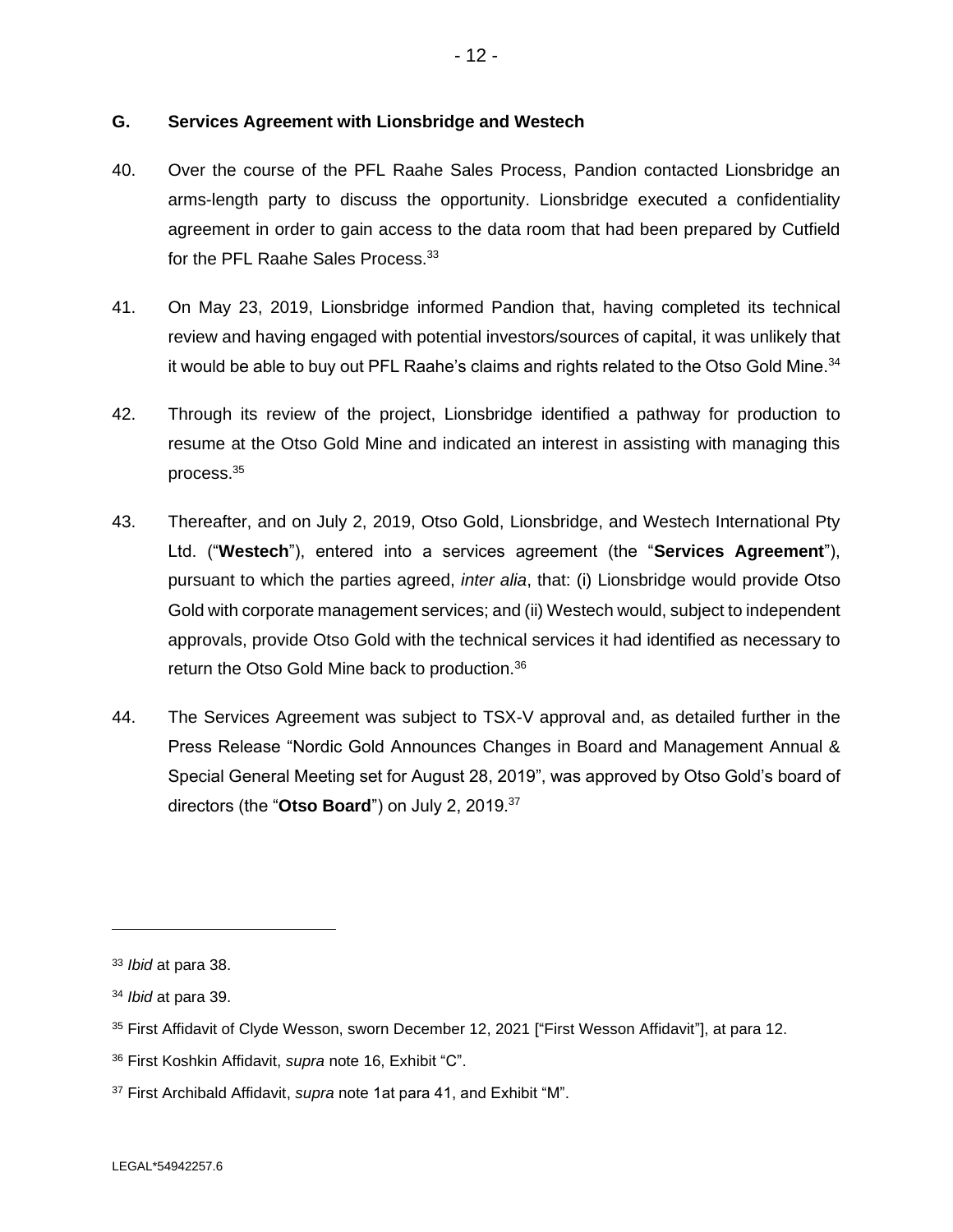45. The Services Agreement was subsequently approved by the shareholders of Otso Gold, as was the election of, *inter alia*, Brian Wesson and Clyde Wesson to the Otso Board.<sup>38</sup>

## **H. Obligations and Debt Restructuring – Consent and Agreement**

- 46. Following the approval of the Services Agreement, Otso Gold negotiated a restructuring of Otso Gold's liabilities to Pandion resulting in the execution of the "Consent and Agreement to Pre-Paid Forward Gold Purchase Agreement and Maintenance Loan Agreement" on October 7, 2019 (the "Consent & Agreement").<sup>39</sup>
- 47. Pursuant to section 2.1 of the Consent & Agreement, the obligations otherwise owing under the PPF Agreement were deferred on the following terms:

*Recharacterization of Obligations: Deferment of Deferred Payment Amounts until the Deferment Termination Date*. Subject to the terms hereof, the Buyer hereby agrees that (1) the Obligations of the Obligors under the PPF Agreement and the obligations of Nordic Gold Oy under the Maintenance Loan Agreement shall be recharacterized and consolidated under this Agreement to a \$23,000,000 payable of the Seller owing to the Buyer and (2) on and after the Deferment Effective Date until the Deferment Termination Date any payments due under the PPF Agreement (as modified by this Agreement) and the Maintenance Loan Agreement shall be deferred until the Deferment Termination Date. The deferment and consolidation granted pursuant to this Section 2.1 shall automatically terminate on the Deferment Termination Date and the Deferred Payment Amounts, together with all other amounts due on such date under this Agreement and the Transaction Documents, shall be immediately due and payable on such date. The period from and including the Deferment Effective Date through but excluding the Deferment Termination Date shall be referred to herein as the 'Deferment Period.'40

- 48. Section 5.1 of the Consent & Agreement provides that, *inter alia*, the following would constitute "Deferment Termination Events":
	- (a) any of the Obligors defaults in the observance or performance of its obligations arising under the Consent & Agreement; and

<sup>38</sup> *Ibid,* Exhibit "N".

<sup>39</sup> *Ibid* at para 43, and Exhibit "O"; First Wesson Affidavit, *supra* note 35 at para 12.

<sup>40</sup> First Archibald Affidavit, *supra* note 1at para 44, and Exhibit "O".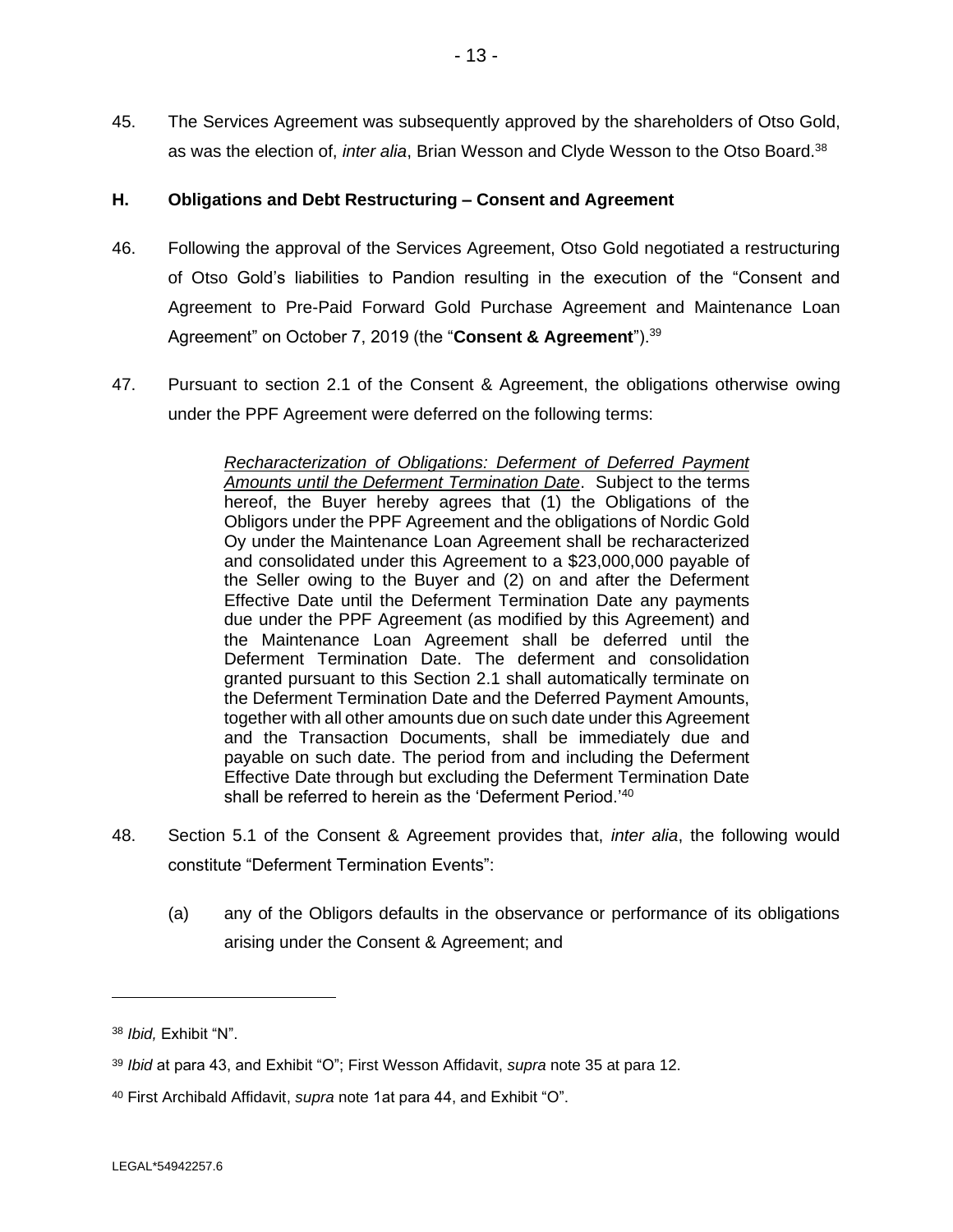- (b) any Obligor: (i) becomes insolvent or generally not able to pay its debts as they become due; (ii) admits in writing its inability to pay its debts generally or makes a general assignment for the benefit of creditors; (iii) institutes or has instituted against it any proceeding seeking  $(x)$  to adjudicate it a bankrupt or insolvent,  $(y)$ liquidation, winding-up, reorganization, arrangement, adjustment protection, relief, or composition of it or its debts under any law relating to bankruptcy, insolvency, reorganization or relief of Petitioners including any plan of compromise or arrangement or other corporate proceeding involving or affecting its creditors, or (z) the entry of an order for relief or the appointment of a receiver, receiver and manager, trustee, monitor, custodian or other similar official for it or for any substantial part of its properties and assets, and in the case of any such proceeding instituted against it (but not instituted by it), either the proceeding remains undismissed or unstayed for a period of thirty (30) days, or any of the actions sought in such proceeding (including the entry of an order for relief against it or the appointment of a receiver, interim receiver, receiver and manager, trustee, monitor, custodian or other similar official for it or for any substantial part of its properties and assets) occurs; or (iv) takes any corporate action to authorize any of the above actions.<sup>41</sup>
- 49. Pursuant to the Consent & Agreement, the parties agreed *inter alia*, as follows:
	- (a) the sum of USD\$23 million, the Deferred Payment Amounts, payable in two equal instalments of USD\$11.5 million within eighteen and twenty-four months of entering into the Consent & Agreement (April 7, 2021 and October 7, 2021, respectively), would be paid to PFL Raahe in full satisfaction of the amounts otherwise due under the PPF Agreement and Maintenance Loan Agreement;
	- (b) a contingent payment of USD\$1.56 million, payable in common shares of Otso Gold, pro rata upon the completion of up to CAD\$7 million equity raise for purposes of providing PFL Raahe with ownership of Otso Gold common shares not to exceed 19.9%;

<sup>41</sup> *Ibid* at para 45, and Exhibit "O".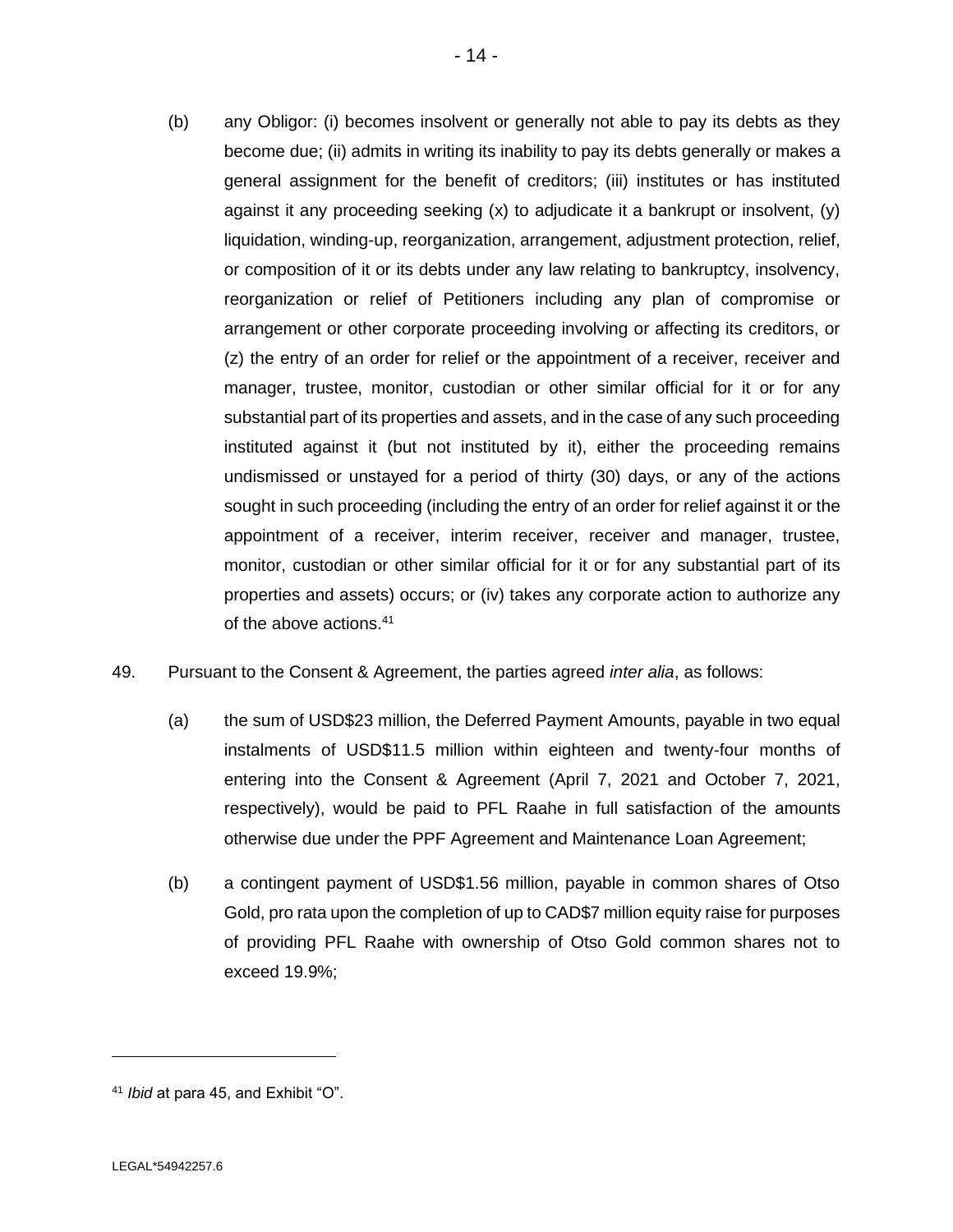- (c) permit Otso Gold to repurchase the Royalty for USD\$15 million; and
- (d) PFL Raahe would provide additional amounts not exceeding USD\$900,000 pursuant to the MLA in order to fund maintenance expenditures relating to the site during the three months following execution of the Consent & Agreement.<sup>42</sup>
- 50. The purpose of entering into the Consent & Agreement was to, among other things: (i) permit Otso Gold to move forward with raising funds to restart operations at the Otso Gold Mine; (ii) recapitalize the company; (iii) do necessary drilling, technical work, and complete a feasibility study; and (iv) ensure that the value created by successfully restarting operations at the Otso Gold Mine would not be consumed by its existing liabilities.<sup>43</sup>
- 51. On December 16, 2019, Nordic Gold changed its name to Otso Gold.<sup>44</sup>

## **I. Additional Funding – Convertible Debentures**

- 52. On March 26, 2020, PFL Raahe agreed to provide additional funding to Otso Gold in the amount of USD\$1.5 million, in the form of unsecured convertible debentures with a maturity date of March 26, 2023 (the "**Convertible Debentures**") pursuant to the terms of a Debenture Agreement, dated March 26, 2020 (the "**Debenture Agreement**"), as well as a "put option", pursuant to a Put Agreement dated March 26, 2020 (the "**Put Agreement**"), to require Otso Gold to purchase the Convertible Debentures on or after September 25, 2020.<sup>45</sup>
- 53. In consideration of PFL Raahe subscribing for the Convertible Debentures, each of Lionsbridge and Brian Wesson absolutely, unconditionally and irrevocably guaranteed, on a joint and several basis to PFL Raahe the full and timely payment of all debts and liabilities, present and future, matured and unmatured, owing by Otso Gold to PFL Raahe under the Convertible Debenture, including the Put Option and the Call Right arising therefrom (and as such terms are defined in the Debenture Agreement), together with all

- <sup>44</sup> *Ibid* at para 48.
- <sup>45</sup> *Ibid* at para 49, and Exhibit "P".

<sup>42</sup> *Ibid* at para 46, and Exhibit "O".

<sup>43</sup> *Ibid* at para 47.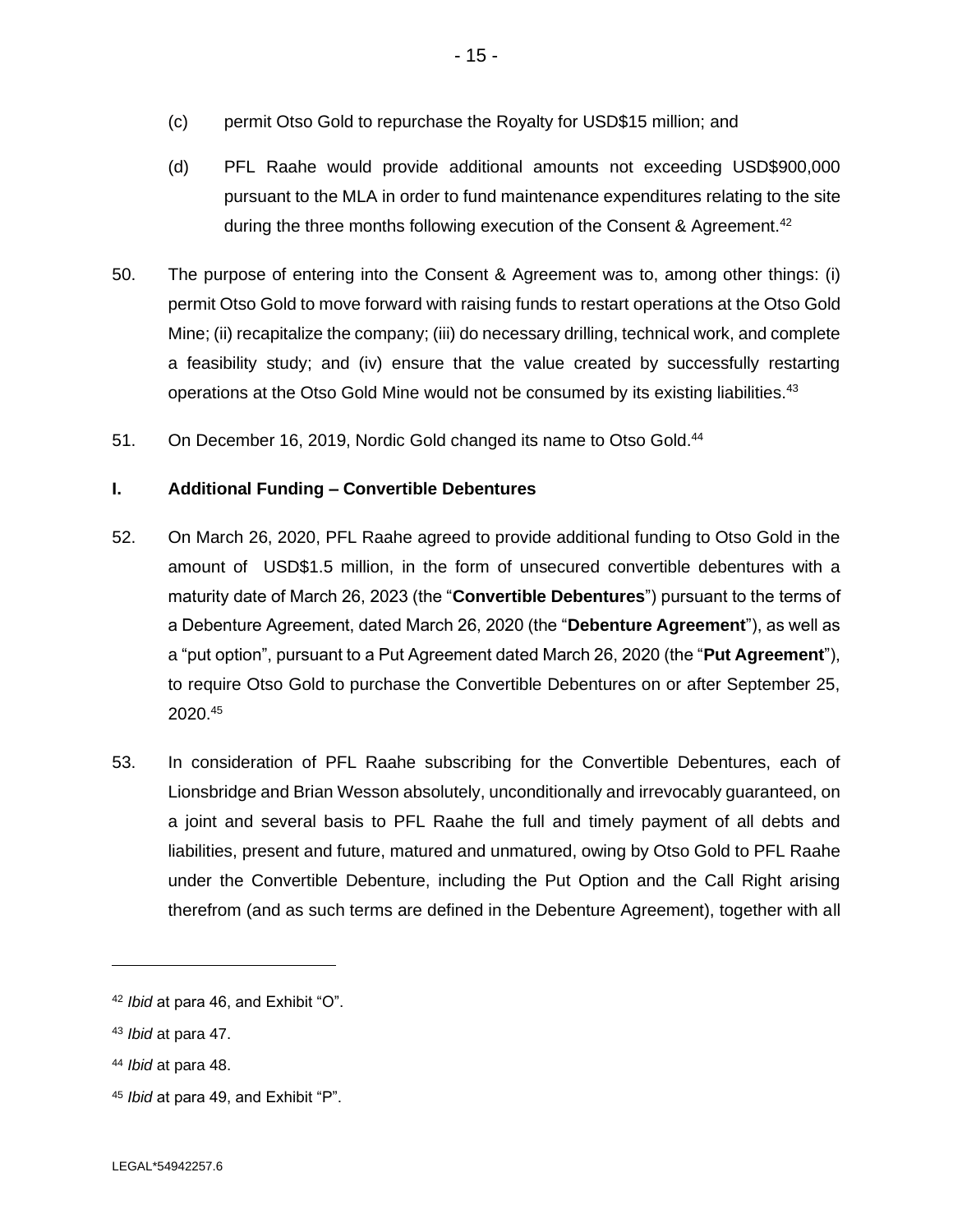costs and disbursements incurred by PFL Raahe in order to recover such amounts, pursuant to a Guarantee and Call Agreement, dated March 26, 2020.<sup>46</sup>

- 54. On December 13, 2020, PFL Raahe agreed to amend the Consent & Agreement to, *inter alia*, provide that the Deferred Payment Amounts would be payable in one lump sum due on December 7, 2021 (the "**Amended Consent & Agreement**").<sup>47</sup>
- 55. The Amended Consent & Agreement was negotiated directly with Vladmir Lelekov in October, 2020.<sup>48</sup>

## **J. The CCAA Proceedings**

- 56. December 3, 2021, Petitioners commenced the CCAA Proceedings and, thereafter, failed to pay the Deferred Payment Amounts otherwise due on December 7, 2021 pursuant to the Amended Consent & Agreement.<sup>49</sup>
- 57. On December 8, 2021, Pandion, through its legal counsel, delivered a summary of the amounts owing pursuant to the Transaction Agreements (i.e., the Early Termination Amount).<sup>50</sup>
- 58. On December 23, 2021, at the request of the Monitor, Pandion's counsel delivered the following documents (collectively referred to as the "**ETA Calculation Documents**") to Otso Gold's legal counsel, and to the Monitor in the CCAA Proceedings (and the Monitor's counsel):
	- (a) a chart summarizing the Early Termination Amount (the "**ETA Chart**"), with pinpoint references to the relevant agreement;

<sup>46</sup> *Ibid* at para 50, and Exhibit "Q".

<sup>47</sup> *Ibid* at para 51, and Exhibit "R".

<sup>48</sup> *Ibid* at para 52, and Exhibit "S".

<sup>49</sup> *Ibid* at para 53.

<sup>50</sup> *Ibid* at para 54, and Exhibit "T".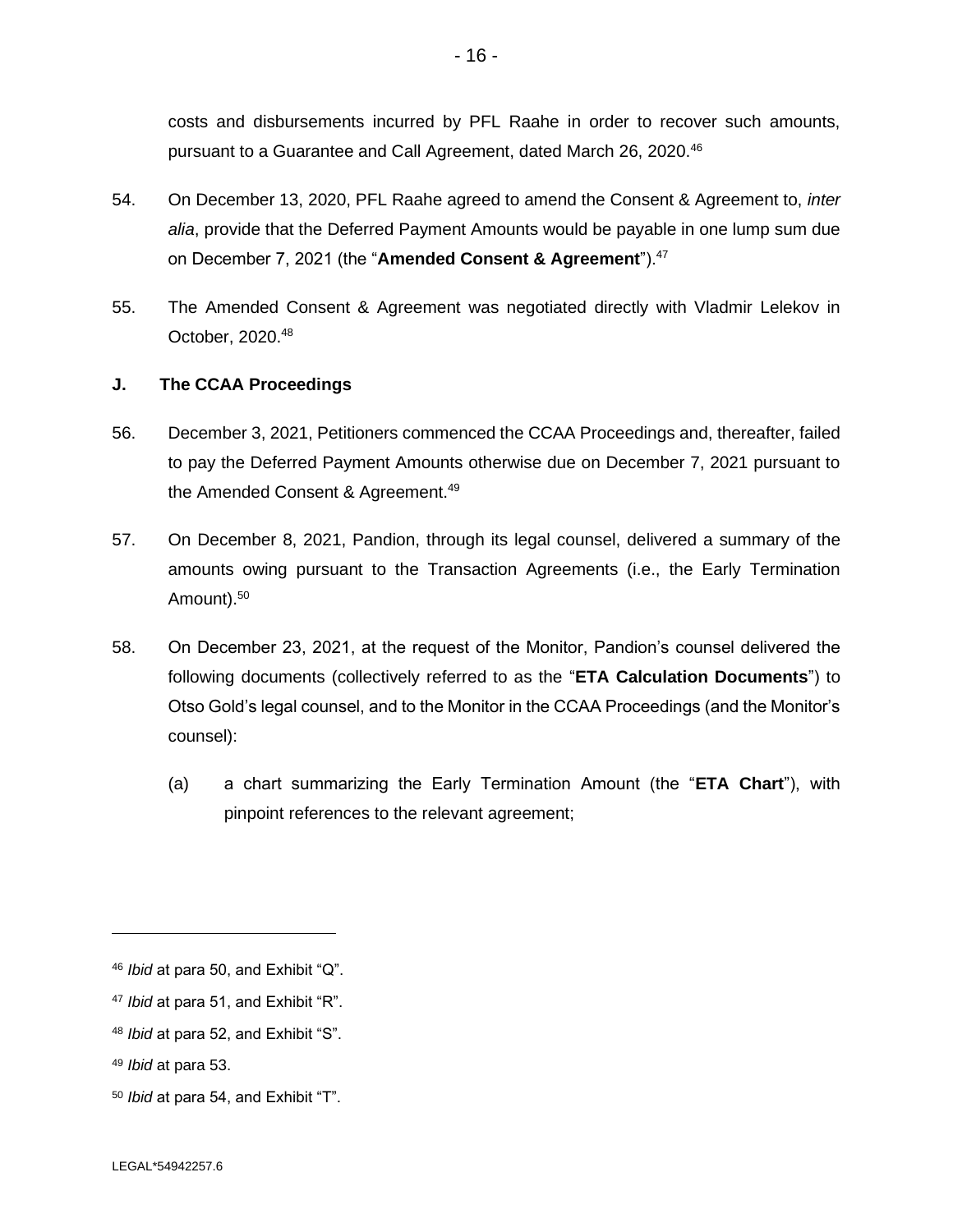- (b) a spreadsheet with various underlying calculations from which the Early Termination Amount has been derived; and
- (c) a detailed summary of the Transaction Documents, pursuant to which the Early Termination Amount is owed.<sup>51</sup>
- 59. As detailed in the First Archibald Affidavit, the Early Termination Amount totals USD\$95,350,406, calculated as follows:

| Line Item                                    | <b>Amount</b> | <b>Legal Authority</b>                                                                                                                                                                                                                                                                                                                                                                                                                                                                                            | <b>Detailed Calculation</b>                                                                                                                                          |
|----------------------------------------------|---------------|-------------------------------------------------------------------------------------------------------------------------------------------------------------------------------------------------------------------------------------------------------------------------------------------------------------------------------------------------------------------------------------------------------------------------------------------------------------------------------------------------------------------|----------------------------------------------------------------------------------------------------------------------------------------------------------------------|
| Early<br><b>Termination</b><br><b>Amount</b> | \$95,350,406  | Consent and Agreement, §<br>2.1 ("The deferment and<br>consolidation granted<br>pursuant to this Section 2.1<br>shall automatically terminate<br>on the Deferment<br><b>Termination Date and the</b><br><b>Deferred Payment Amounts,</b><br>together with all other<br>amounts due on such date<br>under this Agreement and<br>the Transaction Documents,<br>shall be immediately due and<br>payable on such date.");<br>PPF, § 14(4)(i); Amendment<br>No. 1 (definition of "Early<br><b>Termination Amount")</b> | See below.                                                                                                                                                           |
| Clause (i)                                   | \$47,242,554  | Amendment No. 1 (clause (i) of<br>definition of "Early Termination<br>Amount")                                                                                                                                                                                                                                                                                                                                                                                                                                    | Contract Quantity of Gold: \$46,557,500<br>plus<br>Default Interest for Contract Quantity of<br>Gold that remains unpaid on each<br>Monthly Delivery Date: \$685,054 |
| Clause (ii)                                  | \$0           | Amendment No. 1 (clause (ii)<br>of definition of "Early<br>Termination Amount")                                                                                                                                                                                                                                                                                                                                                                                                                                   | None.                                                                                                                                                                |
| Clause (iii)                                 | \$8,939,395   | Amendment No. 1 (clause (iii)<br>of definition of "Early<br>Termination Amount")                                                                                                                                                                                                                                                                                                                                                                                                                                  | Aggregate disbursements under<br>Maintenance Loan Agreement:<br>\$5,849,030<br>plus                                                                                  |

<sup>51</sup> *Ibid* at para 55, and Exhibit "U".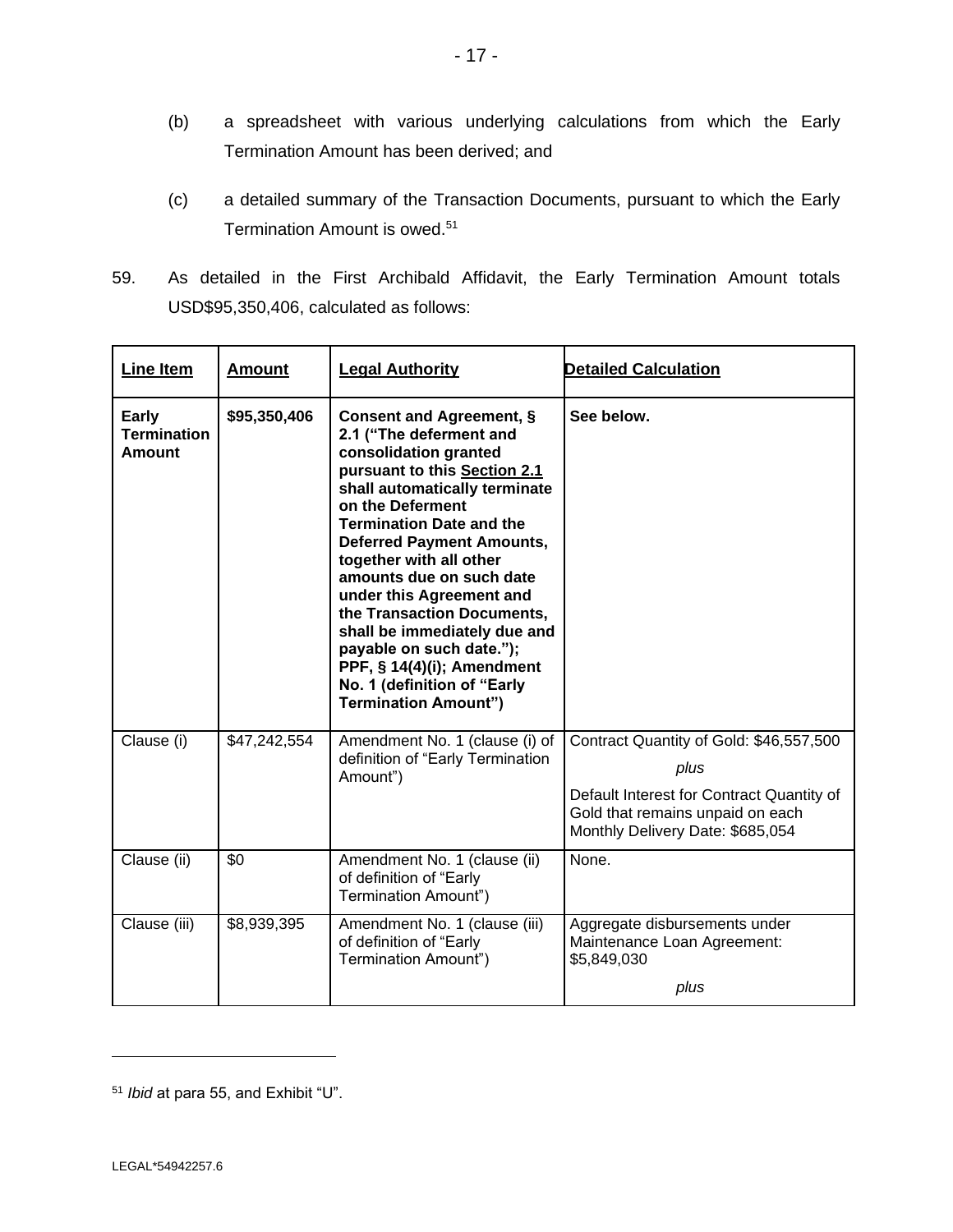| <b>Line Item</b> | <b>Amount</b> | <b>Legal Authority</b>                                                                          | <b>Detailed Calculation</b> |                                                                                                                                                                                                                                                                                                                                                                                                                                                                                                                                                                                                                                                                                                                                                                                                                                                                                               |
|------------------|---------------|-------------------------------------------------------------------------------------------------|-----------------------------|-----------------------------------------------------------------------------------------------------------------------------------------------------------------------------------------------------------------------------------------------------------------------------------------------------------------------------------------------------------------------------------------------------------------------------------------------------------------------------------------------------------------------------------------------------------------------------------------------------------------------------------------------------------------------------------------------------------------------------------------------------------------------------------------------------------------------------------------------------------------------------------------------|
|                  |               |                                                                                                 | \$1,590,365                 | Accrued interest on disbursements<br>under Maintenance Loan Agreement:<br>plus<br>Buyer Fee Cash Payment: \$1,500,000                                                                                                                                                                                                                                                                                                                                                                                                                                                                                                                                                                                                                                                                                                                                                                         |
|                  |               |                                                                                                 |                             |                                                                                                                                                                                                                                                                                                                                                                                                                                                                                                                                                                                                                                                                                                                                                                                                                                                                                               |
| Clause (iv)      | \$0           | Amendment No. 1 (clause (iv)<br>of definition of "Early<br>Termination Amount")                 | None.                       |                                                                                                                                                                                                                                                                                                                                                                                                                                                                                                                                                                                                                                                                                                                                                                                                                                                                                               |
| Clause $(v)^*$   | \$39,168,456  | Amendment No. 1 (clause (v)<br>of definition of "Early<br>Termination Amount")                  | (A)<br>(B)                  | The greater of zero and the product of:<br>50% of the Monthly Payable<br>Production of gold for the later<br>of:<br>(x) 69 months following<br>the Effective Date, and<br>(y) the final Scheduled<br>Delivery Month, as<br>applicable; and<br>Calculation Under Clause (A):<br>67,375oz (50% multiplied by<br>134,750oz Monthly Payable<br>Production of Gold from Jan-<br>2022 through Sep-2023)<br>an amount equal to the then<br>current Settlement Price<br>minus the applicable Base<br>Spot Price; provided that any<br>amounts that have been<br>satisfied or paid to the Buyer<br>prior to the date of any early<br>termination pursuant to this<br>Section 5(8) shall only be<br>considered once for purposes<br>of any calculation under this<br>Section 5(8).<br>Calculation Under Clause (B):<br>\$581.35/oz (\$1,781.35/oz<br>minus \$1,200.00/oz)<br>Product of Clauses (A) and |
|                  |               | * For clarity, the same amounts referenced within Section 24(1)/(4) pursuant to the Amendment & |                             | (B): \$39,168,456                                                                                                                                                                                                                                                                                                                                                                                                                                                                                                                                                                                                                                                                                                                                                                                                                                                                             |

Forbearance to PPF Agreement.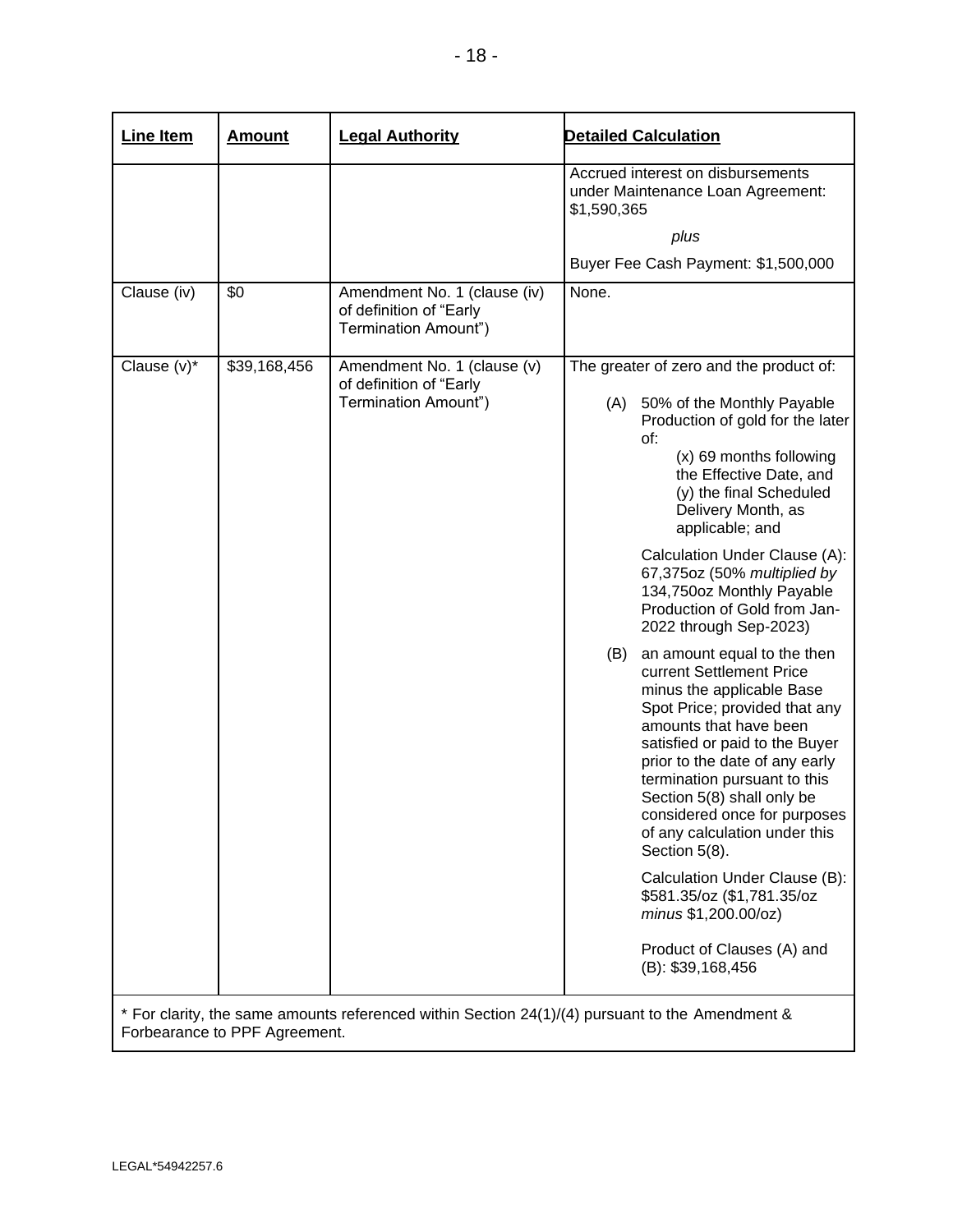## **K. Pandion has lost confidence in the Current Board and Management**

- 60. Given Pandion's efforts described above, which have not resulted in the payment of the liabilities owed to it, and the facts described below, Pandion does not have confidence that the Petitioners will be able to successfully restructure their liabilities and restart operations at the Otso Gold Mine.
- 61. Pandion has identified the following specific concerns:
	- (a) Otso Gold restarted operations at the Otso Gold Mine in November 2021 pursuant to a long-term mining plan (the "**Boyd Plan**") prepared by Boyd Company and a shorter-term mining plan for the initial month of restarted operations. Otso Gold does not appear to have formulated a short-term mining plan for any period after December 15, 2021, and has apparently made the decision to abandon the Boyd Plan (which decision is cited and relied upon as Otso Gold's reason for ceasing operations at the Otso Gold Mine as of December 17, 2021). A shorter-term mining plan for the succeeding month (i.e., December 2021) ought to have been prepared based on the results of operations during the month of November 2021;
	- (b) Even though Otso Gold appears to have restarted operations at the Otso Gold Mine through November 2021 with adequate safety measures, its current management is at least uncertain that the existing safety measures are sufficient and Otso Gold has cited safety concerns as an additional reason for ceasing operations in mid-December;
	- (c) In support of the initial order (the "**Initial Order**") sought pursuant to the CCAA, Otso Gold filed cash-flow projections that contemplated equity injections to fund operations at the Otso Gold Mine. At or about the time operations at the Otso Gold Mine were suspended, new cash-flow projections were submitted to the Court which do not include or contemplate any equity injections whatsoever. The lack of equity injections, and the corresponding lack of funding, is a cause for the suspension of operations at the Otso Gold Mine as of December 17, 2021;
	- (d) As a consequence of suspending operations at the Otso Gold Mine, significant funding will be required to restart operations, if indeed it is contemplated that such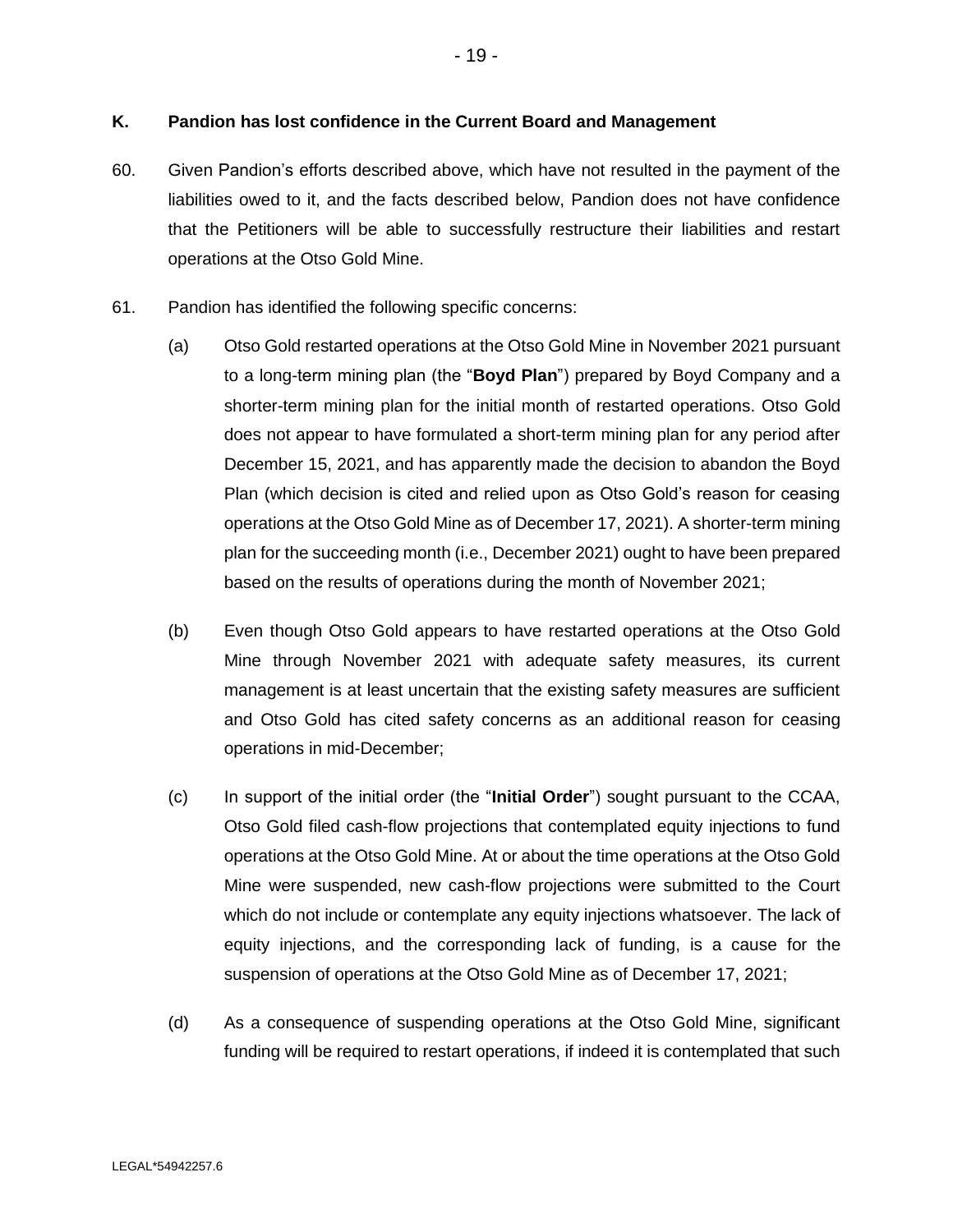operations will be restarted. No evidence of funding to restart operations has been presented;

- (e) Affidavits filed in connection with the CCAA Proceedings reflect no dispute about the following facts:
	- (i) there have been and are significant differences and disputes among directors and officers of Otso Gold (some affiliated with Brunswick entities and others with Lionsbridge, but all holding director and/or officer positions on the board); and
	- (ii) the composition of the board of directors has recently changed and that there have been significant changes in management during in the past month.

Although the First Koshkin Affidavit states that these differences, disputes and the resulting instability have been prejudicial to Otso Gold, they reflect the internal affairs of the Company, Pandion should not be asked to bear the cost of these issues through a continuation of these CCAA Proceedings (or otherwise);

- (f) Affidavits filed in the CCAA Proceedings contemplate that operating expenses of Otso Gold (including costs resulting from the disputes among officers and directors of Otso Gold and the resulting instability), have been (or will be) paid using the proceeds of sales of gold mined at the Otso Gold Mine, which gold is collateral and pledged by the Petitioners to secure the obligations owed to PFL Raahe. The dissipation of this collateral is prejudicial to PFL Raahe;
- (g) None of the materials filed in connection with the continuation of these CCAA Proceedings provide for or contemplate: (i) the repayment of amounts owed to PFL Raahe, the Petitioners' sole secured creditor; (ii) funding of operations at the Otso Gold Mine; (iii) the sale of the Otso Gold Mine and/or Otso Gold's assets for the purposes of realizing value to creditors;
- (h) It is unlikely that Otso Gold will be able to put a plan forward that will be acceptable to Pandion, as the obligations owed to Pandion appear to significantly exceed the value of the Otso Gold Mine;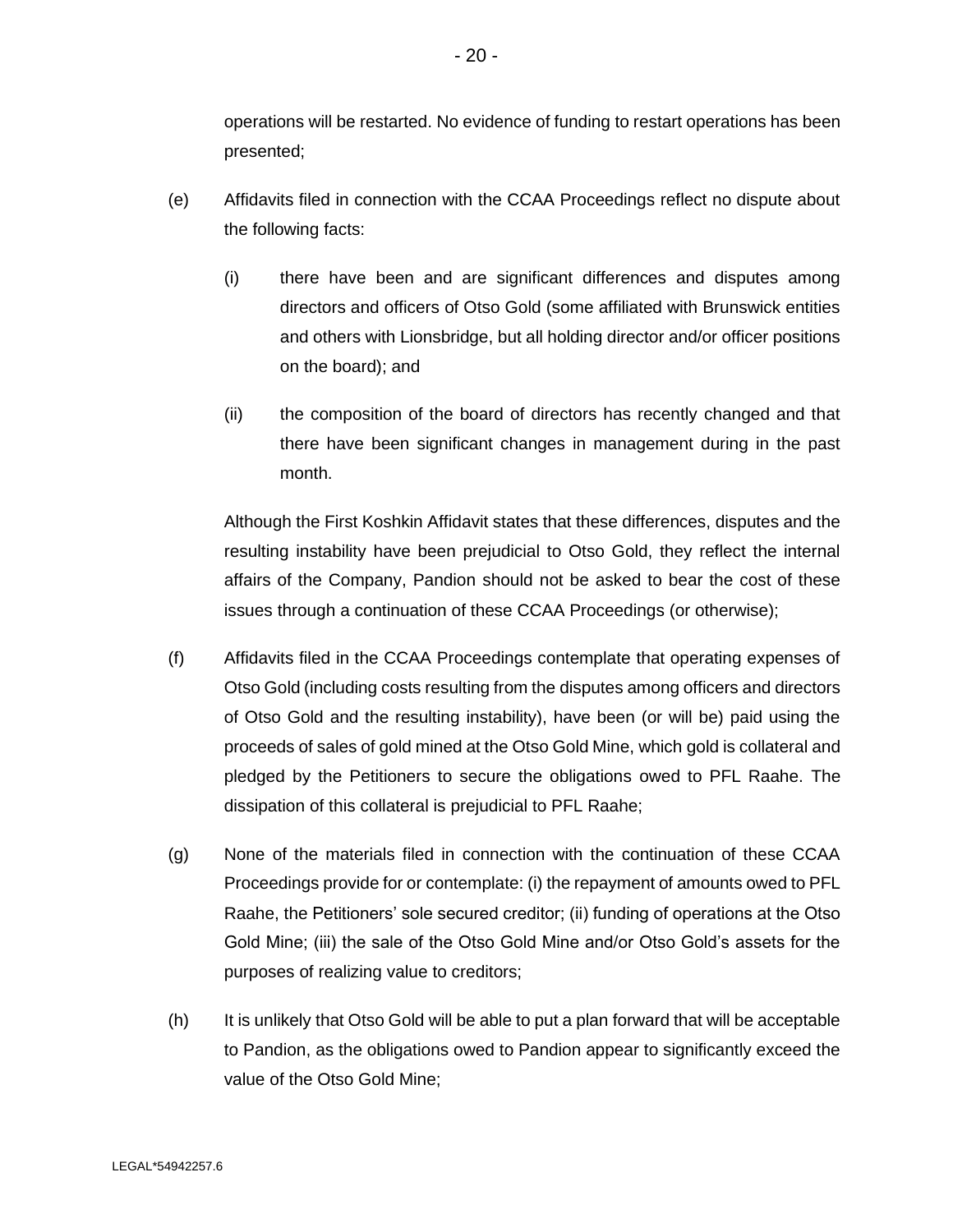- (i) Otso Gold defaulted on its obligation to pay the Deferred Payment Amounts, and the liabilities owed to Pandion have, since the commencement of the CCAA Proceedings, reverted to the Early Termination Amount (which totals USD\$95,350,406), whereas the value of the Otso Gold Mine is listed at \$55,853,164 (see paragraph 52 of the First Koshkin Affidavit);
- (j) The Petitioners were unable to negotiate terms of a DIP Financing with Pandion (or acceptable terms with another party) during the Stay Period; and
- (k) The cash-flow forecasts demonstrate that the Petitioners will run out of cash, having failed to secure DIP Financing.<sup>52</sup>
- 62. In addition to the foregoing, there is significant distrust and animosity between the parties.
- 63. Following the commencement of these CCAA Proceedings, Otso Gold's majority shareholder, Brunswick, commenced legal proceedings against Pandion (among others) in Connecticut state court against not only Pandion, PFL Raahe, and RiverMet, but Joseph Archibald and another Pandion partner, Ryan Byrne, in their personal capacity (collectively, the "**Pandion Defendants**"), alleging violations of the Connecticut Unfair Trade Practices Act ("**CUTPA**"), fraud and conspiracy to defraud, and aiding and abetting fraud in connection with Brunswick's investments in Otso Gold (collectively, the "**CT Claims**").<sup>53</sup>
- 64. Brunswick has also commenced substantively duplicative proceedings against the Pandion Defendants in British Columbia (together with the CT Claims, the "**Brunswick Claims**").
- 65. The Pandion Defendants intend to deal with the Brunswick Claims at the appropriate time and in the appropriate forum, as it is evident they were filed for strategic reasons in an effort to generate leverage in its negotiations with Pandion in the context of these CCAA Proceedings.

<sup>52</sup> *Ibid* at para 57.

<sup>53</sup> *Ibid* at para 59, and Exhibit "V".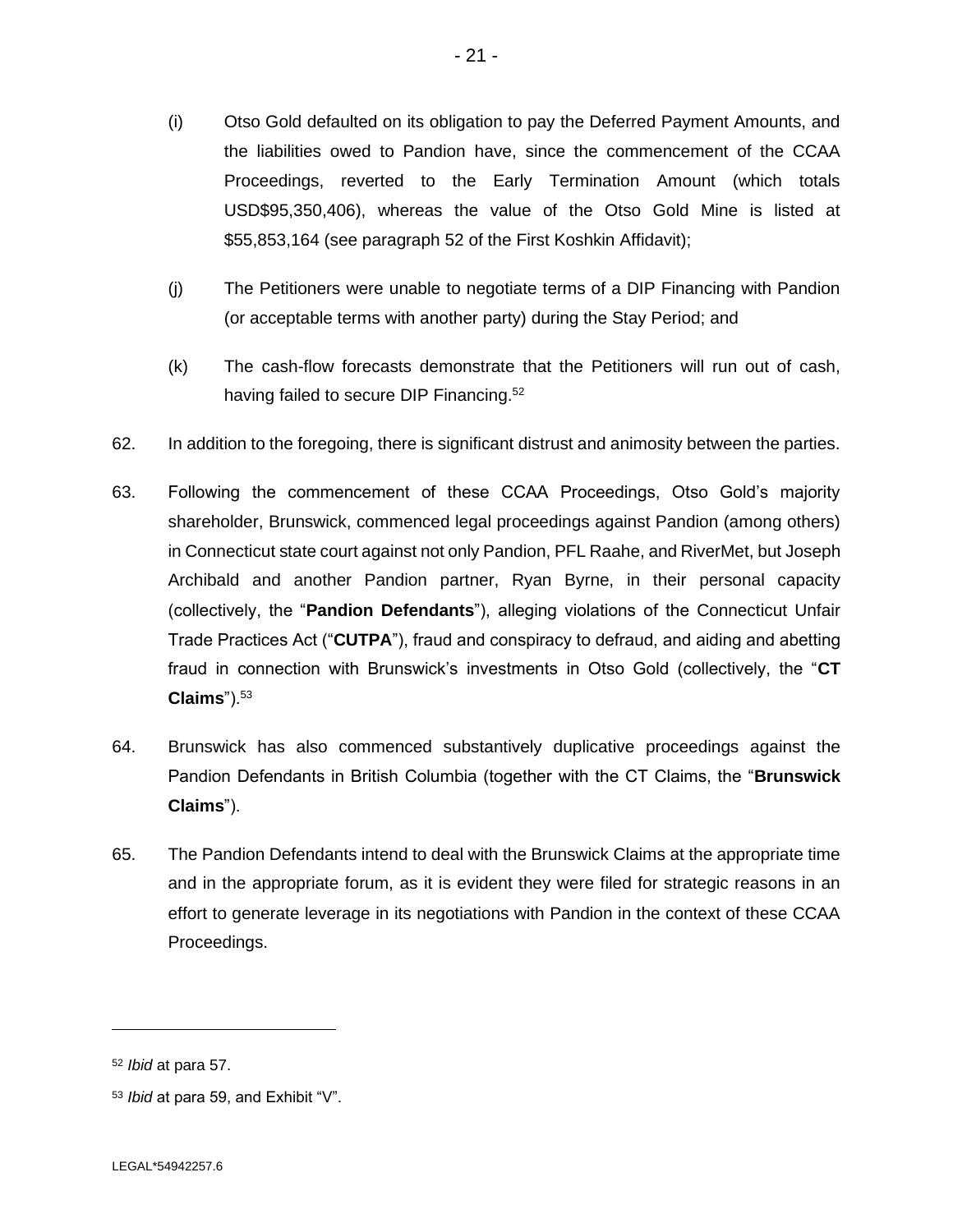- 66. The Monitor's Second Report notes that Brunswick issued a press release describing the Brunswick Claims as "following investigation at Otso Gold." The Monitor then requested that the the board of directors confirm that no information received in their capacities as directors had been used to inform and advance litigation on behalf of Brunswick, but that no such confirmations were provided.<sup>54</sup>
- 67. As Brunswick effectively controls the Otso Board (and the directors have not confirmed that they will use information solely for the benefit of Otso), it is necessary to ensure that the collateral is managed by an independent party under the supervision of this Court rather than a litigant who is seeking to recover its own costs rather than increase the value of the assets for other creditors.

## **Conclusion**

68. Given all of the foregoing, the appointment of a Receiver over the undertakings, property and assets of the Petitioners is necessary and proper to protect the interests of Pandion (and other creditors) and to preserve and maximize the value of the Otso Gold Mine.

## **III. ISSUES**

- 69. The only issue on this application is:
	- (a) Should this Court dismiss the CCAA Application and appoint a receiver on the terms set out in the proposed order?

## **IV. LAW AND ARGUMENT**

## **A. Test for Appointment of a Receiver**

## *i. Statutory Authority*

70. There are three statutory bases for this application. First, the *Bankruptcy and Insolvency Act* ("**BIA**") provides that, on application by a secured creditor, this Honourable Court may appoint a receiver where it is just and convenient to do so.<sup>55</sup> Second, the *Law and Equity* 

<sup>54</sup> Second Report of the Monitor, (January 13, 2022), ["Second Report"] at para 43.

<sup>55</sup> *[Bankruptcy and Insolvency Act,](https://canlii.ca/t/543rx)* RSC 1985, c B-3, s 243(1) [BIA].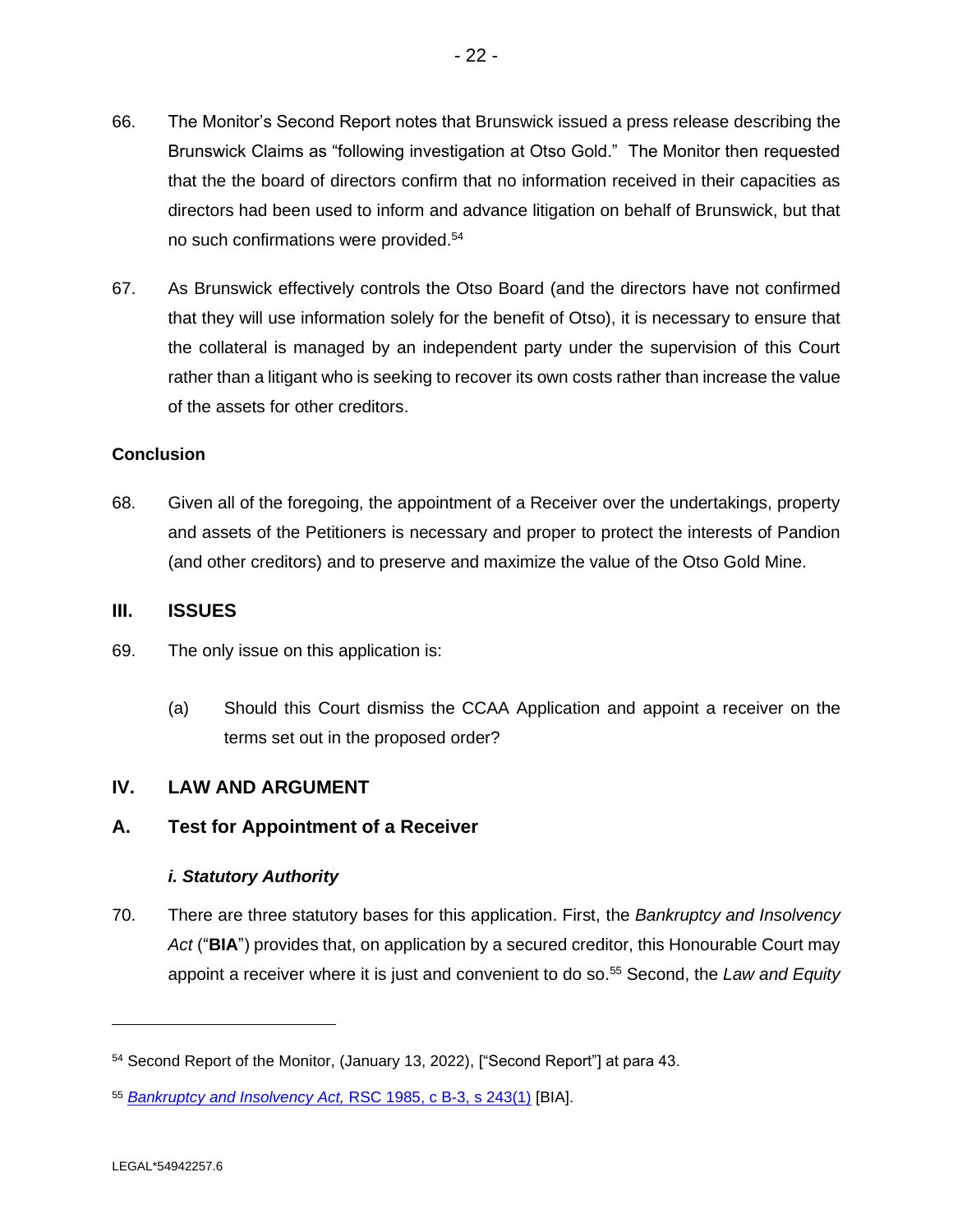*Act* ("**LEA**") provides that the Court may appoint a receiver where it is just and convenient to do so.<sup>56</sup> Third, The *Supreme Court Civil Rules* provide that the Court may appoint a receiver in any proceeding either unconditionally or on terms.<sup>57</sup>

71. Section 243(1.1) of the BIA provides that

In the case of an insolvent person in respect of whose property a notice is to be sent under subsection 244(1), the court may not appoint a receiver under subsection (1) before the expiry of 10 days after the day on which the secured creditor sends the notice unless…

(b) *the court considers it appropriate to appoint a receiver before then.<sup>58</sup>*

- 72. The Petitioners argue that because Pandion has not delivered a notice under section 244(1) (a "**244 Notice**"), it may not apply for a receiver under section 243 of the BIA. The Petitioners' argument neglects the very terms of the statute and this Court's order dated December 15, 2021, which granted Pandion leave to file a receivership application.<sup>59</sup>
- 73. The purpose of a 244 Notice is to allow a debtor a reasonable time to refinance or reorganize its affairs before a secured creditor begins enforcement proceedings.<sup>60</sup> Here, the Petitioners have had notice of Pandion's intent to bring an application for a month and they have been in possession of the draft materials since January 7, 2021. During that time, the Petitioners have already solicited alternatives with no success.<sup>61</sup> Similar to Justice Koehnen's observations in *Kew Media*, "this is not a situation where the receivership application has come out of the blue."<sup>62</sup> Providing the Petitioners with another

<sup>56</sup> *[Law and Equity Act,](https://canlii.ca/t/527wb)* RSBC 1996, c 253, s 39 .

<sup>57</sup> *[Supreme Court Civil Rules,](https://canlii.ca/t/55720)* BC Reg 168/2009, r 10-2.

<sup>58</sup> [BIA](https://canlii.ca/t/543rx) s. 243(1.1) (emphasis added).

<sup>59</sup> Amended and Restated Initial Order dated December 15, 2021.

<sup>60</sup> *[Leby Properties Ltd. v. Manufacturers Life Insurance Co](https://canlii.ca/t/1mg26)*., 2006 NBCA 14 at para 63-65.

<sup>61</sup> Affidavit #5 of Thomas Dillenseger, sworn on January 12, 2022, at para 14.

<sup>62</sup> Unofficial Transcript of the Endorsement of Justice Koehnen, Court File No. CV-20-00637081-00CL (February 28, 2020)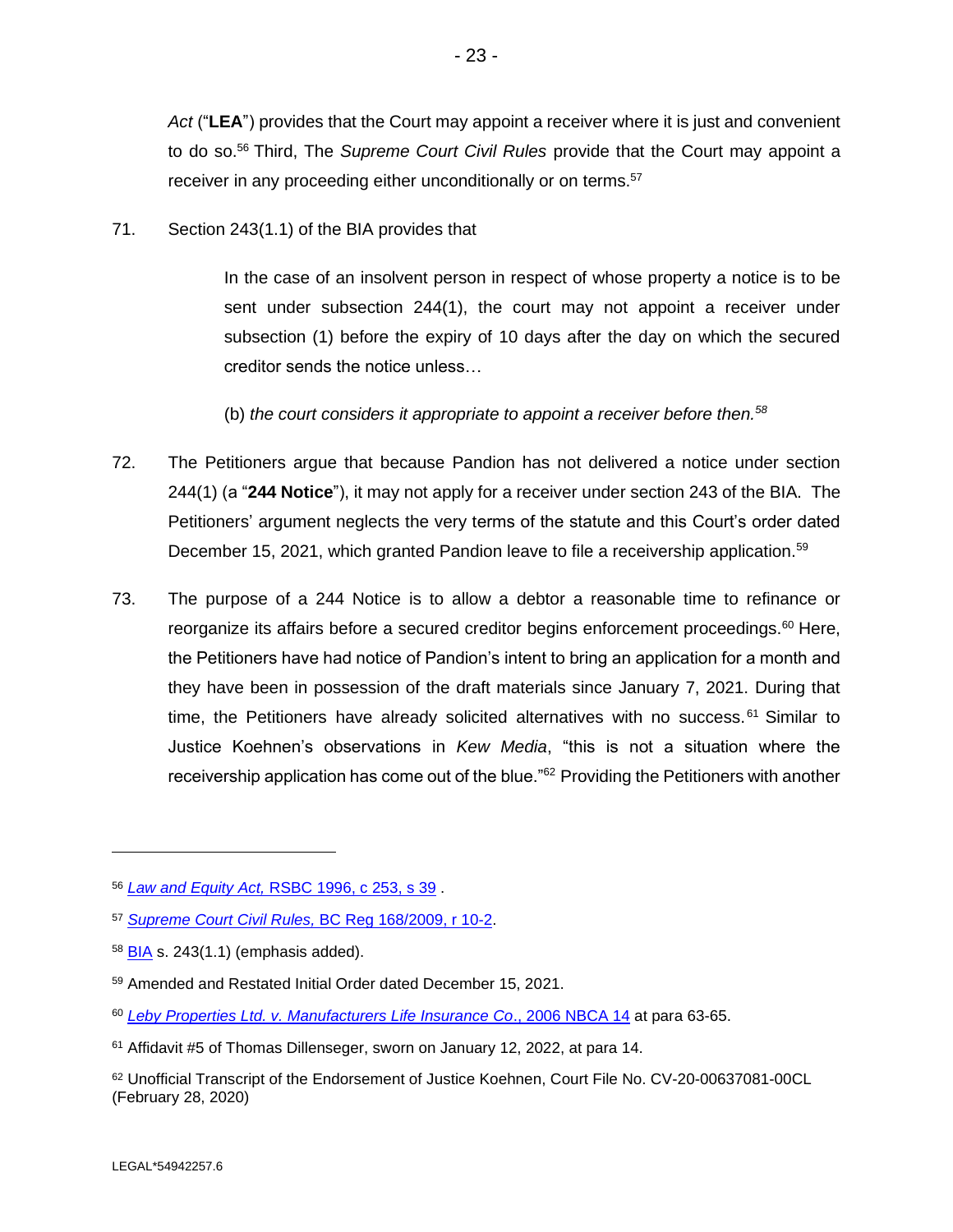10 days will not serve the purposes of the BIA, nor would it further the reorganization interests of the CCAA.

74. Moreover, section 244(3) of the BIA exempts from the 10-day notice requirement, any secured creditor that has applied to Court for relief from the applicable BIA stay provisions. While Petitioners are not subject to BIA proceedings, Pandion made a request to the Court to permit its receivership application on December 15, 2021. This Court granted that request, and the order pronounced on December 15, 2021 (the "**December 15 Order**"), expressly authorizes Pandion to bring its application on January 14, 2022. To now require Pandion to separately deliver a 244 Notice is illogical, inconsistent with the December 15 Order, and encourages a reading of the CCAA that is not harmonious with the BIA.

## *ii. Judicial Interpretation*

- 75. In weighing whether the appointment of a receiver is just and convenient, courts in British Columbia have consistently examined the following factors:
	- (a) whether irreparable harm might be caused if no order were made, although it is not essential for a creditor to establish irreparable harm if a receiver is not appointed;
	- (b) the risk to the security holder taking into consideration the size of the debtor's equity in the assets and the need for protection or safeguarding of the assets while litigation takes place;
	- (c) the nature of the property;
	- (d) the apprehended or actual waste of the debtor's assets;
	- (e) the preservation and protection of the property pending judicial resolution;
	- (f) the balance of convenience to the parties;
	- (g) the fact that the creditor has the right to appoint a receiver under the documentation provided for the loan;
	- (h) the enforcement of rights under a security instrument where the security-holder encounters or expects to encounter difficulty with the debtor and others;
	- (i) the principle that the appointment of a receiver is extraordinary relief which should be granted cautiously and sparingly;
	- (j) the consideration of whether a court appointment is necessary to enable the receiver to carry out its duties more efficiently;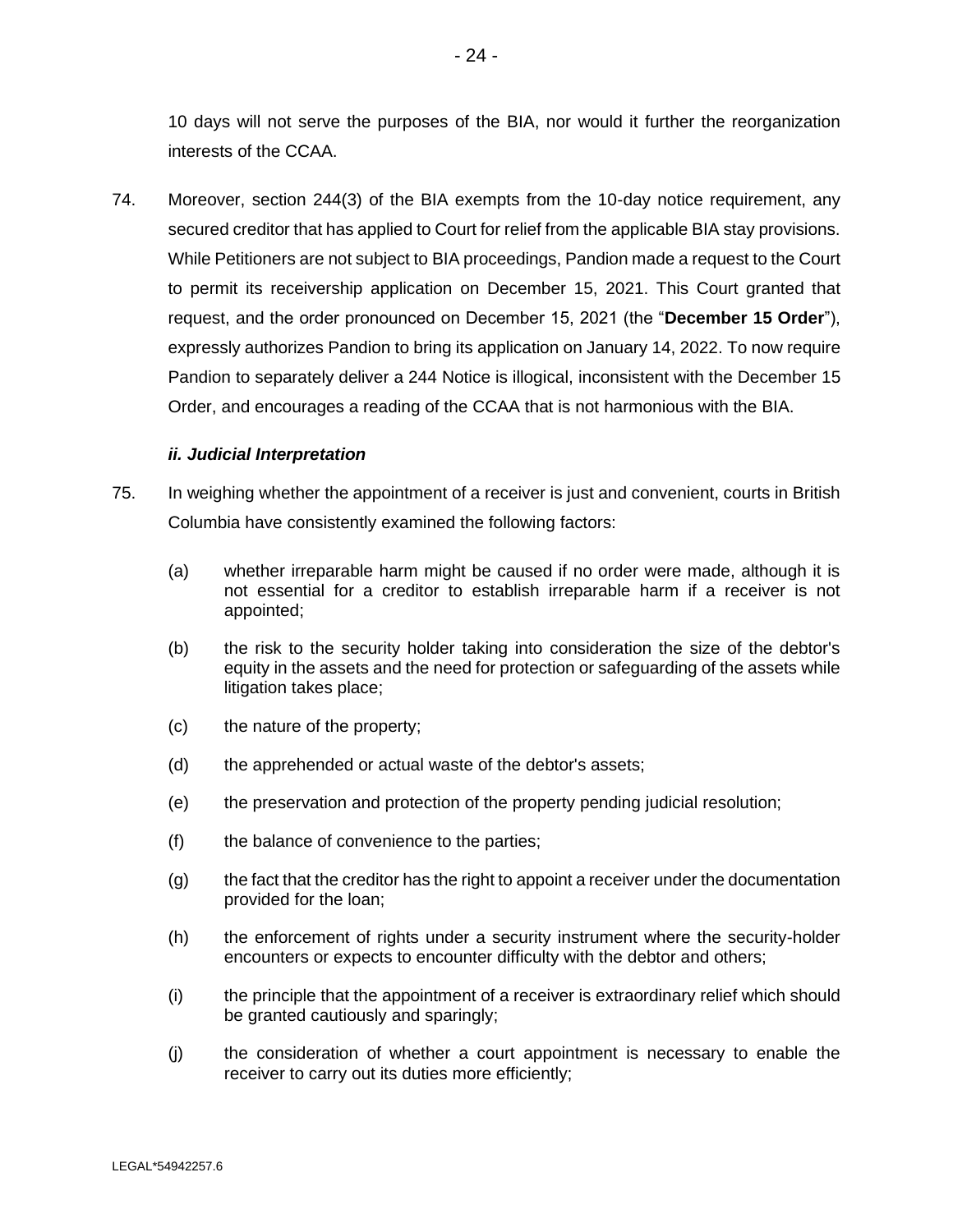- $(k)$  the effect of the order upon the parties;
- (l) the conduct of the parties;
- (m) the length of time that a receiver may be in place;
- (n) the cost to the parties;
- (o) the likelihood of maximizing return to the parties; and
- $(p)$  the goal of facilitating the duties of the receiver.  $63$
- 76. This analysis requires the court to "fully balance the rights and interests of the parties" and to "consider all relevant circumstances and view the matter holistically".<sup>64</sup>
- 77. In short, while the case law provides relevant factors for consideration, appointment of a receiver requires careful analysis of the facts and circumstances before the Court. Pandion submits that this is an instance where all such factors militate in favour of the order requested.

## **B. It is Just and Equitable to Appoint a Receiver**

78. Appointment of a receiver on the terms requested by Pandion is appropriate in the circumstances.

## *i. Appointment is a Contractual Remedy*

- 79. While courts have acknowledged that the appointment of a receiver is an extraordinary remedy, when the parties have contracted for appointment of a receiver, "the extraordinary nature of the remedy is less central to the inquiry."<sup>65</sup> Modern courts have "placed considerable weight on the parties' contractual agreement." 66
- 80. It is undisputed that Otso is in default of its obligations to Pandion, that Otso has no plans to repay Pandion, and that the Security permits appointment of a receiver as an exercise

<sup>63</sup> *[Maple Trade Finance Inc. v CY Oriental Holdings Ltd.,](https://canlii.ca/t/26h6z)* 2009 BCSC 1527 at para 25.

<sup>64</sup> *[Prospera Credit Union v Portliving Farms \(3624 Parkview\) Investments Inc](https://canlii.ca/t/jlbt1)*., 2021 BCSC 2449 at paras 24–25.

<sup>65</sup> *Ibid* at para 24.

<sup>66</sup> *[Textron Financial Canada Limited v Chetwynd Motels Ltd., 2010](https://canlii.ca/t/2972j)* BCSC 477 [*Textron*] at paras 55.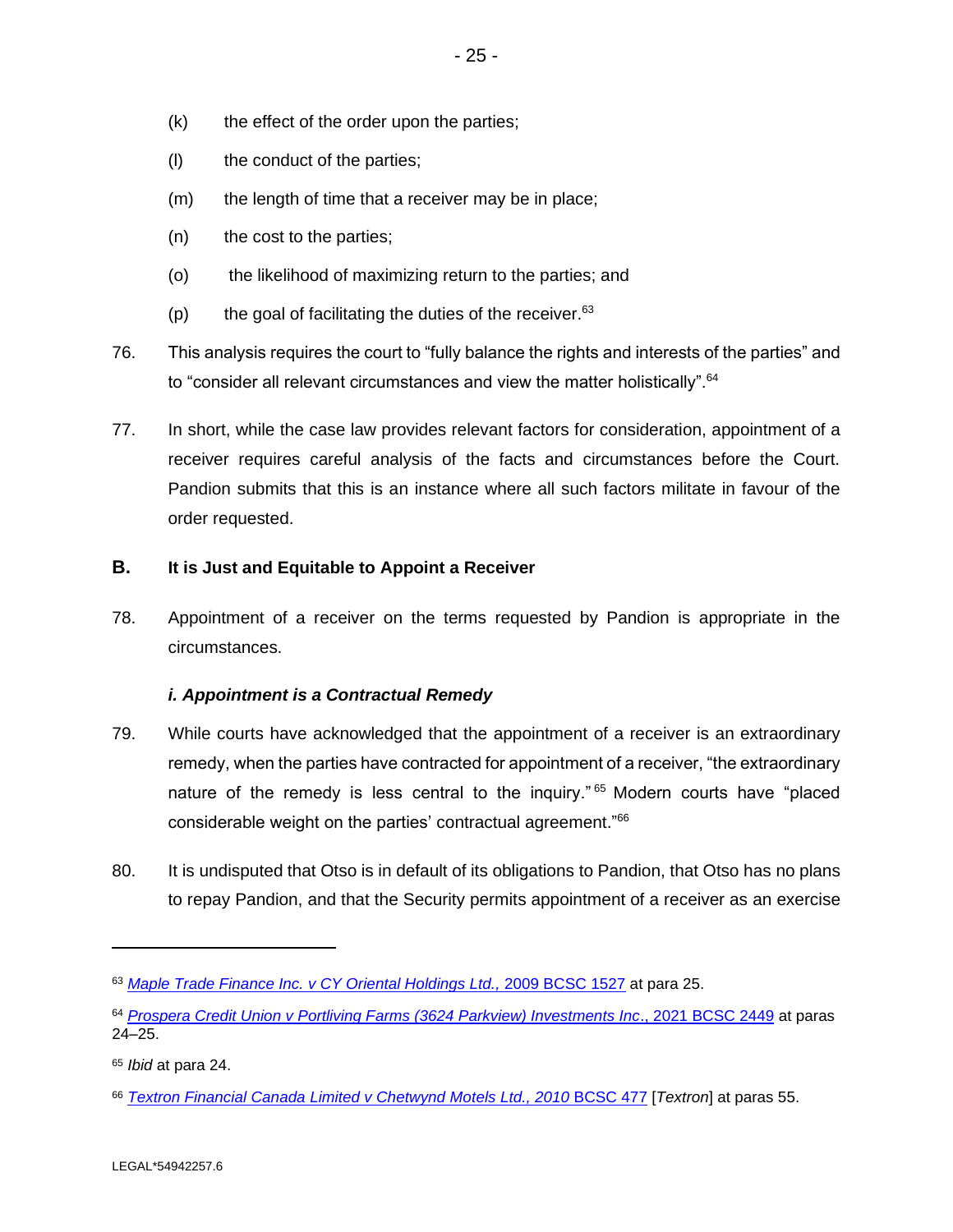of remedies.<sup>67</sup> Pandion submits that it is appropriate to honour the contracting parties' intentions in these circumstances.

## *ii. Irreparable Harm, Risk to the Security Holder and Preservation of the Property*

- 81. While the law is clear that irreparable harm is not required, a showing of irreparable harm or risk to the value of the property will weigh in favour of the requested order. The authorities consistently demonstrate that a court must give serious consideration to the wishes of the creditor(s) holding the most significant economic interests in the proceeding.<sup>68</sup> By contrast, the wishes of owners who will only recover in the narrowest of circumstances need to be considered for what they are. As the court in *Textron* explained when granting a receivership application "[t]he [owners] seek to have the reins of the debtor company while the risk of profit and loss in the interim remains almost entirely in the hands of the [secured creditor]."<sup>69</sup>
- 82. The objective sought through appointment of receiver is "to safeguard the property for the benefit of those ultimately entitled to it."<sup>70</sup> Where there is a question of whether the assets are being appropriately protected pending judgment, a receiver can be appointed to preserve and protect the assets while the ultimate entitlements are sorted. $71$
- 83. If a receiver is not appointed at this time, there is a serious risk of irreparable harm to Pandion and other stakeholders, particularly because the value of the mine is unknown and immediate steps are required to preserve whatever value may exist. At this time, there is no funding to develop a new short-term mining plan or put the mine into care and maintenance. No projections beyond April 8, 2022 have been provided and there is no estimate of when the mine may be cash flow positive again. The Affidavits from A&M demonstrate that the Petitioners' books and records are unreliable, and the accounting

<sup>67</sup> First Archibald Affidavit, *supra* note 1, Exhibit "G".

<sup>68</sup> *[Textron](https://canlii.ca/t/2972j)*, *supra* note 66 at paras 81–85*; see [White Oak Commercial Finance, LLC v Nygård Holdings](https://canlii.ca/t/jjfr9)  [\(USA\) Limited et al.,](https://canlii.ca/t/jjfr9)* 2020 MBQB 58 at para 16.

<sup>69</sup> *[Textron](https://canlii.ca/t/2972j)*, *supra* note 66 at para 84

<sup>70</sup> *Toronto Dominion Bank v First Canadian Land Corp,* 1989 CarswellBC 376 at para 8 (BC SC).

<sup>71</sup> *[Textron](https://canlii.ca/t/2972j)*, *supra* note 66 at paras 81–85.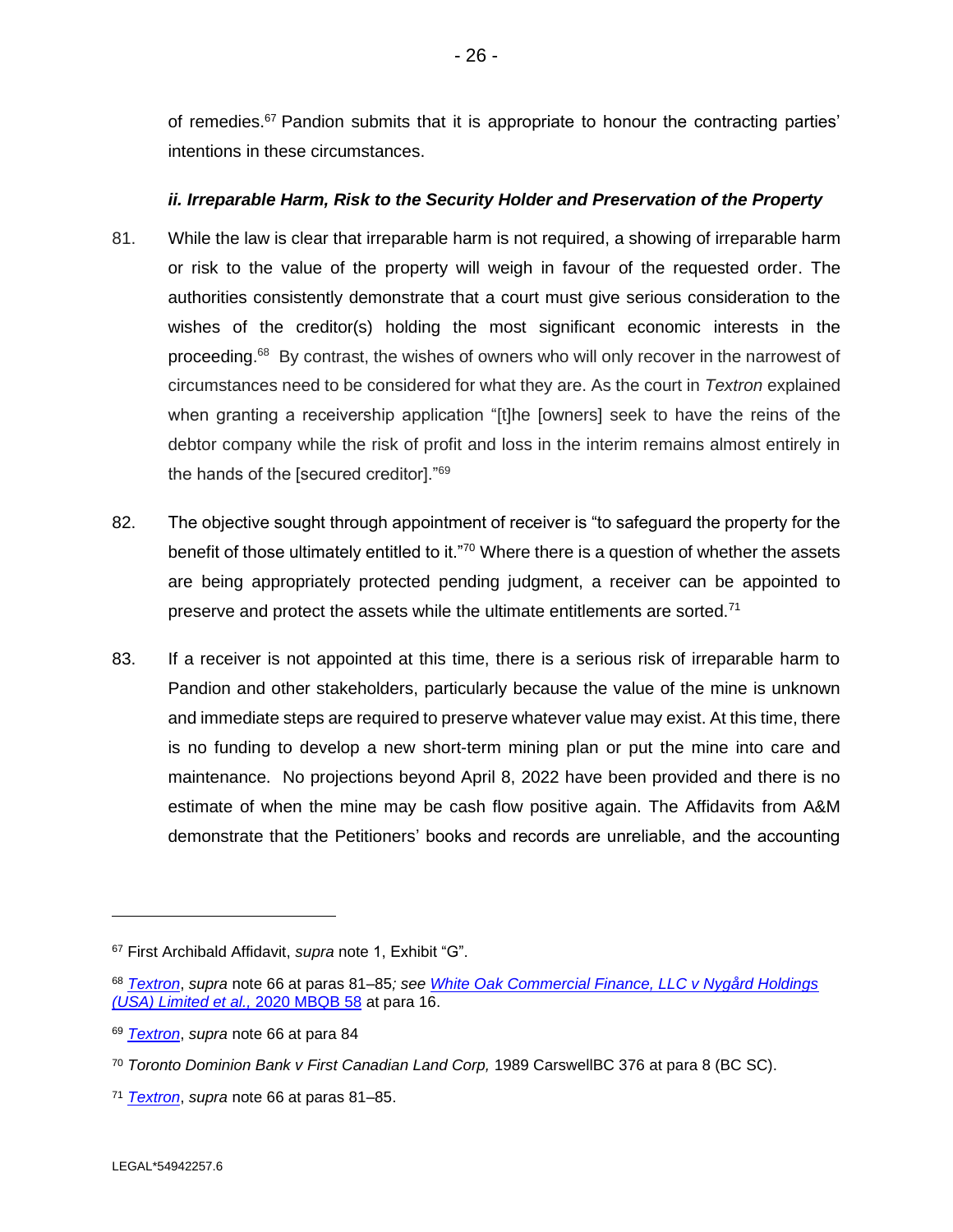records are disorganized and decentralized.<sup>72</sup> At the same time, the Monitor has advised that the mine is experiencing technical and infrastructure issues and unmitigated safety risk.<sup>73</sup> A receiver is necessary to stabilize the situation.

- 84. A receiver is an independent court officer. Once appointed by the Court, it does not act at the direction of the secured creditor, but in the best interests of all creditors of the debtor's estate. <sup>74</sup> Given the uncertainty that currently exists in the business, appointment of a neutral third party is necessary to protect the interests of all stakeholders.
- 85. Pandion has made its preference for a receiver clear. By contrast, hours before this application, Brunswick advised that it would be opposing the Receivership application on unspecified grounds. Brunswick is an equity holder, meaning that under the priority scheme established under both the BIA and CCAA, its claims are subordinate to all other claims, secured and unsecured and a path that prioritizes Brunswick's recovery over those of creditors should not be sanctioned by this Court.<sup>75</sup> Brunswick offers no alternatives and no financing, but asks this Court to elevate the rights of the majority shareholder over the interests of the secured creditors.
- 86. While Petitioners have alleged that the quantum of the Pandion debt is uncertain (which Pandion disputes), Otso's books and records acknowledge a claim of at least USD\$29 million.<sup>76</sup> No determination on the value of the claim is necessary at this time. The ultimate value of Pandion's claim can and should be determined by an independent receiver in connection with a distribution motion. A receiver with the fulsome powers set out in the proposed order, including the ability to commence a sale process if appropriate, is required to maximize value.

## *iii. The Receiver Should Be Appointed Over Any Litigation Claims*

<sup>72</sup> Fifth Affidavit of Thomas Dillensager, sworn January 5, 2022 at para 10.

<sup>73</sup> Second Report at para 23.

<sup>74</sup> *[YBM Magnex International Inc, Re](https://canlii.ca/t/2bqq5)*, 2000 CanLII 28169 (AB QB), at paras 32-35.

<sup>75</sup> [BIA](https://canlii.ca/t/543rx) s 140.1 and *[Companies' Creditors Arrangement Act](https://canlii.ca/t/543rw)*, RSC 1985, c C-36. s6(8); *[BCIMC](https://canlii.ca/t/j6g1r)  [Construction Fund Corporation et al. v. The Clover on Yonge Inc](https://canlii.ca/t/j6g1r)*., 2020 ONSC 1953 at paras 69-71 and 87-90.

<sup>76</sup> Second Report, supra note 54 at para 18.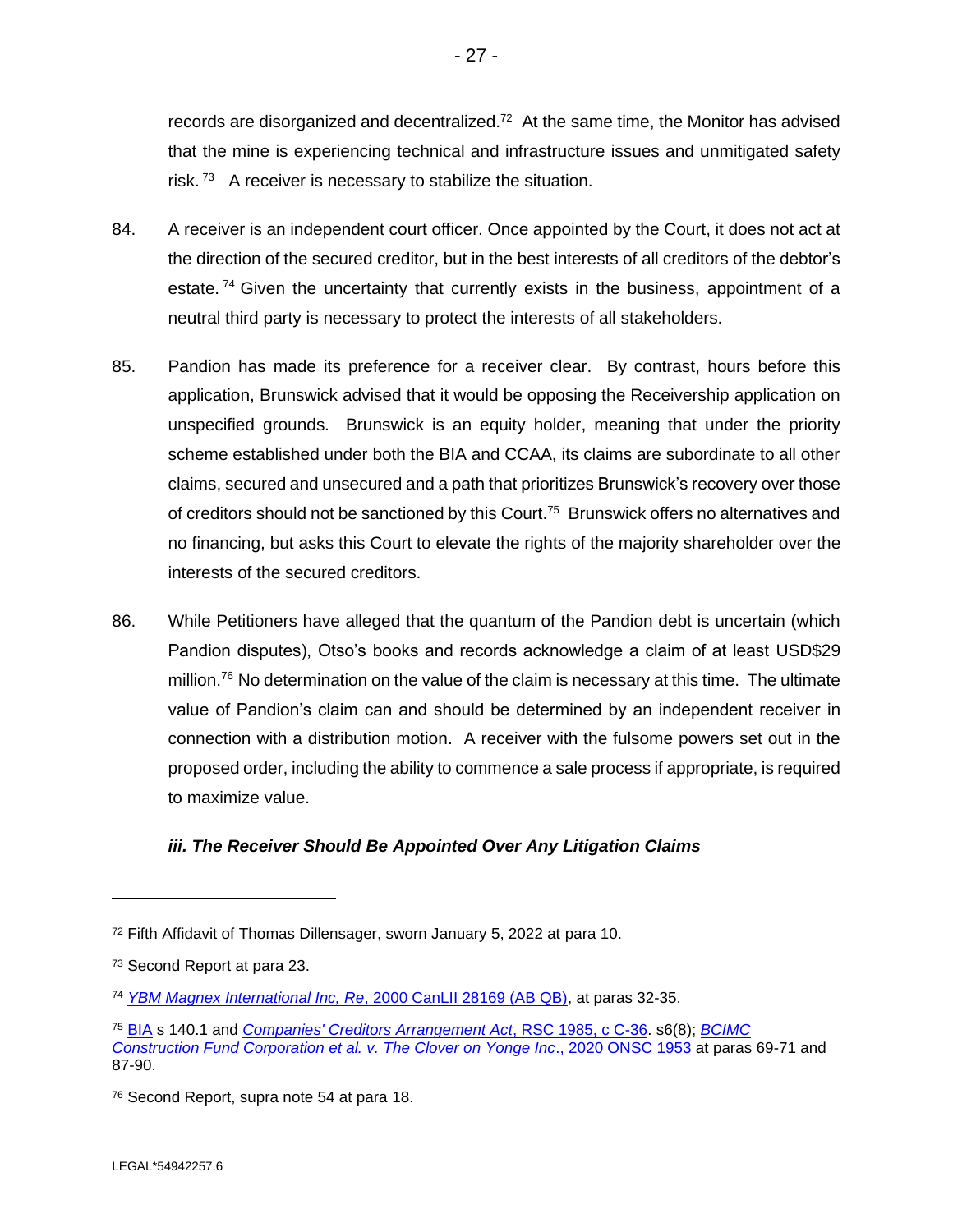- 87. By seeking Court-appointment of a receiver over all of the property, assets and undertakings of Otso, Pandion is requesting that a Court officer take possession and control of all of the property, including any litigation claims that might belong to the Petitioners. The model receivership order grants a receiver the power to initiate, prosecute, continue, defend, settle or compromise proceedings. In each case, the Receiver's obligation is to act in the best interests of the company. It is trite law that a court-appointed receiver owes its duties to the creditor body and not to the appointing creditor. 77
- 88. In the present circumstances, Pandion seeks the appointment "of a Receiver who is a court officer"<sup>78</sup>, and pursuant to the terms of the order sought, "it is the Receiver and not the lender who will advise and determine whether or not it is appropriate" to continue with or pursue a particular cause of action.<sup>79</sup> Therefore the "absurdity" referred to in the Petitioners' response to Pandion's application does not arise.<sup>80</sup>
- 89. By contrast, Brunswick, the out of the money equity holder of the Petitioners, is an interested party, with duties only to itself. The suggestion that a foreign equity holder with a penchant for baseless litigation is better situated than a Canadian Licensed Insolvency Trustee to determine whether there are valid claims by and against a company that sought voluntary insolvency protection in Canada defies logic.
- 90. Moreover, allowing a third party to control litigation claims of the company has the potential to damage the Receiver's ability to liquidate the assets. Any litigation commenced by a third party would necessarily involve information requests directed to the Receiver on behalf of the company. It is not possible to separate the burdens of the litigation from the overall reorganization of the company at this stage. In the future, if the Receiver determines that a sale of claims or other disposition is appropriate, the Receiver may seek such relief from the Court.

<sup>77</sup> See *Philip's Manufacturing Ltd., Re*, 1992 CarswellBC 490 at para 17 (BC CA); *[Forjay Management](https://canlii.ca/t/hrbx5)  [Ltd. v 0981478 BC Ltd](https://canlii.ca/t/hrbx5)*., 2018 BCSC 527 at para 21.

<sup>78</sup> *[Central 1 Credit Union v UM Financial Inc](https://canlii.ca/t/fqw6k)*, 2012 ONSC 1893, at para 9.

<sup>79</sup> *Ibid*, at para 11.

<sup>80</sup> Application Response of the Petitioners, dated January 13, 2022, at Part 5 para 3.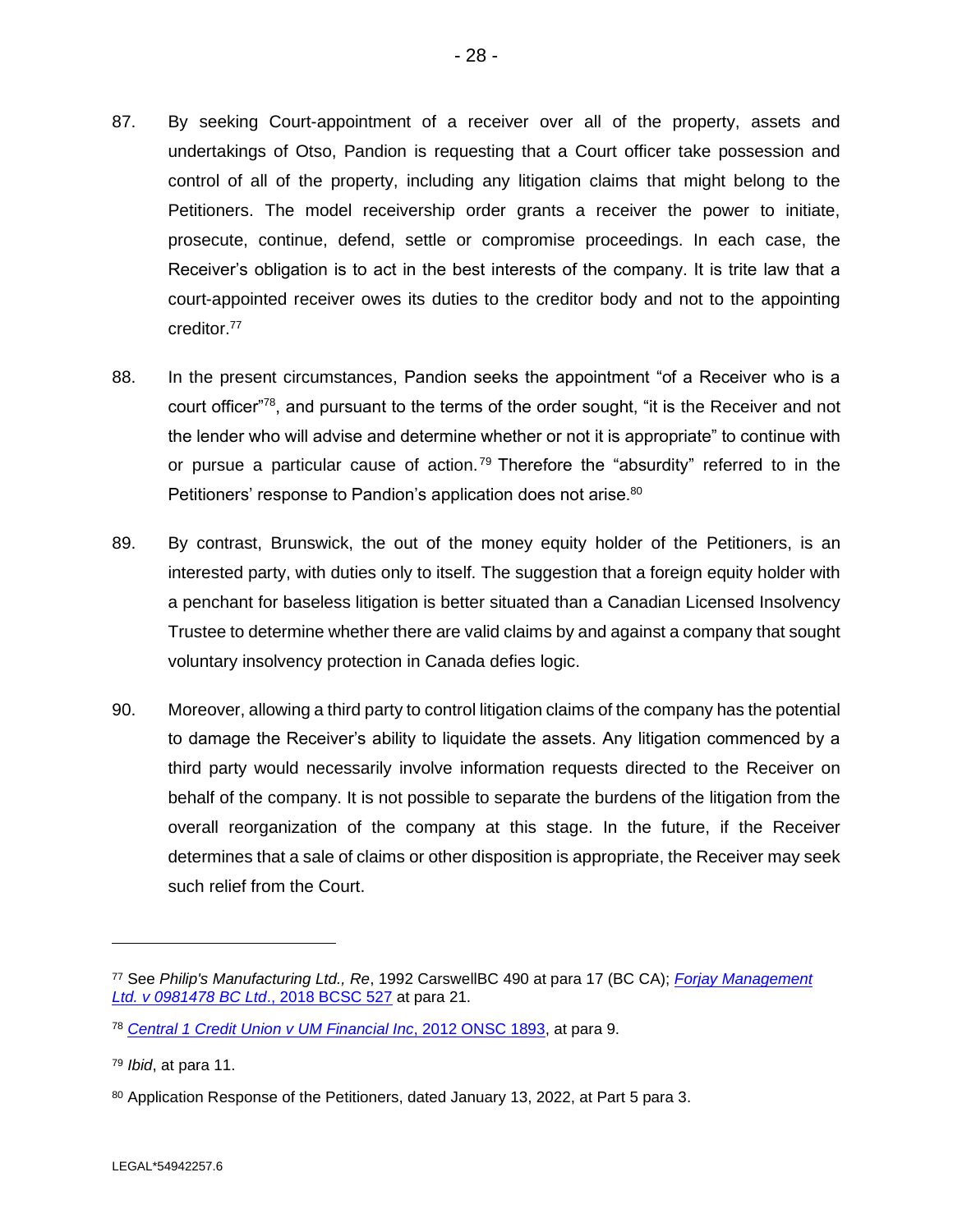# **V. CONCLUSION**

- 91. If a Receiver is not appointed, Pandion will be irreparably harmed by the damage to its collateral. No party has provided an alternative path forward or evidence to suggest that a court-appointed Receiver would not faithfully discharge its duties as a court officer.
- 92. Pandion respectfully requests that the Court grant the proposed order.

ALL OF WHICH IS RESPECTFULLY SUBMITTED this 14<sup>th</sup> day of January, 2022.

Per:

Signature of Lawyer for Application Respondent, Pandion Mine Finance LP

Mary I.A. Buttery, Q.C. and Jared Enns Cassels Brock & Blackwell LLP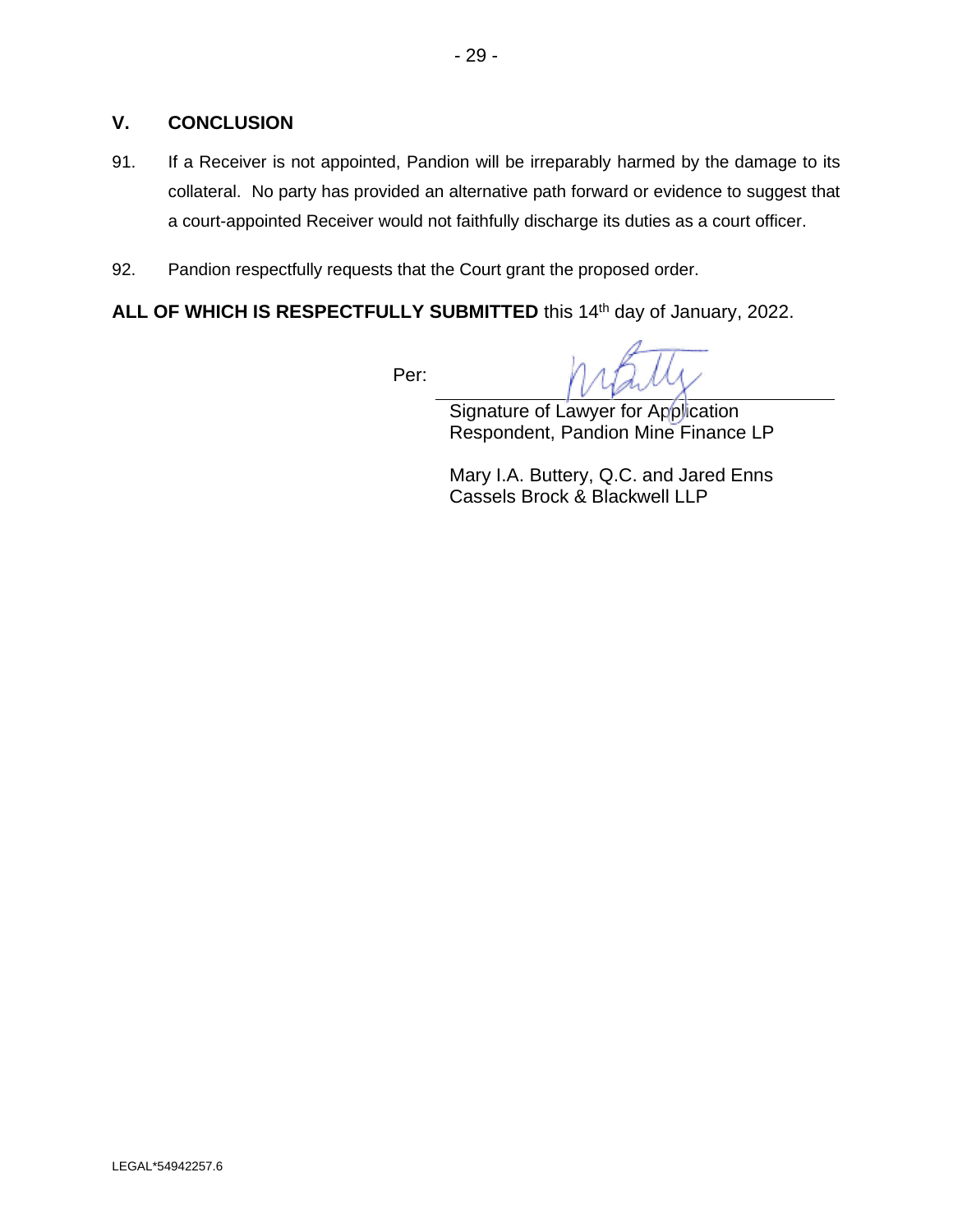| <b>TABLE OF AUTHORITIES</b> |  |  |
|-----------------------------|--|--|
|-----------------------------|--|--|

| Tab | <b>Description</b>                                                                           |
|-----|----------------------------------------------------------------------------------------------|
| 1.  | Bankruptcy and Insolvency Act, RSC 1985, c B-3, s 243(1)                                     |
| 2.  | Law and Equity Act, RSBC 1996, c 253, s 39                                                   |
| 3.  | Supreme Court Civil Rules, BC Reg 168/2009, r 10-2                                           |
| 4.  | Companies' Creditors Arrangement Act, RSC 1985, c C-36                                       |
| 5.  | Leby Properties Ltd. v. Manufacturers Life Insurance Co., 2006 NBCA 14                       |
| 6.  | Maple Trade Finance Inc. v CY Oriental Holdings Ltd., 2009 BCSC 1527                         |
| 7.  | Prospera Credit Union v Portliving Farms (3624 Parkview) Investments<br>Inc., 2021 BCSC 2449 |
| 8.  | Textron Financial Canada Limited v Chetwynd Motels Ltd., 2010 BCSC<br>477                    |
| 9.  | White Oak Commercial Finance, LLC v Nygård Holdings (USA) Limited et<br>al., 2020 MBQB 58    |
| 10. | Toronto Dominion Bank v First Canadian Land Corp, 1989 CarswellBC<br>376 (BC SC)             |
| 11. | YBM Magnex International Inc, Re, 2000 CanLII 28169 (AB QB)                                  |
| 12. | BCIMC Construction Fund Corporation et al. v. The Clover on Yonge Inc.,<br>2020 ONSC 1953    |
| 13. | Philip's Manufacturing Ltd., Re, 1992 CarswellBC 490 (BC CA)                                 |
| 14. | Forjay Management Ltd. v 0981478 BC Ltd., 2018 BCSC 527                                      |
| 15. | Central 1 Credit Union v UM Financial Inc, 2012 ONSC 1893                                    |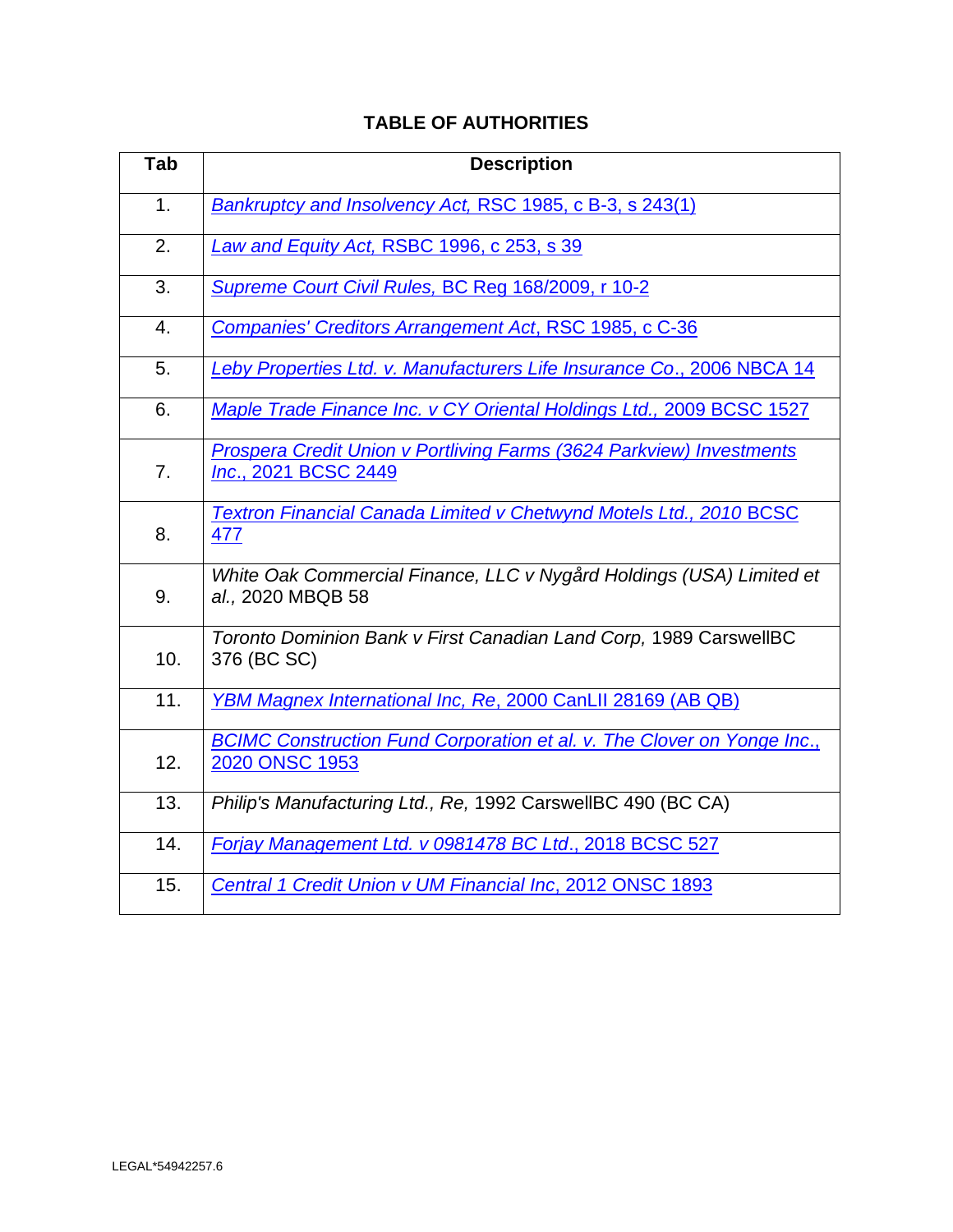1992 CarswellBC 490 British Columbia Court of Appeal

Philip's Manufacturing Ltd., Re

1992 CarswellBC 490, [1992] 5 W.W.R. 549, [1992] B.C.W.L.D. 1683, 12 C.B.R. (3d) 149, 15 B.C.A.C. 247, 27 W.A.C. 247, 34 A.C.W.S. (3d) 443, 69 B.C.L.R. (2d) 44, 92 D.L.R. (4th) 161

# **PHILIP'S MANUFACTURING LTD. v. COOPERS & LYBRAND LIMITED (Receiver-Manager of PHILIP'S MANUFACTURING LTD.) and HONGKONG BANK OF CANADA**

Hinkson, Taylor and Cumming JJ.A.

Heard: June 4, 1992 Judgment: June 23, 1992 Docket: Doc. Vancouver CA015543/CA015587

Counsel: *Murray A. Clemens* and *Gordon Turriff*, for appellants. *David Lunny*, for respondent.

Subject: Corporate and Commercial; Insolvency; Civil Practice and Procedure **Related Abridgment Classifications** Bankruptcy and insolvency [XIX](http://nextcanada.westlaw.com/Browse/Home/AbridgmentTOC/BKY.XIX/View.html?docGuid=I10b717cbc20863f0e0440003ba0d6c6d&searchResult=True&originationContext=document&transitionType=DocumentItem&vr=3.0&rs=cblt1.0&contextData=(sc.UserEnteredCitation)) Companies' Creditors Arrangement Act [XIX.3](http://nextcanada.westlaw.com/Browse/Home/AbridgmentTOC/BKY.XIX.3/View.html?docGuid=I10b717cbc20863f0e0440003ba0d6c6d&searchResult=True&originationContext=document&transitionType=DocumentItem&vr=3.0&rs=cblt1.0&contextData=(sc.UserEnteredCitation)) Arrangements [XIX.3.d](http://nextcanada.westlaw.com/Browse/Home/AbridgmentTOC/BKY.XIX.3.d/View.html?docGuid=I10b717cbc20863f0e0440003ba0d6c6d&searchResult=True&originationContext=document&transitionType=DocumentItem&vr=3.0&rs=cblt1.0&contextData=(sc.UserEnteredCitation)) Effect of arrangement [XIX.3.d.ii](http://nextcanada.westlaw.com/Browse/Home/AbridgmentTOC/BKY.XIX.3.d.ii/View.html?docGuid=I10b717cbc20863f0e0440003ba0d6c6d&searchResult=True&originationContext=document&transitionType=DocumentItem&vr=3.0&rs=cblt1.0&contextData=(sc.UserEnteredCitation)) Stay Bankruptcy and insolvency [XIX](http://nextcanada.westlaw.com/Browse/Home/AbridgmentTOC/BKY.XIX/View.html?docGuid=I10b717cbc20863f0e0440003ba0d6c6d&searchResult=True&originationContext=document&transitionType=DocumentItem&vr=3.0&rs=cblt1.0&contextData=(sc.UserEnteredCitation)) Companies' Creditors Arrangement Act [XIX.5](http://nextcanada.westlaw.com/Browse/Home/AbridgmentTOC/BKY.XIX.5/View.html?docGuid=I10b717cbc20863f0e0440003ba0d6c6d&searchResult=True&originationContext=document&transitionType=DocumentItem&vr=3.0&rs=cblt1.0&contextData=(sc.UserEnteredCitation)) Miscellaneous Debtors and creditors [VII](http://nextcanada.westlaw.com/Browse/Home/AbridgmentTOC/DCR.VII/View.html?docGuid=I10b717cbc20863f0e0440003ba0d6c6d&searchResult=True&originationContext=document&transitionType=DocumentItem&vr=3.0&rs=cblt1.0&contextData=(sc.UserEnteredCitation)) Receivers [VII.7](http://nextcanada.westlaw.com/Browse/Home/AbridgmentTOC/DCR.VII.7/View.html?docGuid=I10b717cbc20863f0e0440003ba0d6c6d&searchResult=True&originationContext=document&transitionType=DocumentItem&vr=3.0&rs=cblt1.0&contextData=(sc.UserEnteredCitation)) Actions involving receiver [VII.7.e](http://nextcanada.westlaw.com/Browse/Home/AbridgmentTOC/DCR.VII.7.e/View.html?docGuid=I10b717cbc20863f0e0440003ba0d6c6d&searchResult=True&originationContext=document&transitionType=DocumentItem&vr=3.0&rs=cblt1.0&contextData=(sc.UserEnteredCitation)) Practice and procedure [VII.7.e.iv](http://nextcanada.westlaw.com/Browse/Home/AbridgmentTOC/DCR.VII.7.e.iv/View.html?docGuid=I10b717cbc20863f0e0440003ba0d6c6d&searchResult=True&originationContext=document&transitionType=DocumentItem&vr=3.0&rs=cblt1.0&contextData=(sc.UserEnteredCitation)) Miscellaneous

#### **Headnote**

Corporations --- Arrangements and compromises — Under Companies' Creditors Arrangements Act

Receivers --- Actions by and against — Actions against receiver

Receivers — Costs and remuneration — Advances — Receiver-manager entitled to pay itself only "reasonable amounts". The company obtained an ex parte order for protection under the *[Companies' Creditors Arrangement Act](http://nextcanada.westlaw.com/Link/Document/FullText?findType=Y&serNum=0280687842&pubNum=134158&originatingDoc=I10b717cbc20863f0e0440003ba0d6c6d&refType=IG&docFamilyGuid=Ibdc6470ef4e011d99f28ffa0ae8c2575&targetPreference=DocLanguage%3aEN&originationContext=document&vr=3.0&rs=cblt1.0&transitionType=DocumentItem&contextData=(sc.UserEnteredCitation))*, staying proceedings against it and authorizing it to file a plan of reorganization within six months. A bank that held a debenture of the company successfully applied to have the stay lifted. An interim receiver was appointed in the bankruptcy proceeding and the bank appointed a receiver-manager; one party served for both appointments. The company's appeal from the order setting aside the stay was later allowed and the receiver-manager was ordered to return control of the company to its officers and directors. By that time, the receiver-manager had advanced more than \$320,000 to itself for its fees and legal expenses. Of that amount, \$146,204 was taken in reliance on a discretionary-advances provision in the order appointing the receiver-manager on the eve of its removal from control of the company's affairs. On application by the company, the receiver-manager was ordered to return the \$146,204. The receiver-manager and the bank appealed. **Held:**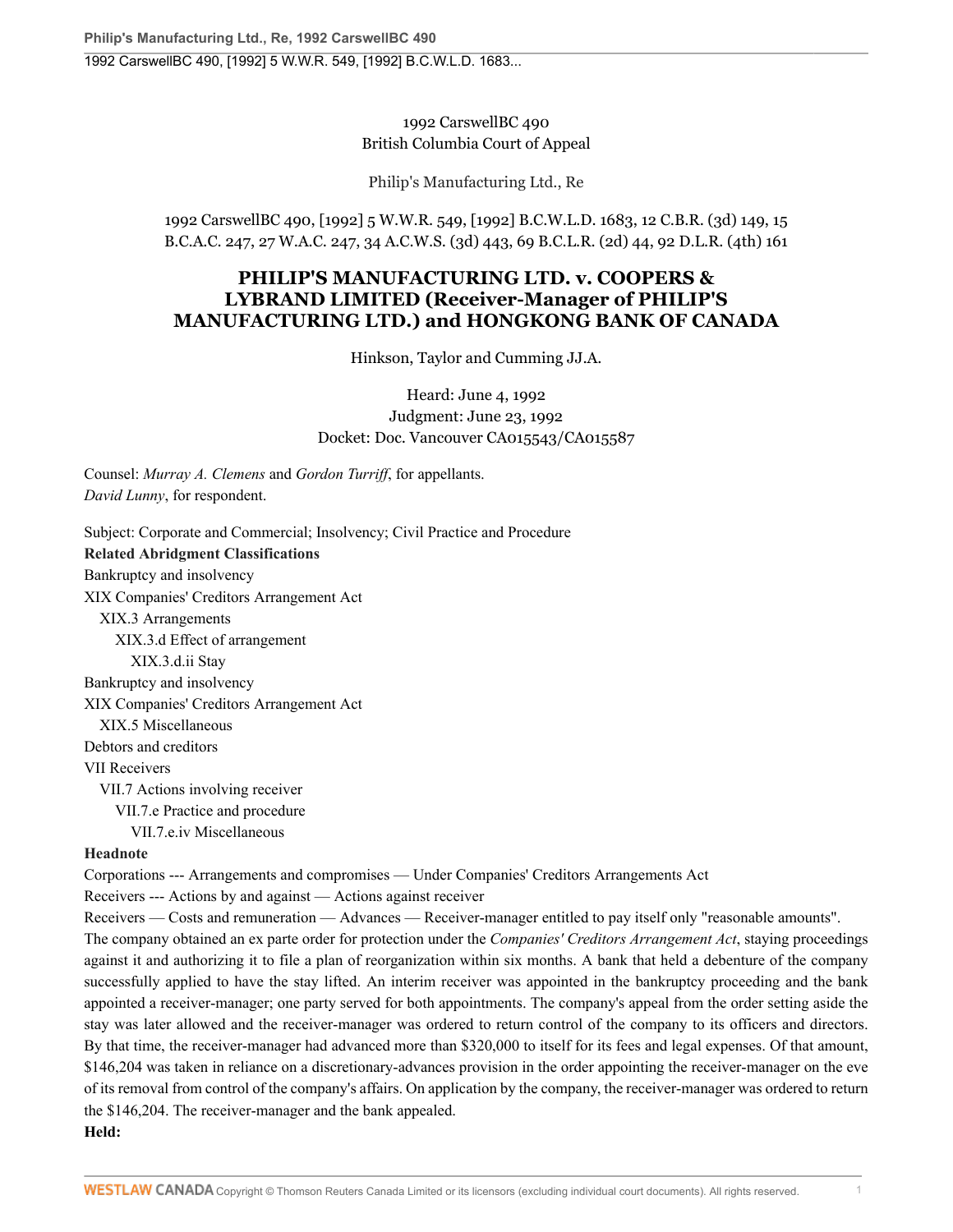**Philip's Manufacturing Ltd., Re, 1992 CarswellBC 490**

## 1992 CarswellBC 490, [1992] 5 W.W.R. 549, [1992] B.C.W.L.D. 1683...

The appeals were dismissed.

The order allowing discretionary advances was not a right, but a special privilege. As an officer of the court the receiver-manager had to exercise such privilege fairly and with due regard to its fiduciary duties. The receiver-manager had no right to advance itself moneys in fear that the order by which it was appointed would be terminated or stayed. The advances taken were not reasonable ones, fairly taken for the purposes for which the privilege was granted.

#### **Table of Authorities**

#### **Cases considered:**

*Canada Deposit Insurance Corp. v. Greymac Mortgage Corp.* [\(1991\), 2 O.R. \(3d\) 446](http://nextcanada.westlaw.com/Link/Document/FullText?findType=Y&pubNum=6407&serNum=1991345874&originationContext=document&transitionType=DocumentItem&vr=3.0&rs=cblt1.0&contextData=(sc.UserEnteredCitation)) (Gen. Div.) [affirmed [\(1991\), 4](http://nextcanada.westlaw.com/Link/Document/FullText?findType=Y&pubNum=6407&serNum=1991345875&originationContext=document&transitionType=DocumentItem&vr=3.0&rs=cblt1.0&contextData=(sc.UserEnteredCitation)) [O.R. \(3d\) 608](http://nextcanada.westlaw.com/Link/Document/FullText?findType=Y&pubNum=6407&serNum=1991345875&originationContext=document&transitionType=DocumentItem&vr=3.0&rs=cblt1.0&contextData=(sc.UserEnteredCitation)) (C.A.)] — *referred to*

*Panamericana de Bienes y Servicios S.A. v. Northern Badger Oil & Gas Ltd.*[, 8 C.B.R. \(3d\) 31, \[1991\] 5 W.W.R. 577,](http://nextcanada.westlaw.com/Link/Document/FullText?findType=Y&pubNum=6407&serNum=1991353329&originationContext=document&transitionType=DocumentItem&vr=3.0&rs=cblt1.0&contextData=(sc.UserEnteredCitation)) [81 Alta. L.R. \(2d\) 45, 81 D.L.R. \(4th\) 280, 7 C.E.L.R. \(N.S.\) 66, 117 A.R. 44, 2 W.A.C. 44](http://nextcanada.westlaw.com/Link/Document/FullText?findType=Y&pubNum=6407&serNum=1991353329&originationContext=document&transitionType=DocumentItem&vr=3.0&rs=cblt1.0&contextData=(sc.UserEnteredCitation)) (C.A.) [additional reasons at [\(1991\), 8 C.B.R. \(3d\) 31 at 55, 84 Alta. L.R. \(2d\) 257, 86 D.L.R. \(4th\) 567, 3 C.P.C. \(3d\) 100, 120 A.R. 309, 8 W.A.C.](http://nextcanada.westlaw.com/Link/Document/FullText?findType=Y&pubNum=6407&serNum=1991349515&originationContext=document&transitionType=DocumentItem&vr=3.0&rs=cblt1.0&contextData=(sc.UserEnteredCitation)) [309](http://nextcanada.westlaw.com/Link/Document/FullText?findType=Y&pubNum=6407&serNum=1991349515&originationContext=document&transitionType=DocumentItem&vr=3.0&rs=cblt1.0&contextData=(sc.UserEnteredCitation)) (C.A.), leave to appeal to S.C.C. refused (1992), 8 C.B.R. (3d) 31n, 7 C.E.L.R. (N.S.) 66n, 83 Alta. L.R. (2d) 1xvi (note), [86 D.L.R. \(4th\) 567n](http://nextcanada.westlaw.com/Link/Document/FullText?findType=Y&pubNum=6407&serNum=1992363003&originationContext=document&transitionType=DocumentItem&vr=3.0&rs=cblt1.0&contextData=(sc.UserEnteredCitation))] — *referred to*

*Parsons v. Sovereign Bank of Canada*[, \[1913\] A.C. 160](http://nextcanada.westlaw.com/Link/Document/FullText?findType=Y&pubNum=6407&serNum=1912043447&originationContext=document&transitionType=DocumentItem&vr=3.0&rs=cblt1.0&contextData=(sc.UserEnteredCitation)) (P.C.) — *referred to*

*Royal Trust Co. v. Montex Apparel Industries Ltd.*[, 17 C.B.R. \(N.S.\) 45, \[1972\] 3 O.R. 132, 27 D.L.R. \(3d\) 551](http://nextcanada.westlaw.com/Link/Document/FullText?findType=Y&pubNum=6407&serNum=1972098110&originationContext=document&transitionType=DocumentItem&vr=3.0&rs=cblt1.0&contextData=(sc.UserEnteredCitation)) (C.A.) — *referred to*

#### **Statutes considered:**

Bankruptcy Act, R.S.C. 1985, c. B-3.

Companies' Creditors Arrangement Act, R.S.C. 1985, c. C-36.

Appeals from order reported at 12 C.B.R. (3d) 133, [91 D.L.R. \(4th\) 105, 68](http://nextcanada.westlaw.com/Link/Document/FullText?findType=Y&serNum=1992363089&pubNum=0003591&originatingDoc=I10b717cbc20863f0e0440003ba0d6c6d&refType=IC&originationContext=document&vr=3.0&rs=cblt1.0&transitionType=DocumentItem&contextData=(sc.UserEnteredCitation)) B.C.L.R. (2d) 162, [\[1992\] 5 W.W.R. 537 \(S.C.\)](http://nextcanada.westlaw.com/Link/Document/FullText?findType=Y&serNum=1992363089&pubNum=0003986&originatingDoc=I10b717cbc20863f0e0440003ba0d6c6d&refType=IC&originationContext=document&vr=3.0&rs=cblt1.0&transitionType=DocumentItem&contextData=(sc.UserEnteredCitation)), additional reasons at (1992), [91 D.L.R. \(4th\) 766 \(B.C. S.C.\)](http://nextcanada.westlaw.com/Link/Document/FullText?findType=Y&serNum=1992363090&pubNum=0003591&originatingDoc=I10b717cbc20863f0e0440003ba0d6c6d&refType=IC&originationContext=document&vr=3.0&rs=cblt1.0&transitionType=DocumentItem&contextData=(sc.UserEnteredCitation)) directing receiver-manager to return advances that it had paid to itself.

#### **The judgment of the court was delivered by** *Taylor J.A.***:**

1 These are appeals from a decision of Mr. Justice Macdonald [[12 C.B.R. \(3d\) 133, 68 B.C.L.R. \(2d\) 162, 91 D.L.R. \(4th\) 105,](http://nextcanada.westlaw.com/Link/Document/FullText?findType=Y&serNum=1992363089&pubNum=0005314&originatingDoc=I10b717cbc20863f0e0440003ba0d6c6d&refType=IR&originationContext=document&vr=3.0&rs=cblt1.0&transitionType=DocumentItem&contextData=(sc.UserEnteredCitation)) [\[1992\] 5 W.W.R. 537 \(S.C.\)](http://nextcanada.westlaw.com/Link/Document/FullText?findType=Y&serNum=1992363089&pubNum=0005314&originatingDoc=I10b717cbc20863f0e0440003ba0d6c6d&refType=IR&originationContext=document&vr=3.0&rs=cblt1.0&transitionType=DocumentItem&contextData=(sc.UserEnteredCitation)), additional reasons at (1992), [91 D.L.R. \(4th\) 766 \(B.C. S.C.\)](http://nextcanada.westlaw.com/Link/Document/FullText?findType=Y&serNum=1992363090&pubNum=0003591&originatingDoc=I10b717cbc20863f0e0440003ba0d6c6d&refType=IC&originationContext=document&vr=3.0&rs=cblt1.0&transitionType=DocumentItem&contextData=(sc.UserEnteredCitation))] directing that the receiver-manager appointed by court order in a bank debenture action repay \$146,204 which it took from the debtor in advances against its charges and legal expenses during and after the hearing of an appeal to this court which resulted in the receivership being stayed.

2 A partial account of the history of this action and the related litigation is necessary in order to explain the unusual problem which has led to the appeals.

3 The respondent Philip's Manufacturing Ltd., a building materials supplier, having fallen into financial difficulty, obtained ex parte on September 3, 1991, an order under the *[Companies' Creditors Arrangement Act](http://nextcanada.westlaw.com/Link/Document/FullText?findType=Y&serNum=0280687842&pubNum=134158&originatingDoc=I10b717cbc20863f0e0440003ba0d6c6d&refType=IG&docFamilyGuid=Ibdc6470ef4e011d99f28ffa0ae8c2575&targetPreference=DocLanguage%3aEN&originationContext=document&vr=3.0&rs=cblt1.0&transitionType=DocumentItem&contextData=(sc.UserEnteredCitation))*, R.S.C. 1985, c. C-36, appointing a "monitor" and restraining legal proceedings against the company for six months so that it might make an arrangement with its creditors. The existence of this order made it impossible for the appellant Hongkong Bank of Canada, the company's principal creditor, to enforce its debenture securing the company's indebtedness to it of more than \$2,500,000. The period of protection has since been extended to August 28, 1992.

4 On December 9, 1991 the Hongkong Bank brought on an application to set aside Mr. Justice Macdonald's order and this application was granted by Mr. Justice Scarth [(1991), [9 C.B.R. \(3d\) 17, 4 B.L.R. \(2d\) 134 \(B.C. S.C.\)](http://nextcanada.westlaw.com/Link/Document/FullText?findType=Y&serNum=1991349620&pubNum=0005314&originatingDoc=I10b717cbc20863f0e0440003ba0d6c6d&refType=IR&originationContext=document&vr=3.0&rs=cblt1.0&transitionType=DocumentItem&contextData=(sc.UserEnteredCitation))].

5 On that same day another of the company's creditors obtained an order under the *Bankruptcy Act* [R.S.C. 1985, c. B-3] appointing the appellant Coopers & Lybrand interim receiver of the company's assets pending hearing of its petition. On the following day, December 10, 1991, the bank commenced action on its debenture. On December 11, 1991 the company applied for leave to appeal Mr. Justice Scarth's order and that application was denied the next day by a judge of this court in chambers. On December 13, 1991 the bank obtained from Mr. Justice Josephson an order in its debenture action appointing the appellant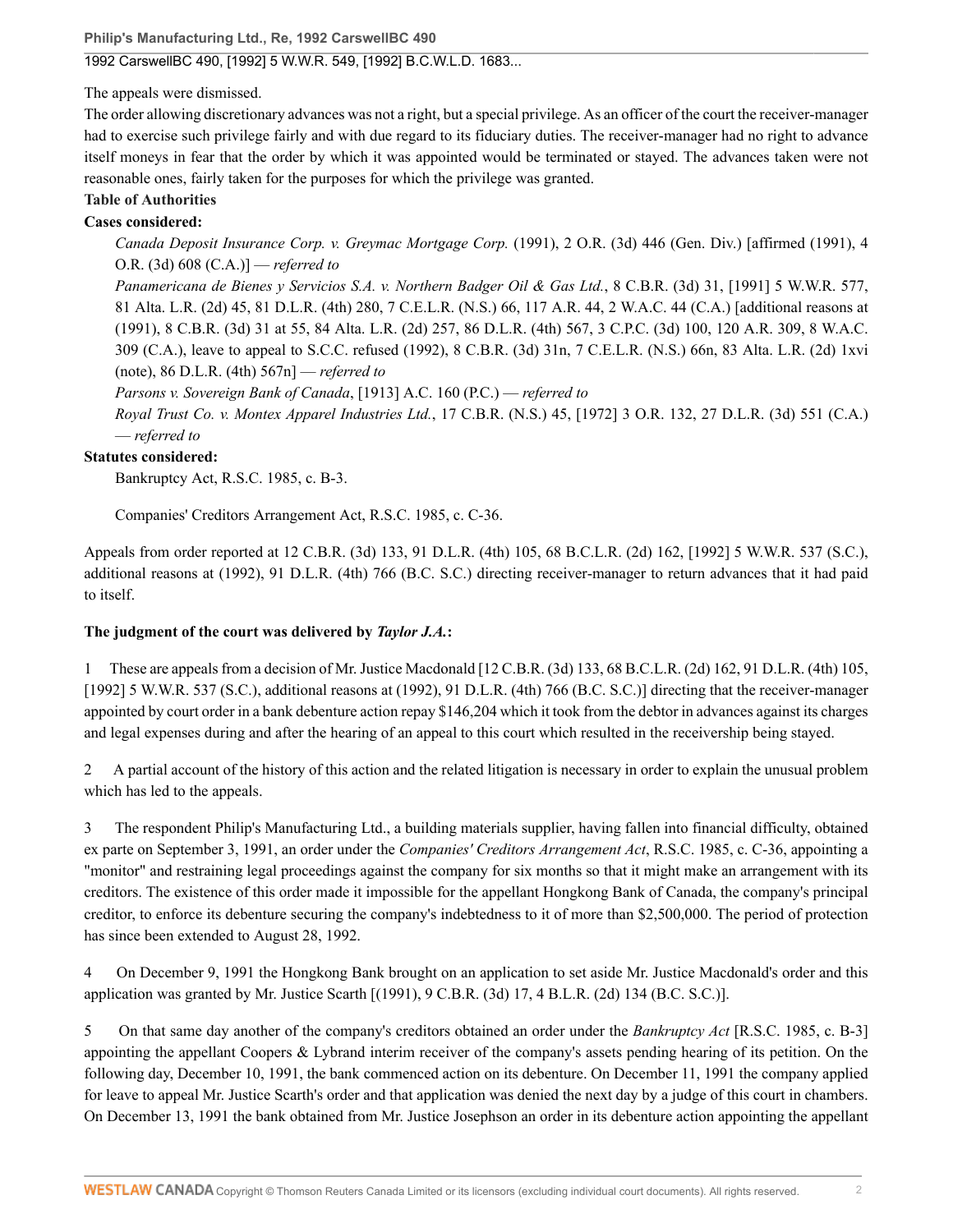**Philip's Manufacturing Ltd., Re, 1992 CarswellBC 490**

1992 CarswellBC 490, [1992] 5 W.W.R. 549, [1992] B.C.W.L.D. 1683...

Coopers & Lybrand receiver-manager. The order authorized the bank to take advances in a "reasonable amount" from time to time against its fees and disbursements prior to the fixing of its remuneration and passing of accounts.

Less than a week later, on December 19, 1991, the company applied to this court for a review of the refusal of the chambers judge to grant leave to appeal the order of Mr. Justice Scarth. Coopers & Lybrand (to which I shall refer simply as "the receiver") had by then assumed its duties as interim receiver and receiver-manager. On December 30, 1991 the company was declared bankrupt, and the receiver appointed trustee.

7 On January 17, 1992 this court reversed the decision of its chambers judge and granted the company leave to appeal the order of Mr. Justice Scarth.

8 Shortly thereafter, on January 29, 1992, Mr. Justice Lambert made an order in chambers, to which I shall later refer, staying the order of Mr. Justice Scarth and rendering the receiver's function that of a "caretaker" pending disposition of the appeal. The appeal was heard on March 16 and 17, and allowed on March 18, 1992 [(1992), [67 B.C.L.R. \(2d\) 84, 9 C.B.R. \(3d\) 25, 4 B.L.R.](http://nextcanada.westlaw.com/Link/Document/FullText?findType=Y&serNum=1992367004&pubNum=0005418&originatingDoc=I10b717cbc20863f0e0440003ba0d6c6d&refType=IR&originationContext=document&vr=3.0&rs=cblt1.0&transitionType=DocumentItem&contextData=(sc.UserEnteredCitation)) [\(2d\) 142 \(C.A.\)](http://nextcanada.westlaw.com/Link/Document/FullText?findType=Y&serNum=1992367004&pubNum=0005418&originatingDoc=I10b717cbc20863f0e0440003ba0d6c6d&refType=IR&originationContext=document&vr=3.0&rs=cblt1.0&transitionType=DocumentItem&contextData=(sc.UserEnteredCitation))]. The result was to revive the order of Mr. Justice Macdonald under the *[Companies' Creditors Arrangement](http://nextcanada.westlaw.com/Link/Document/FullText?findType=Y&serNum=0280687842&pubNum=134158&originatingDoc=I10b717cbc20863f0e0440003ba0d6c6d&refType=IG&docFamilyGuid=Ibdc6470ef4e011d99f28ffa0ae8c2575&targetPreference=DocLanguage%3aEN&originationContext=document&vr=3.0&rs=cblt1.0&transitionType=DocumentItem&contextData=(sc.UserEnteredCitation)) [Act](http://nextcanada.westlaw.com/Link/Document/FullText?findType=Y&serNum=0280687842&pubNum=134158&originatingDoc=I10b717cbc20863f0e0440003ba0d6c6d&refType=IG&docFamilyGuid=Ibdc6470ef4e011d99f28ffa0ae8c2575&targetPreference=DocLanguage%3aEN&originationContext=document&vr=3.0&rs=cblt1.0&transitionType=DocumentItem&contextData=(sc.UserEnteredCitation))*, with the consequence that all further proceedings against the company including those in the bank's debenture action were again stayed. The order was made effective two days later, so as to allow for orderly re-transfer of control of the business from the receiver to the directors of the company.

9 During the period of just over three months for which it had been in control of the company's affairs — that is to say, from December 9, 1991 to March 20, 1992 — the receiver withdrew more than \$320,000 in advances against its fees and disbursements from funds received from customers of the company in payment of their accounts. Of this sum \$171,204 was taken during the hearing in this court of the appeal against the order of Mr. Justice Scarth or after the appeal was allowed. The result was that on resumption of its efforts to reorganize its affairs under the *[Companies' Creditors Arrangement Act](http://nextcanada.westlaw.com/Link/Document/FullText?findType=Y&serNum=0280687842&pubNum=134158&originatingDoc=I10b717cbc20863f0e0440003ba0d6c6d&refType=IG&docFamilyGuid=Ibdc6470ef4e011d99f28ffa0ae8c2575&targetPreference=DocLanguage%3aEN&originationContext=document&vr=3.0&rs=cblt1.0&transitionType=DocumentItem&contextData=(sc.UserEnteredCitation))* the company found itself with greatly reduced receivables and funds on hand, and with significantly diminished prospects of being able to achieve a reorganization as contemplated by the statute.

10 The matter of the advances taken by the receiver came before Mr. Justice Macdonald on April 16 and 28, 1992, and on May 4, 1992, he made the order which is the subject of the two appeals before us, one by the receiver and one by the bank.

11 Mr. Justice Macdonald noted that of the \$171,204 taken by the receiver during the last five days of its control of the business \$25,000 was taken without authority as an advance against its fees and expenses in the capacity of trustee in bankruptcy and that it had returned this to the company five weeks later, on April 24, 1992. The judge ordered the receiver to pay interest on that sum for the period of the withholding. The receiver's appeal against that part of Mr. Justice Macdonald's order was abandoned during the hearing before us.

12 In respect of the balance of the moneys taken, being \$146,204, the receiver relied as its authority on the provision for discretionary advances contained in the order of Mr. Justice Josephson of December 13, 1991.

13 The order of Mr. Justice Josephson provides, among other things, that the receiver might "employ such assistance as it may consider necessary for the purpose of preserving the assets or carrying on the business" and that its proper expenditures should form a charge on the company's assets in priority to the debenture. The order concludes as follows:

THIS COURT FURTHER ORDERS that the Receiver Manager shall pass its accounts from time to time before a District Registrar of this Honourable Court and at the time of passing such accounts, the District Registrar may fix the remuneration and indemnification of the Receiver-Manager, who shall be at liberty before passing its accounts and applying to have its remuneration fixed *to pay itself in respect of its services as Receiver-Manager of the Assets a reasonable amount, either monthly or at such longer intervals as it deems appropriate, which amounts shall constitute an advance against its remuneration and its own expenses when fixed* and which said remuneration together with its own expenses shall form a charge upon the Assets in priority to all other charges, save and except those imposed by statute which cannot be postponed to the charge thus created.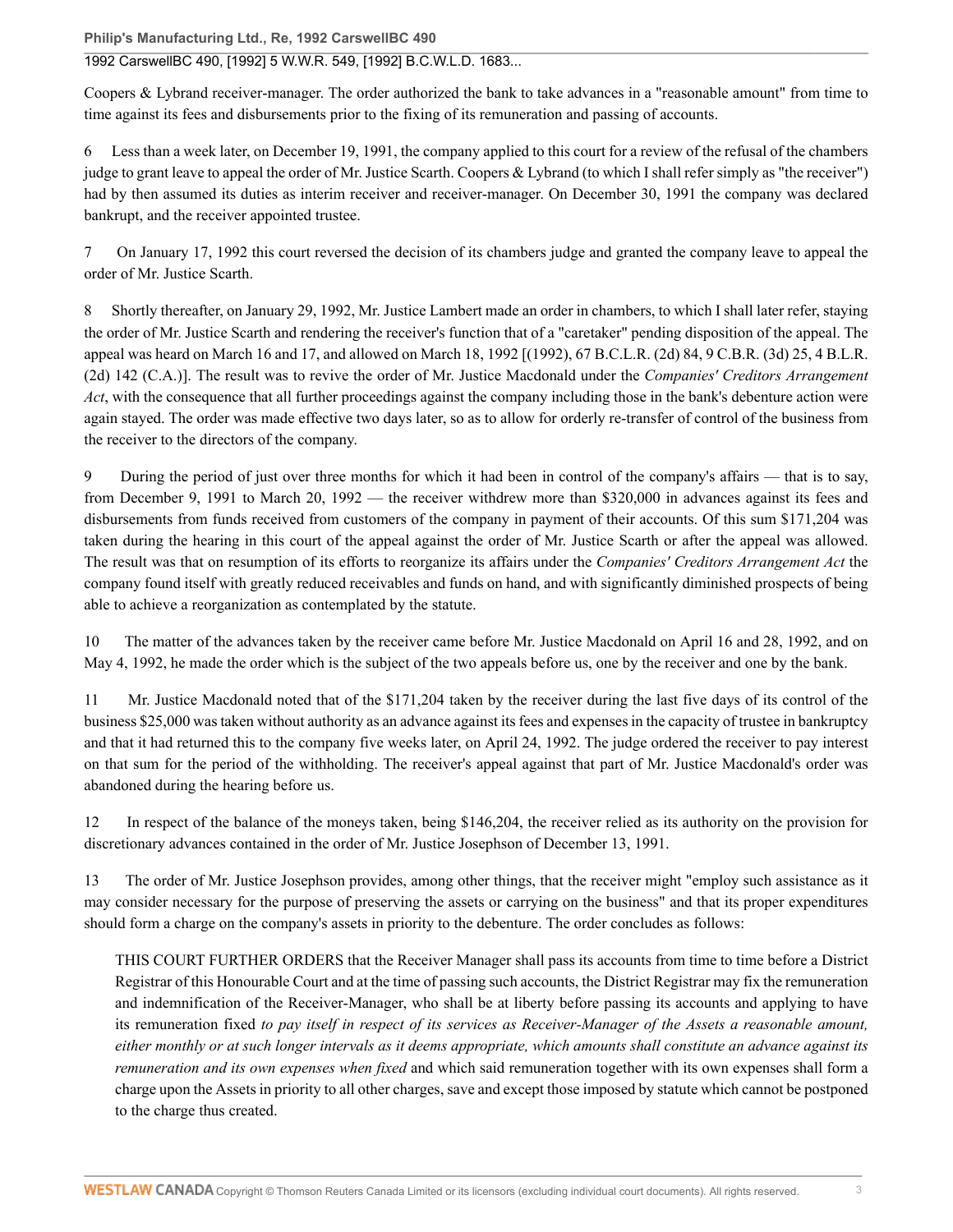1992 CarswellBC 490, [1992] 5 W.W.R. 549, [1992] B.C.W.L.D. 1683...

THIS COURT FURTHER ORDERS that the requirement of a Receiver-Manager's Bond or Security be dispensed with.

THIS COURT FURTHER ORDERS that the Receiver Manager may from time to time apply to This Honourable Court for directions and guidance in the discharge of its duties hereunder.

It is under the provision which I have emphasized, contained in the third-from-last clause of the order, that the receiver has sought to justify the taking of the funds in issue.

14 The funds which Mr. Justice Macdonald ordered returned to the company consist of moneys taken between March 16 and 20, 1992, that is to say during the two days on which the appeal against the decision of Mr. Justice Scarth was being heard and, after it had been decided adversely to the bank and the receiver, during the two-day transitional period allowed by the court. The advances taken during this period amounted to more than half of the total in advances taken by the receiver during the period of slightly over three months for which it had control of the company's affairs and included \$35,000 paid directly from the company to the law firm which represented the receiver in its unsuccessful efforts to resist the company's appeal. No disclosure was made to the court of the receiver's intention to make these withdrawals, nor was any direction or guidance sought from the court with respect to the taking of advances. They were taken at a time when it was known to the receiver that the *[Companies'](http://nextcanada.westlaw.com/Link/Document/FullText?findType=Y&serNum=0280687842&pubNum=134158&originatingDoc=I10b717cbc20863f0e0440003ba0d6c6d&refType=IG&docFamilyGuid=Ibdc6470ef4e011d99f28ffa0ae8c2575&targetPreference=DocLanguage%3aEN&originationContext=document&vr=3.0&rs=cblt1.0&transitionType=DocumentItem&contextData=(sc.UserEnteredCitation)) [Creditors Arrangement Act](http://nextcanada.westlaw.com/Link/Document/FullText?findType=Y&serNum=0280687842&pubNum=134158&originatingDoc=I10b717cbc20863f0e0440003ba0d6c6d&refType=IG&docFamilyGuid=Ibdc6470ef4e011d99f28ffa0ae8c2575&targetPreference=DocLanguage%3aEN&originationContext=document&vr=3.0&rs=cblt1.0&transitionType=DocumentItem&contextData=(sc.UserEnteredCitation))* proceedings might soon be reinstated, and after this had happened. They were taken with knowledge that the result would necessarily be to reduce significantly any possibility that those proceedings could prove fruitful.

15 At the time the advances were taken there had for almost two months been in place the order of Mr. Justice Lambert of January 29, 1992, which stayed the effect of the order of Mr. Justice Scarth pending disposition of the appeal and reduced the role of the receiver to that of a "caretaker" until the appeal had been decided. The order of Mr. Justice Lambert, if it did not suspend the order of Mr. Justice Josephson, significantly modified its effect by limiting the receiver's function.

16 In giving reasons for the decision now under appeal, Mr. Justice Macdonald dealt first with the company's contention that no funds at all could be retained by the receiver in view of the reversal of the order of Mr. Justice Scarth, which he rejected. That matter has yet to be argued in this court. The judge then continued with the following three paragraphs which relate to the issues raised on these appeals [p. 171 B.C.L.R.]:

3. The right to make advances contained in the December 13, 1991 order is limited to 'reasonable amounts.' In my view, the final two groups of advances totalling \$146,204.86 made during argument on the appeal and after the decision thereon were unreasonable and cannot be retained.

4. In the circumstances, it was incumbent on the receiver-manager to seek directions before taking those final advances. My view is that permission to do so would have been denied, considering the amount involved in relation to the time period and the existence of the January 29, 1992 partial stay.

5. I have little confidence, considering the investigative work done by the receiver-manager, which was more properly a function of the trustee in bankruptcy, and several other factors which I have only glimpsed, that neither the receivermanager nor its legal advisor will be able to retain, in the long term, the total of the advances now in issue. Thus it is fair in the interim that the bank, by virtue of its indemnity of the receiver-manager, should bear half of the load.

The central issue before us is whether in so deciding the judge erred in principle or in his understanding of the facts.

17 It is necessary, in my view, in disposing of these appeals, to look to certain fundamental principles governing the office of a court-appointed receiver-manager in the light of which the order of Mr. Justice Josephson is to be interpreted and applied. They are as follows:

1. A receiver-manager appointed by the court in a debenture-holder's action is an officer of the court responsible to the court and not to the holder of the debenture at whose instance the appointment is made: *Parsons v. Sovereign Bank of Canada*[, \[1913\] A.C. 160](http://nextcanada.westlaw.com/Link/Document/FullText?findType=Y&pubNum=6407&serNum=1912043447&originationContext=document&transitionType=DocumentItem&vr=3.0&rs=cblt1.0&contextData=(sc.UserEnteredCitation)) (P.C.); *[Royal Trust Co. v. Montex Apparel Industries Ltd.](http://nextcanada.westlaw.com/Link/Document/FullText?findType=Y&serNum=1972098110&pubNum=0005492&originatingDoc=I10b717cbc20863f0e0440003ba0d6c6d&refType=IR&originationContext=document&vr=3.0&rs=cblt1.0&transitionType=DocumentItem&contextData=(sc.UserEnteredCitation))*, [1972] 3 O.R. 132, 27 D.L.R. (3d) [551, 17 C.B.R. \(N.S.\). 45 \(C.A.\).](http://nextcanada.westlaw.com/Link/Document/FullText?findType=Y&serNum=1972098110&pubNum=0005492&originatingDoc=I10b717cbc20863f0e0440003ba0d6c6d&refType=IR&originationContext=document&vr=3.0&rs=cblt1.0&transitionType=DocumentItem&contextData=(sc.UserEnteredCitation))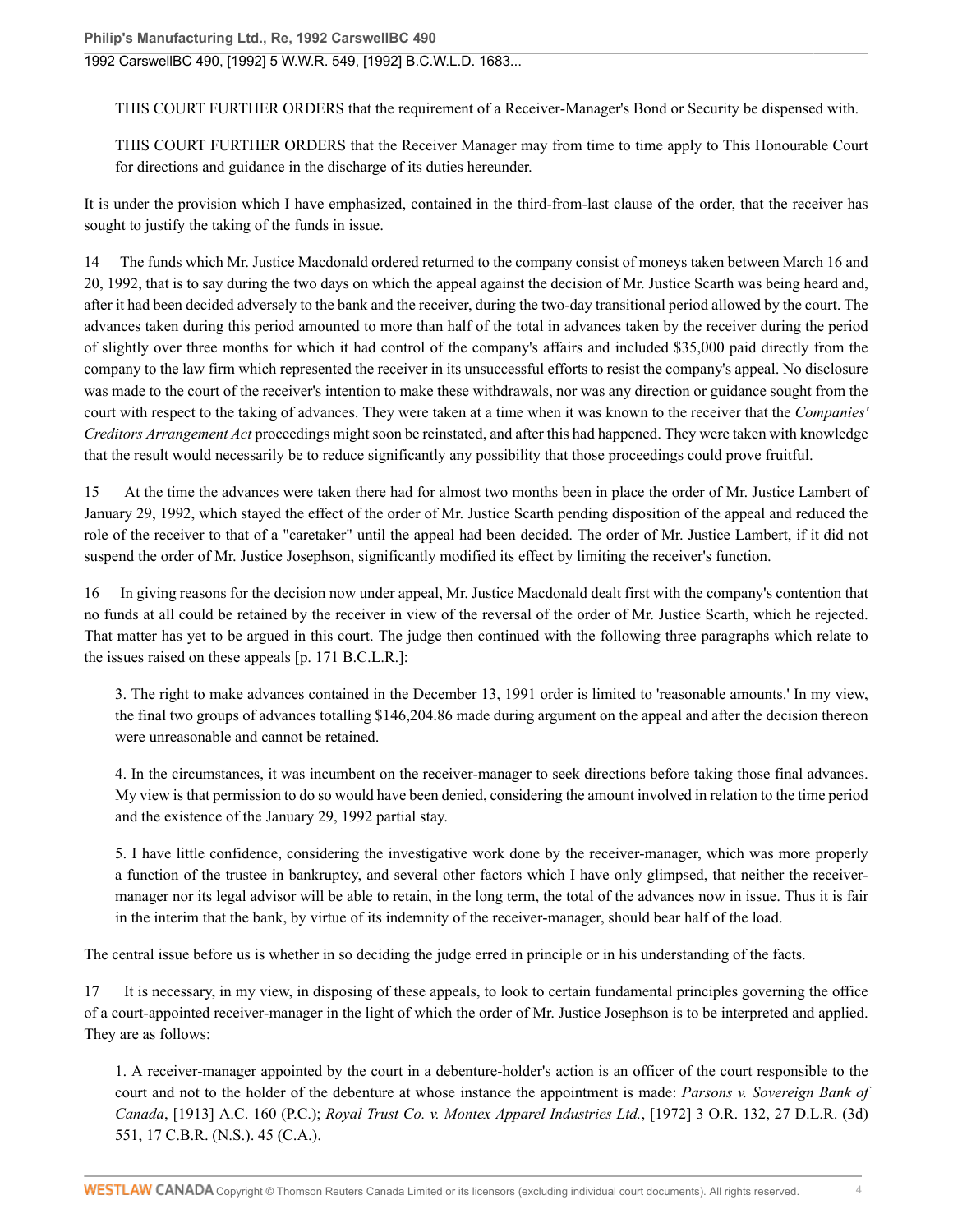1992 CarswellBC 490, [1992] 5 W.W.R. 549, [1992] B.C.W.L.D. 1683...

2. A receiver-manager so appointed owes fiduciary duties to all parties, including the debtor: see *Panamericana de Bienes y Servicios S.A. v. Northern Badger Oil & Gas Ltd.*[, \[1991\] 5 W.W.R. 577, 81 Alta. L.R. \(2d\) 45, 8 C.B.R. \(3d\) 31, 81](http://nextcanada.westlaw.com/Link/Document/FullText?findType=Y&pubNum=6407&serNum=1991353329&originationContext=document&transitionType=DocumentItem&vr=3.0&rs=cblt1.0&contextData=(sc.UserEnteredCitation)) [D.L.R. \(4th\) 280, 7 C.E.L.R. \(N.S.\) 66, 117 A.R. 44, 2 W.A.C. 44](http://nextcanada.westlaw.com/Link/Document/FullText?findType=Y&pubNum=6407&serNum=1991353329&originationContext=document&transitionType=DocumentItem&vr=3.0&rs=cblt1.0&contextData=(sc.UserEnteredCitation)) (C.A.) , and cases there referred to.

3. Such a receiver-manager is at all times subject to the supervision of the court and entitled to the court's directions: see above authorities, also *Canada Deposit Insurance Corp. v. Greymac Mortgage Corp.* [\(1991\), 2 O.R. \(3d\) 446](http://nextcanada.westlaw.com/Link/Document/FullText?findType=Y&pubNum=6407&serNum=1991345874&originationContext=document&transitionType=DocumentItem&vr=3.0&rs=cblt1.0&contextData=(sc.UserEnteredCitation)) (Gen. Div.), and cases there cited.

An examination of the relevant parts of the order of Mr. Justice Josephson in the light of these basic principles leads, in my view, to the following conclusions.

18 The authority given by that order to the receiver to make discretionary advances to itself is not in the nature of a right but, as counsel properly conceded before us, a special privilege. The receiver-manager must therefore exercise this privilege fairly, as an officer of the court, and with regard to its fiduciary duties, especially those owed to the debtor and the creditors as a whole. The exercise of the privilege is necessarily subject to supervision by the court. The authority to take advances is not given as security for the payment of the receiver's fees and disbursements when approved by the court; these are, by the terms of the order, secured on the assets of the company. The authority to take advances serves rather as a convenience to the receiver, so that it would not need to have frequent takings of accounts in order to avoid accumulating its charges.

19 A receiver-manager has therefore no right to advance to itself the debtor's money because it fears that the order appointing it may be terminated or stayed, or may turn out to be invalid, and any advance made for purposes of that sort would not be within the scope of the order of Mr. Justice Josephson. It is, of course, to the debenture holder, not to the debtor, that the receiver must look for any assurance it requires that its fees and disbursements will be paid even though its appointment is set aside or suspended, or the assets on which they are secured prove inadequate to discharge them when fixed and approved. The receiver in this case, as would be expected, obtained an indemnity from the bank in respect of its charges.

20 The matter before Mr. Justice Macdonald was obviously an urgent one, because the company's survival was at stake. An onus in my view lay on the receiver to give a prompt account to the court of its reasons for taking the advances, and to satisfy the court that they fell within the contemplation of the order of Mr. Justice Josephson in that they were both reasonable in amount and reasonable also in the sense that they were taken fairly and in accordance with the receiver's duties to the parties and the court. As an officer of the court subject to its supervision the receiver had not only to act fairly in exercising this privilege, but had also to be seen to be acting fairly.

21 The timing of the advances suggested, of course, that they had been taken without concern for the financial position in which the company would find itself upon the creditors' arrangements proceedings being reinstated.

22 The receiver adduced no evidence showing that the advances were taken for any reason other than a desire to see its position secured before the legal basis on which its appointment rested was removed by this court. This would, of course, enable it to enter into the inevitable dispute over its entitlement to fees and disbursements with the advantage of having the debtor's funds in its hands, and the assurance that these funds would not be available for use during the reorganization effort under the creditors' arrangement statute. In order to be seen to have acted reasonably the receiver had an obligation, in my view, to satisfy the court that it was not so motivated.

23 The position taken before us on behalf of the receiver and the bank is that the propriety and reasonableness of the advances can only be determined after the fixing of remuneration and taking of accounts is completed. That position, in the circumstances of this case, is inconsistent, in my view, with the principles to which I have referred. It would mean that the privilege of taking advances could be exercised in the absolute discretion of the receiver, without supervision by the court, and this cannot, in my view, be so. The receiver's position that the matter could only be dealt with in the bank's debenture holder's action — which had, of course, by then been stayed — and could not properly be dealt with in these proceedings, was not taken below and cannot, in my view, now be acceded to.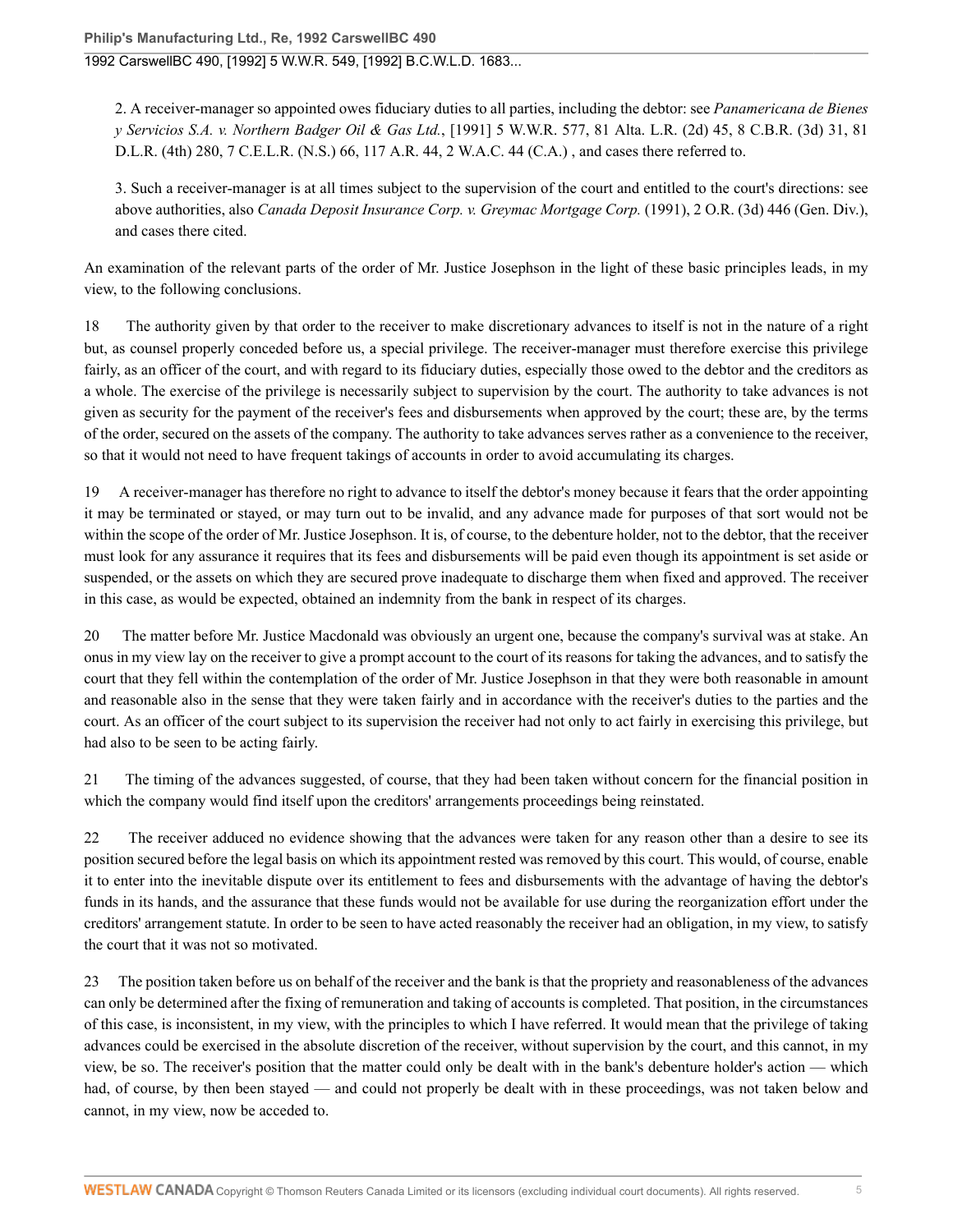#### **Philip's Manufacturing Ltd., Re, 1992 CarswellBC 490**

### 1992 CarswellBC 490, [1992] 5 W.W.R. 549, [1992] B.C.W.L.D. 1683...

24 It seems to me that on the basis of the evidence before him, Mr. Justice Macdonald was entitled to find that the funds taken by the receiver had not been shown to be reasonable advances fairly taken for the purposes for which the privilege was granted, and was right, in the exercise of the court's supervisory jurisdiction, to order that the funds be returned.

25 These appeals have been concerned solely with the advances taken by the receiver on the eve of its removal from control of the company's affairs. We are told that a cross-appeal is pending in which the right of the receiver to be remunerated at all will be in issue, and the validity of earlier advances will be challenged. In those proceedings issues will arise which were not the subject of argument before us, and on which I would therefore not wish to be thought to express an opinion.

26 I would dismiss these appeals.

*Appeals dismissed.*

**End of Document** Copyright © Thomson Reuters Canada Limited or its licensors (excluding individual court documents). All rights reserved.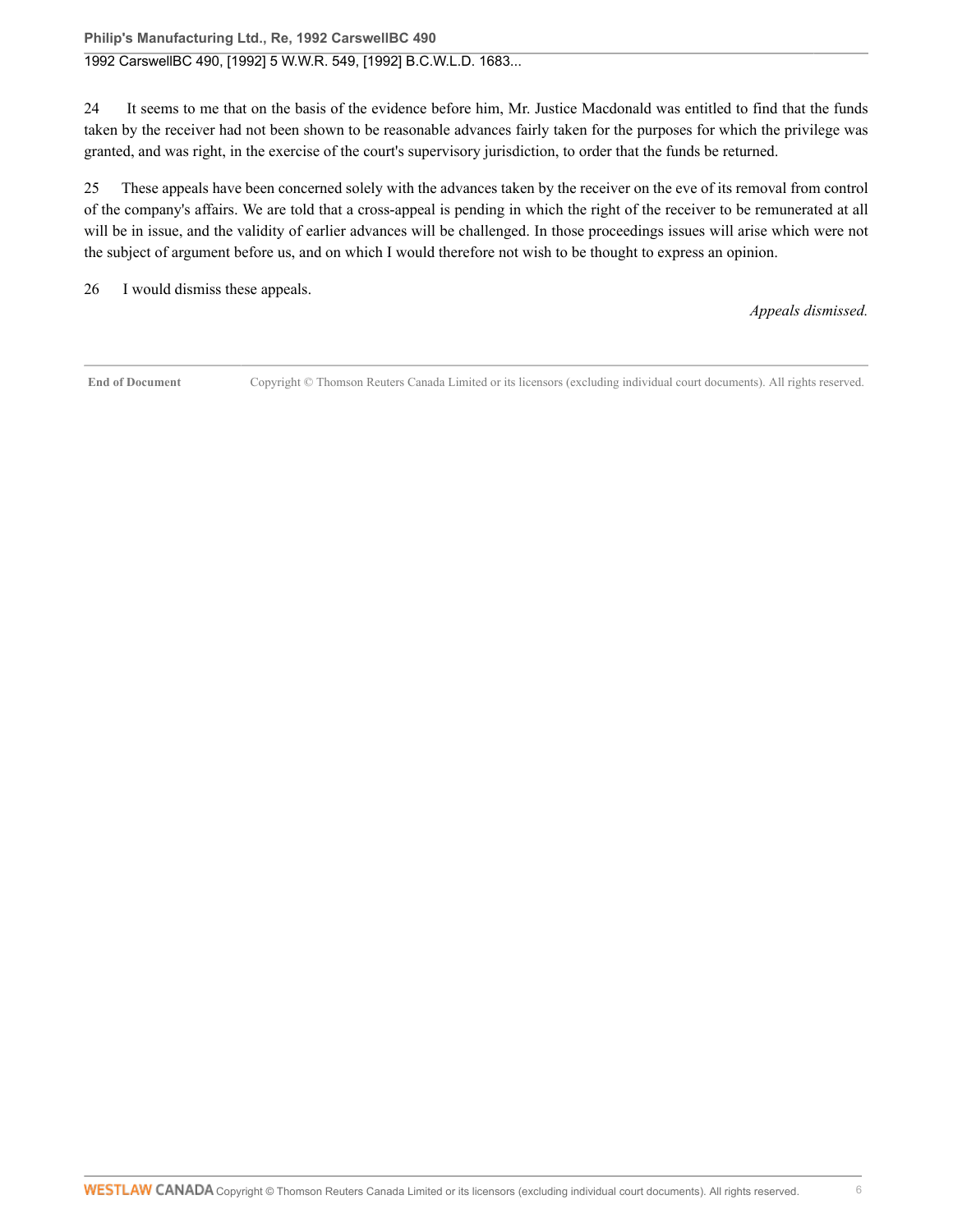1989 CarswellBC 376 British Columbia Supreme Court

Toronto Dominion Bank v. First Canadian Land Corp.

1989 CarswellBC 376, [1990] B.C.W.L.D. 030, [1990] C.L.D. 065, 18 A.C.W.S. (3d) 421, 77 C.B.R. (N.S.) 189

# **TORONTO-DOMINION BANK v. FIRST CANADIAN LAND CORPORATION LTD. et al.**

Lander J. [in Chambers]

Heard: October 19, 1989 Judgment: November 22, 1989 Docket: Vancouver No. C875175

Counsel: *D. P. Tysoe*, for plaintiff.

*L. M. Candido*, for defendants V.M. Prescott, V.M. Prescott Ltd., First Canadian Realty Ltd., Magnum Resources Ltd. and Enviro-sonic Technologies Inc.

*P. J. Reardon*, for defendants 292930 B.C. Ltd. and L. W. Prescott.

Subject: Corporate and Commercial; Insolvency **Related Abridgment Classifications**

Debtors and creditors [VII](http://nextcanada.westlaw.com/Browse/Home/AbridgmentTOC/DCR.VII/View.html?docGuid=I10b717d0645563f0e0440003ba0d6c6d&searchResult=True&originationContext=document&transitionType=DocumentItem&vr=3.0&rs=cblt1.0&contextData=(sc.UserEnteredCitation)) Receivers [VII.3](http://nextcanada.westlaw.com/Browse/Home/AbridgmentTOC/DCR.VII.3/View.html?docGuid=I10b717d0645563f0e0440003ba0d6c6d&searchResult=True&originationContext=document&transitionType=DocumentItem&vr=3.0&rs=cblt1.0&contextData=(sc.UserEnteredCitation)) Appointment [VII.3.b](http://nextcanada.westlaw.com/Browse/Home/AbridgmentTOC/DCR.VII.3.b/View.html?docGuid=I10b717d0645563f0e0440003ba0d6c6d&searchResult=True&originationContext=document&transitionType=DocumentItem&vr=3.0&rs=cblt1.0&contextData=(sc.UserEnteredCitation)) Application for appointment [VII.3.b.iii](http://nextcanada.westlaw.com/Browse/Home/AbridgmentTOC/DCR.VII.3.b.iii/View.html?docGuid=I10b717d0645563f0e0440003ba0d6c6d&searchResult=True&originationContext=document&transitionType=DocumentItem&vr=3.0&rs=cblt1.0&contextData=(sc.UserEnteredCitation)) Grounds [VII.3.b.iii.D](http://nextcanada.westlaw.com/Browse/Home/AbridgmentTOC/DCR.VII.3.b.iii.D/View.html?docGuid=I10b717d0645563f0e0440003ba0d6c6d&searchResult=True&originationContext=document&transitionType=DocumentItem&vr=3.0&rs=cblt1.0&contextData=(sc.UserEnteredCitation)) Irreparable harm

## **Headnote**

Receivers --- Appointment — Application for appointment — Grounds

Receivers — Application for appointment — Plaintiff applying for receiver to collect rents pending trial of whether plaintiff had interest in subject property — Property interest to be determined not being in peril — Balance of convenience lying with defendants — Court dismissing application.

The plaintiff held a debenture under which the defendant debtor went into receivership. The debtor held the beneficial interest in rental property. Leasehold interest in the property was transferred to co-defendant V. Ltd., which remained the registered lessee, although subsequent unregistered transfers to other co-defendants had occurred. The plaintiff applied for a declaration that its debenture constituted a charge against the leasehold interest in the property. The chambers judge dismissed the application and directed that the issue be tried. The plaintiff applied for appointment of a receiver to collect and hold the rents in trust pending determination of the plaintiff's claim at trial.

#### **Held:**

Application dismissed.

A receiver could be appointed to enable persons possessing rights over property to obtain the benefits of those rights and to preserve the property pending realization where ordinary remedies were defective, and to preserve property from some danger threatening it. Whether the plaintiff had a right over the property was the very issue set down for trial; therefore, such a right had not been established. There was no peril to the property as the leasehold interests had been secured by the filing of a lis pendens. The court had discretion to appoint a receiver under s. 36 of the Law and Equity Act, but the plaintiff had not discharged the onus of establishing that it would be just and convenient to do so. A receivership order at this stage could cause serious economic harm to the defendant. For the plaintiff the only ramification of waiting for final determination of its charge would be to postpone its entitlement to the revenue. The balance of convenience lay with the defendants.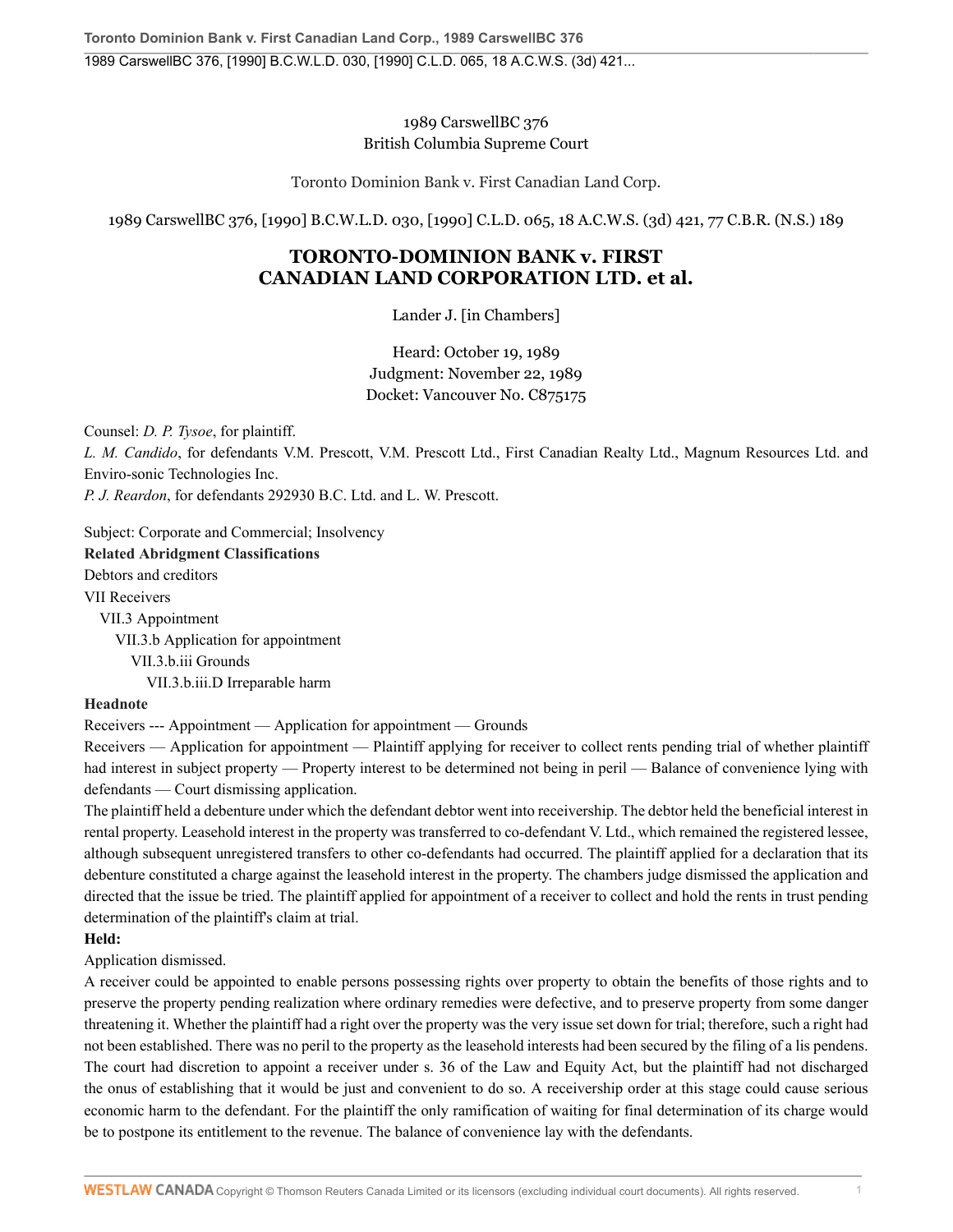**Toronto Dominion Bank v. First Canadian Land Corp., 1989 CarswellBC 376**

1989 CarswellBC 376, [1990] B.C.W.L.D. 030, [1990] C.L.D. 065, 18 A.C.W.S. (3d) 421...

### **Table of Authorities**

### **Cases considered:**

*B.C. Power Corp. v. A.G.B.C.* (1962), 38 W.W.R. 577, 34 D.L.R. (2d) at 211 (B.C.C.A.) [reversed on other grounds 38 W.W.R. 701, 34 D.L.R. (2d) 196 (S.C.C.)] — *distinguished First West. Capital Ltd. v. Wardle* [\(1984\), 54 C.B.R. \(N.S.\) 230](http://nextcanada.westlaw.com/Link/Document/FullText?findType=Y&pubNum=6407&serNum=1984192332&originationContext=document&transitionType=DocumentItem&vr=3.0&rs=cblt1.0&contextData=(sc.UserEnteredCitation)) (S.C.) — *referred to Goldschmidt v. Oberrheinische Metallwerke*, [1906] 1 K.B. 373 (C.A.) — *referred to Royal Bank v. Cal Glass Ltd.* [\(1978\), 29 C.B.R. \(N.S.\) 302, 8 B.C.L.R. 345, 94 D.L.R. \(3d\) 84](http://nextcanada.westlaw.com/Link/Document/FullText?findType=Y&pubNum=6407&serNum=1978158530&originationContext=document&transitionType=DocumentItem&vr=3.0&rs=cblt1.0&contextData=(sc.UserEnteredCitation)) (S.C.) — *considered Sign-O-Lite Plastics Ltd. v. MacDonald Drugs (Cranbrook) Ltd.* [\(1980\), 24 B.C.L.R. 172, 20 C.P.C. 38, 115 D.L.R. \(3d\)](http://nextcanada.westlaw.com/Link/Document/FullText?findType=Y&pubNum=6407&serNum=1980159161&originationContext=document&transitionType=DocumentItem&vr=3.0&rs=cblt1.0&contextData=(sc.UserEnteredCitation)) [378](http://nextcanada.westlaw.com/Link/Document/FullText?findType=Y&pubNum=6407&serNum=1980159161&originationContext=document&transitionType=DocumentItem&vr=3.0&rs=cblt1.0&contextData=(sc.UserEnteredCitation)) (S.C.) — *referred to*

### **Statutes considered:**

Law and Equity Act, R.S.B.C. 1979, c. 224

s. 36

### **Rules considered:**

British Columbia Supreme Court Rules, 1976

R. 47

### **Authorities considered:**

Kerr on the Law and Practice as to Receivers, 16th ed. (1983), c. 1, pp. 5-6.

Application for appointment of receiver to collect and hold rents in trust.

### *Lander J.***:**

1 This is an application pursuant to R. 47 of the Supreme Court Rules and s. 36 of the Law and Equity Act, R.S.B.C. 1979, c. 224, for the appointment of a receiver to collect, and hold in trust, rents accruing due under a number of leases.

2 On 3rd November 1987 Thorne, Ernst & Whinney Inc. was appointed receiver-manager of all property, assets and undertakings of the defendant First Canadian Land Corporation Ltd., by court order, in accordance with the terms of the plaintiff's debenture.

3 One of the assets of the defendant First Canadian Land Corporation Ltd. that gives rise to this application is the property located at 1075 Comox Street. This asset is composed of 170 suites. In the mid-1970s the defendant First Canadian Land Corp. Ltd. entered into a long-term lease with V.M. Prescott Ltd., leasing 168 of the 170 suites. From 1974 to 1980 V.M. Prescott Ltd. assigned the leasehold interests in 78 of the suites to third party purchasers. In 1985 the defendant First Canadian Land Corp. Ltd. purportedly transferred its interest in 1075 Comox Street to the defendant Victor Michael Prescott, who purportedly transferred his interest in 1075 Comox Street to the defendant 292930 B.C. Ltd. Neither of these transfers was registered and the defendant V.M. Prescott Ltd. remains the registered lessee of the remaining suites that were not assigned to third party purchasers.

4 Subsequent investigation by the receiver-manager revealed that First Canadian Land Corporation Ltd. had retained beneficial interest in the remaining 92 suites at 1075 Comox Street. What is now in issue is whether the plaintiff's debenture constitutes a charge against the leasehold interests in the remaining 92 suites.

5 The plaintiff made an application pursuant to R. 43 seeking a declaration that the debenture in issue charges the leasehold interests at 1075 Comox Street. This matter came before Mr. Justice Davies on 1st March 1989. He concluded that the matter should be set down for trial for a final determination of the issue. This present application is for the appointment of a receiver to receive and hold in trust all rents accruing from the suites at 1075 Comox Street until determination of the plaintiff's claim can be made at trial.

6 The plaintiff is alleging that their debenture charges the leasehold and is seeking a means of securing the revenue from these leases until a final determination. It is the plaintiff's position that if a receiver is not appointed to hold the rents in trust,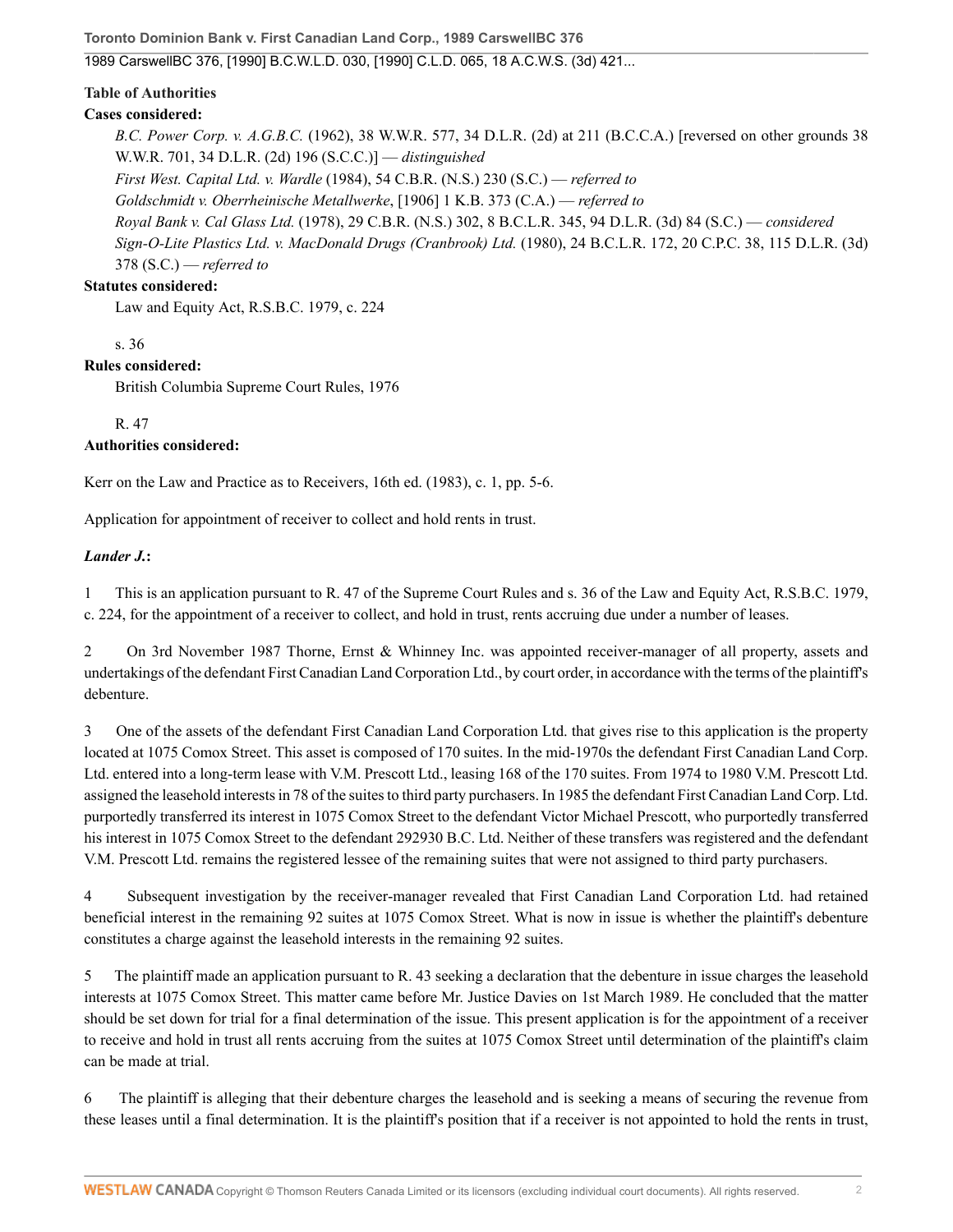**Toronto Dominion Bank v. First Canadian Land Corp., 1989 CarswellBC 376**

### 1989 CarswellBC 376, [1990] B.C.W.L.D. 030, [1990] C.L.D. 065, 18 A.C.W.S. (3d) 421...

and the debenture is deemed to charge these leasehold interests, the plaintiff may not be able to recoup the revenue that accrues between now and trial.

7 The plaintiff asks the court to exercise its jurisdiction and appoint a receiver pursuant to R. 47 and, alternatively, s. 36 of the Law and Equity Act, where the court may appoint a receiver if in the circumstances it deems it just or convenient to do so.

8 In Kerr on the Law and Practice as to Receivers, 16th ed. (1983), c. 1, p. 5, the author states that the objective sought to be achieved where a receiver is appointed is to safeguard the property for the benefit of those ultimately entitled to it:

There are two main classes of cases in which the appointment is made: (1) to enable persons who possess rights over property to obtain the benefit of those rights and to preserve the property pending realisation, were ordinary legal remedies are defective; and (2) to preserve property from some danger which threatens it.

9 The issue set down for trial by Davies J. is whether or not the plaintiff's debenture charges the leasehold interests. One might conclude that the plaintiff has not established a right and therefore this application falls within the second category. The above text goes on to state, at p. 6, with respect to this second category:

In all cases within this second class it is necessary to allege and prove some peril to the property; the appointment then rests on the sound discretion of the court. In exercising its discretion the court proceeds with caution, and is governed by a view of all the circumstances.

10 I have concluded that the second category identified in Kerr on Receivers is not applicable either. There is an onus on the plaintiff to prove some peril to the property in issue. This has not been established by the facts presented before me. In fact the contrary has been shown. The leasehold interests have been secured by the filing of a lis pendens against them, the result being there is no threat to the interests in question.

11 The plaintiff relied upon the case of *B.C. Power Corp. v. A.G.B.C.* (1962), 38 W.W.R. 577, 34 D.L.R. (2d) at 211 (B.C.C.A.), and in particular, the dissenting opinion of Norris J.A. at p. 603, where he addresses the appointment of a receiver:

It has never been the law that in all cases the applicant for the appointment of a receiver or for an injunction must show probable success. The requirements of proof depend on the nature of the case and the nature of the order sought — on this appeal the nature of the order made. A distinction must be made between applications for injunctions and applications for receivers and in the latter case there is particularly to be considered the powers which the receiver will exercise. In cases such as this, in which the questions are not questions of fact, and particularly where difficult questions of law are to be determined, the requirement that probable success be shown would, in effect, be to try the case on the interlocutory application. All that need be shown is that the applicant has a *prima facie* case.

12 The plaintiff contends that they have established a prima facie case with respect to their charge against the leasehold interests and on this basis the court should exercise its discretion and appoint a receiver.

13 In *B.C. Power Corp.*, supra, the primary concern was the preservation of the assets. The plaintiff in that instance established that the property was in peril. This has not been done by the applicant in the instant case.

14 The plaintiff's position is that if a receiver is not appointed, the bank may not be able to recoup the rental income between now and trial. The defendant's position is that it will be deprived of its operating income and suffer economic hardship if the rents are withheld from it.

15 So far as this court has discretion to appoint a receiver, pursuant to s. 36 of the Law and Equity Act, where it would be just or convenient, Mr. Justice Taylor (as he then was) in *Royal Bank v. Cal Glass Ltd.* [\(1978\), 29 C.B.R. \(N.S.\) 302, 8 B.C.L.R.](http://nextcanada.westlaw.com/Link/Document/FullText?findType=Y&pubNum=6407&serNum=1978158530&originationContext=document&transitionType=DocumentItem&vr=3.0&rs=cblt1.0&contextData=(sc.UserEnteredCitation)) [345, 94 D.L.R. \(3d\) 84](http://nextcanada.westlaw.com/Link/Document/FullText?findType=Y&pubNum=6407&serNum=1978158530&originationContext=document&transitionType=DocumentItem&vr=3.0&rs=cblt1.0&contextData=(sc.UserEnteredCitation)) (S.C.), con cluded that an application under this section should be granted for one purpose only: "to maintain the status quo pending determination of the rights of the parties at trial". He goes on to state: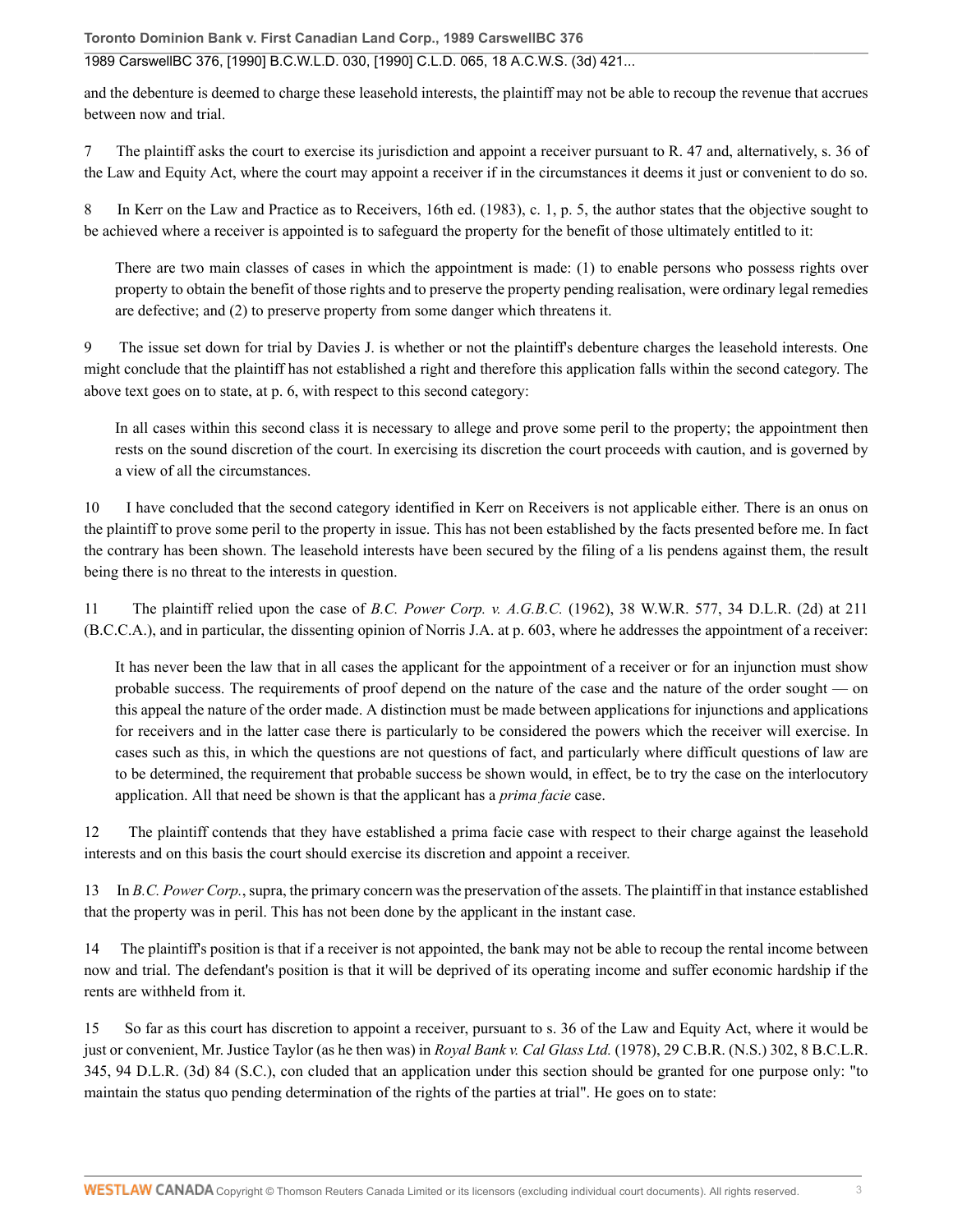The applicant must discharge the onus of establishing that it is just and convenient that the court preserve the status quo for it, rather than for the respondent, until the issues between them have been resolved at trial.

16 In *First West. Capital Ltd. v. Wardle* [\(1984\), 54 C.B.R. \(N.S.\) 230 at 233-34 \(S.C.\)](http://nextcanada.westlaw.com/Link/Document/FullText?findType=Y&serNum=1984192332&pubNum=0005492&originatingDoc=I10b717d0645563f0e0440003ba0d6c6d&refType=IR&fi=co_pp_sp_5492_233&originationContext=document&vr=3.0&rs=cblt1.0&transitionType=DocumentItem&contextData=(sc.UserEnteredCitation)#co_pp_sp_5492_233), Boyle L.J.S.C. also considered this element of s. 36 and adopted the criteria enunciated in *[Goldschmidt v. Oberrheinische Metallwerke](http://nextcanada.westlaw.com/Link/Document/FullText?findType=Y&serNum=1906035738&pubNum=0003719&originatingDoc=I10b717d0645563f0e0440003ba0d6c6d&refType=IC&originationContext=document&vr=3.0&rs=cblt1.0&transitionType=DocumentItem&contextData=(sc.UserEnteredCitation))*, [1906] 1 K.B. 373 (C.A.), applied in *Sign-O-Lite Plastics Ltd. v. MacDonald Drugs (Cranbrook) Ltd.* [\(1980\), 24 B.C.L.R. 172, 20 C.P.C. 38, 115 D.L.R.](http://nextcanada.westlaw.com/Link/Document/FullText?findType=Y&pubNum=6407&serNum=1980159161&originationContext=document&transitionType=DocumentItem&vr=3.0&rs=cblt1.0&contextData=(sc.UserEnteredCitation)) [\(3d\) 378](http://nextcanada.westlaw.com/Link/Document/FullText?findType=Y&pubNum=6407&serNum=1980159161&originationContext=document&transitionType=DocumentItem&vr=3.0&rs=cblt1.0&contextData=(sc.UserEnteredCitation)) (S.C.):

The cases direct that, in weighing justice and convenience, the court must consider whether or not "the circumstances are such as to render it practically very difficult, if not impossible, to obtain any fruit of Judgment, unless what has been called equitable execution be granted ..."

17 The plaintiff contends that it may not be able to recover the interim revenue from the leasehold interests. This is not a sufficient basis to appoint a receiver and thereby visit a severe economic hardship upon the defendant. Where the plaintiff alleges an interest that has yet to be determined, and seeks an intrusive order that may cause irreparable harm to the defendant, the court must consider all of the circumstances before granting such an order.

18 If it is found that the plaintiff does have a charge against the leasehold interests, then they can start collecting the rents at that point. They have secured the interest by filing a lis pendens. For the court to intervene at this point would have serious economic ramifications on the defendant. The only ramification of waiting for a final determination as to the plaintiff's charge would be to postpone the plaintiff's entitlement to the revenue. The leases will continue to produce revenue in the future. In all the circumstances the balance of convenience lies with the defendants.

19 In summary, the interest to be determined is not in peril, nor has the plaintiff discharged its onus in establishing that it would be just and convenient to appoint a receiver. The application is dismissed.

20 Costs of this application to the defendants.

*Application dismissed.*

**End of Document** Copyright © Thomson Reuters Canada Limited or its licensors (excluding individual court documents). All rights reserved.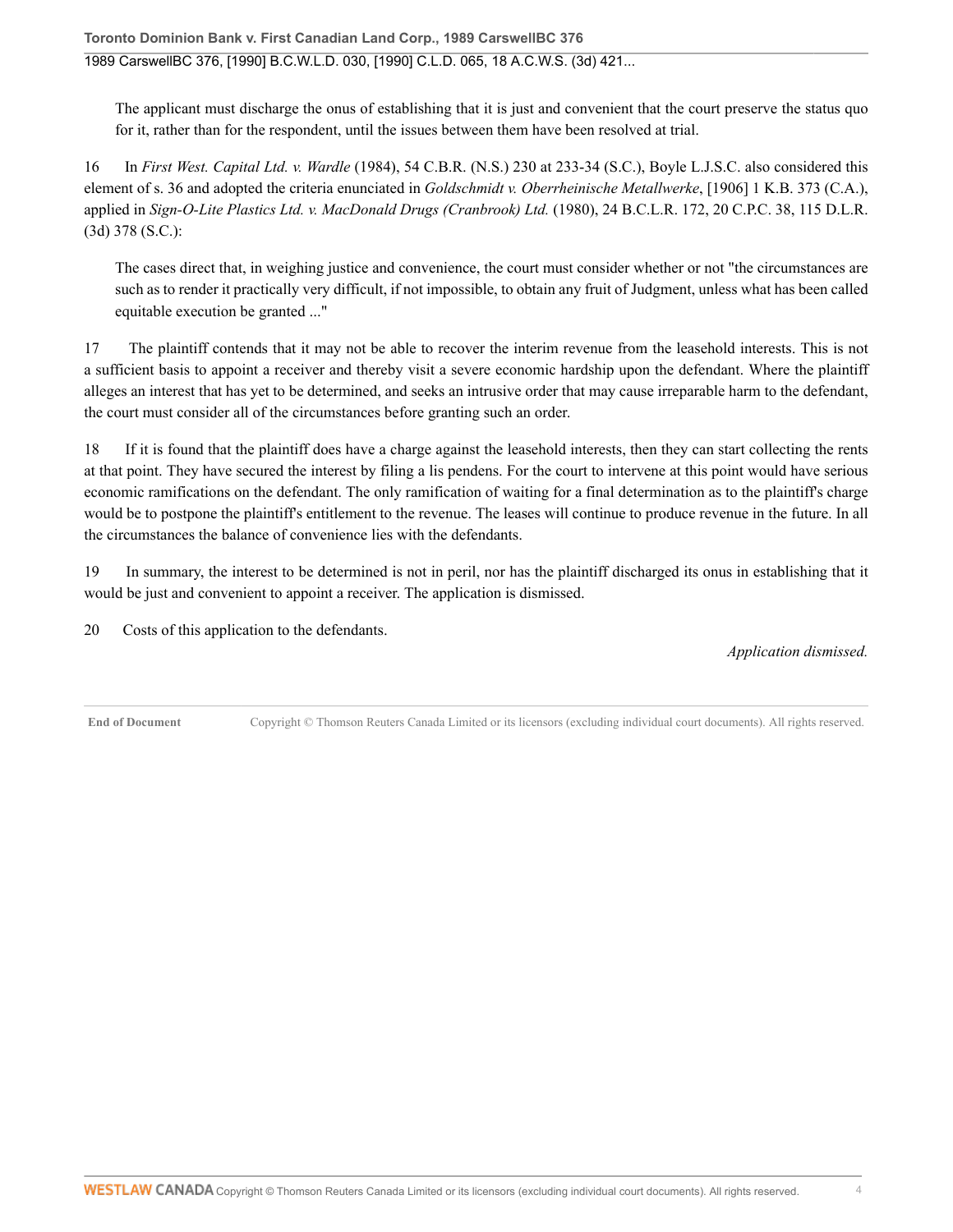## 2020 MBQB 58 Manitoba Court of Queen's Bench

White Oak Commercial Finance, LLC v. Nygård Holdings (USA) Limited et al.

2020 CarswellMan 174, 2020 MBQB 58, 317 A.C.W.S. (3d) 238, 79 C.B.R. (6th) 44

# **IN THE MATTER OF: THE APPOINTMENT OF A RECEIVER PURSUANT TO SECTION 243 OF THE BANKRUPTCY AND INSOLVENCY ACT, R.S.C. C. B-3, AS AMENDED, AND SECTION 55 OF THE COURT OF QUEEN'S BENCH ACT, C.C.S.M., C. C280, AS AMENDED**

WHITE OAK COMMERCIAL FINANCE, LLC (Applicant) and NYGÅRD HOLDINGS (USA) LIMITED, NYGÅRD INC., FASHION VENTURES, INC., NYGÅRD NY RETAIL, LLC, 4093879 CANADA LTD., 4093887 CANADA LTD., NYGÅRD INTERNATIONAL PARTNERSHIP, NYGÅRD PROPERTIES LTD., AND NYGÅRD ENTERPRISES LTD. (Respondents)

Edmond J.

Judgment: March 26, 2020 Docket: Winnipeg Centre CI 20-01-26627

Counsel: Marc Wasserman, Jeremy Dacks, Catherine Howden, Eric Blouw, for Applicant Wayne Onchulenko, for Respondents Bruce Taylor, Ross McFadyen, Melanie LaBossiere (articling student), for Richter Advisory Group Inc.

David Jackson, Shayne Kukulowicz, Hylton Levy, for proposal trustee, A. Farber & Partners Inc.

Subject: Civil Practice and Procedure; Insolvency **Related Abridgment Classifications**

Bankruptcy and insolvency

[IV](http://nextcanada.westlaw.com/Browse/Home/AbridgmentTOC/BKY.IV/View.html?docGuid=Ia348abda01036753e0540010e03eefe0&searchResult=True&originationContext=document&transitionType=DocumentItem&vr=3.0&rs=cblt1.0&contextData=(sc.UserEnteredCitation)) Receivers

[IV.1](http://nextcanada.westlaw.com/Browse/Home/AbridgmentTOC/BKY.IV.1/View.html?docGuid=Ia348abda01036753e0540010e03eefe0&searchResult=True&originationContext=document&transitionType=DocumentItem&vr=3.0&rs=cblt1.0&contextData=(sc.UserEnteredCitation)) Appointment

## **Headnote**

Bankruptcy and insolvency --- Receivers — Appointment

WC LLC, lender, advanced funds to N Group to fund their payroll — Funding was advanced by WC LLC because N Group had not confirmed that sufficient funds were deposited in corporate account — N Group did not deposit necessary payroll funds, and WC LLC funded payroll to ensure that employee payroll was not interrupted during crucial time frame — New evidence was received, which included that N Group provided no indication of how they intended to fund payroll, that WC LLC had responded to N Groups funding request, but that N Group did not respond to WWC LLC's proposal — WC LLC brought application for R LLP to be appointed as receiver — Application granted — Further evidence satisfactorily showed that N Group had not been acting in good faith and with due diligence — As result of N Group failing to provide accurate and timely information to proposal trustee and WC LLC, proposal proceedings were untenable — Further, N Group had no plan to continue to fund its operations and no other lender had stepped up to provide necessary financing to pay out WC LLC — It was fundamental, for purpose of proposal process to continue, that N Group cooperate with proposal trustee and this had not occurred — Unilateral closing of its retail stores, distribution centres and website, without consulting with WC LLC or proposal trustee, was in breach of Credit Agreement and court order.

**Table of Authorities**

## **Cases considered by** *Edmond J.***:**

*Bank of Nova Scotia v. Freure Village on Clair Creek* [\(1996\), 40 C.B.R. \(3d\) 274, 1996 CarswellOnt 2328](http://nextcanada.westlaw.com/Link/Document/FullText?findType=Y&pubNum=6407&serNum=1996444191&originationContext=document&transitionType=DocumentItem&vr=3.0&rs=cblt1.0&contextData=(sc.UserEnteredCitation)) (Ont. Gen. Div. [Commercial List]) — referred to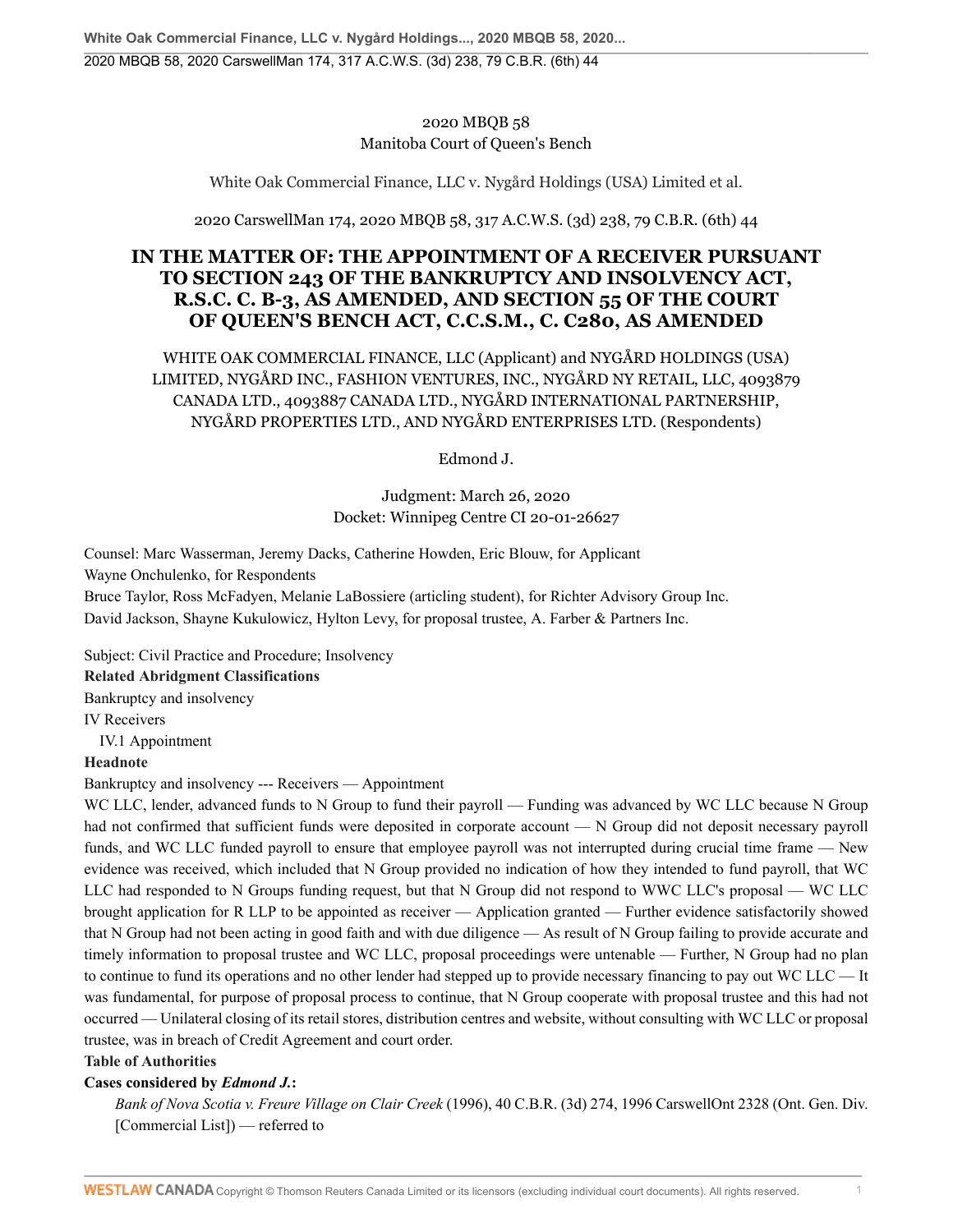**White Oak Commercial Finance, LLC v. Nygård Holdings..., 2020 MBQB 58, 2020...**

## 2020 MBQB 58, 2020 CarswellMan 174, 317 A.C.W.S. (3d) 238, 79 C.B.R. (6th) 44

*Callidus Capital Corp. v. Carcap Inc.* [\(2012\), 2012 ONSC 163, 2012 CarswellOnt 480, 84 C.B.R. \(5th\) 300](http://nextcanada.westlaw.com/Link/Document/FullText?findType=Y&pubNum=6407&serNum=2026850920&originationContext=document&transitionType=DocumentItem&vr=3.0&rs=cblt1.0&contextData=(sc.UserEnteredCitation)) (Ont. S.C.J. [Commercial List]) — referred to *Dondeb Inc., Re* [\(2012\), 2012 ONSC 6087, 2012 CarswellOnt 15528, 97 C.B.R. \(5th\) 264](http://nextcanada.westlaw.com/Link/Document/FullText?findType=Y&pubNum=6407&serNum=2029424014&originationContext=document&transitionType=DocumentItem&vr=3.0&rs=cblt1.0&contextData=(sc.UserEnteredCitation)) (Ont. S.C.J. [Commercial List]) — followed *Romspen Investment Corp. v. 6711162 Canada Inc.* [\(2014\), 2014 ONSC 2781, 2014 CarswellOnt 5836, 13 C.B.R. \(6th\)](http://nextcanada.westlaw.com/Link/Document/FullText?findType=Y&pubNum=6407&serNum=2033330319&originationContext=document&transitionType=DocumentItem&vr=3.0&rs=cblt1.0&contextData=(sc.UserEnteredCitation)) [136, 35 C.L.R. \(4th\) 167, 2 P.P.S.A.C. \(4th\) 332](http://nextcanada.westlaw.com/Link/Document/FullText?findType=Y&pubNum=6407&serNum=2033330319&originationContext=document&transitionType=DocumentItem&vr=3.0&rs=cblt1.0&contextData=(sc.UserEnteredCitation)) (Ont. S.C.J. [Commercial List]) — referred to *Textron Financial Canada Ltd. v. Chetwynd Motels Ltd.* [\(2010\), 2010 BCSC 477, 2010 CarswellBC 855, 67 C.B.R. \(5th\)](http://nextcanada.westlaw.com/Link/Document/FullText?findType=Y&pubNum=6407&serNum=2021744657&originationContext=document&transitionType=DocumentItem&vr=3.0&rs=cblt1.0&contextData=(sc.UserEnteredCitation)) [97, 91 C.P.C. \(6th\) 171](http://nextcanada.westlaw.com/Link/Document/FullText?findType=Y&pubNum=6407&serNum=2021744657&originationContext=document&transitionType=DocumentItem&vr=3.0&rs=cblt1.0&contextData=(sc.UserEnteredCitation)) (B.C. S.C. [In Chambers]) — referred to *7451190 Manitoba Ltd v. CWB Maxium Financial Inc et al* [\(2019\), 2019 MBCA 95, 2019 CarswellMan 772](http://nextcanada.westlaw.com/Link/Document/FullText?findType=Y&pubNum=6407&serNum=2049235491&originationContext=document&transitionType=DocumentItem&vr=3.0&rs=cblt1.0&contextData=(sc.UserEnteredCitation)) (Man. C.A.) — referred to

#### **Statutes considered:**

*Bankruptcy and Insolvency Act*, R.S.C. 1985, c. B-3

Generally — referred to

s. 50.4 [en. 1992, c. 27, s. 19] — referred to

s. 50.4(11) [en. 1992, c. 27, s. 19] — referred to

s.  $69(1)$  — considered

s. 69.4 [en. 1992, c. 27, s. 36(1)] — considered

s. 243 — pursuant to

s.  $243(1)$  — considered

s.  $244(1)$  — referred to *Court of Queen's Bench Act*, S.M. 1988-89, c. 4 s.  $55(1)$  — considered

APPLICATION by WC LLC for R LLP to be appointed as receiver.

#### *Edmond J.***:**

#### **Introduction**

1 The applicant, White Oak Commercial Finance, LLC applies pursuant to s. 243 of the *[Bankruptcy and Insolvency Act](http://nextcanada.westlaw.com/Link/Document/FullText?findType=Y&serNum=0280329932&pubNum=134158&originatingDoc=Ia348abda01036753e0540010e03eefe0&refType=IG&docFamilyGuid=Idba2ccabf42f11d99f28ffa0ae8c2575&targetPreference=DocLanguage%3aEN&originationContext=document&vr=3.0&rs=cblt1.0&transitionType=DocumentItem&contextData=(sc.UserEnteredCitation))*, [R.S.C., 1985, c. B-3](http://nextcanada.westlaw.com/Link/Document/FullText?findType=Y&serNum=0280329932&pubNum=134158&originatingDoc=Ia348abda01036753e0540010e03eefe0&refType=IG&docFamilyGuid=Idba2ccabf42f11d99f28ffa0ae8c2575&targetPreference=DocLanguage%3aEN&originationContext=document&vr=3.0&rs=cblt1.0&transitionType=DocumentItem&contextData=(sc.UserEnteredCitation)), as amended ("*[BIA](http://nextcanada.westlaw.com/Link/Document/FullText?findType=Y&serNum=0280684824&pubNum=134158&originatingDoc=Ia348abda01036753e0540010e03eefe0&refType=IG&docFamilyGuid=I73f073f1f4e011d99f28ffa0ae8c2575&targetPreference=DocLanguage%3aEN&originationContext=document&vr=3.0&rs=cblt1.0&transitionType=DocumentItem&contextData=(sc.UserEnteredCitation))*") and [s. 55\(1\)](http://nextcanada.westlaw.com/Link/Document/FullText?findType=Y&serNum=0280329388&pubNum=134158&originatingDoc=Ia348abda01036753e0540010e03eefe0&refType=IG&docFamilyGuid=I31658e80f43a11d99f28ffa0ae8c2575&targetPreference=DocLanguage%3aEN&originationContext=document&vr=3.0&rs=cblt1.0&transitionType=DocumentItem&contextData=(sc.UserEnteredCitation)) of *The Court of Queen's Bench Act*, C.C.S.M. c. C280, as amended ("*QB Act*") for the appointment of Richter Advisory Group LLP ("Richter") as receiver without security, of all assets, undertakings and properties of the respondents. On March 18, 2020, the court granted a receivership order and advised the parties that brief reasons for decision would be delivered following the hearing. These are those reasons.

2 By way of background, this matter proceeded in court on Tuesday, March 10, 2020 and was adjourned to Thursday, March 12, 2020, to permit the respondents to file responding affidavit material. Interim orders were made to preserve the status quo pending the hearing on the merits.

3 The respondents are identified in the affidavit material as the corporate entities operating retail, wholesale and business operations of the Nygård clothing and fashion business in Canada and the USA ("Nygård Group"). As at March 12, 2020, the Nygård Group operated 169 retail stores in Canada and the USA, operated a wholesale business and employed approximately 1450 employees.

4 The respondents filed an affidavit of Greg Fenske, affirmed March 11, 2020 and a supplemental brief for the hearing that proceeded on March 12, 2020. After hearing submissions from all parties, the court reserved its decision on whether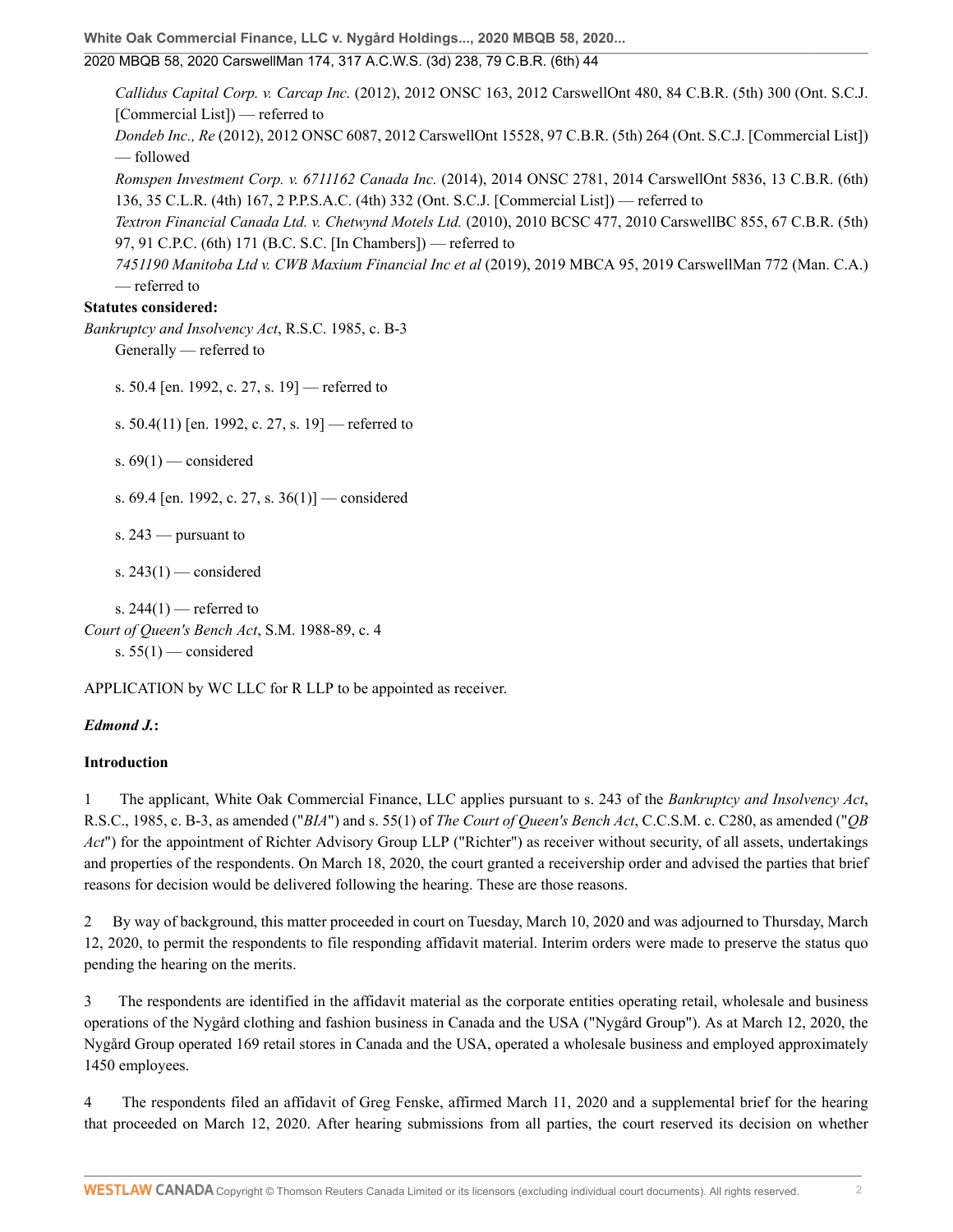**White Oak Commercial Finance, LLC v. Nygård Holdings..., 2020 MBQB 58, 2020...**

### 2020 MBQB 58, 2020 CarswellMan 174, 317 A.C.W.S. (3d) 238, 79 C.B.R. (6th) 44

Richter should be appointed as a receiver and ordered the Nygård Group to continue to fully comply with the terms of the Credit Agreement entered into with Lenders, Second Avenue Capital Partners LLC and White Oak Commercial Finance, LLC ("Lenders") dated December 30, 2019 ("Credit Agreement") and that no Collateral (as defined in the Credit Agreement) would be disposed of outside of the ordinary course of business without the prior written consent of the applicant and the proposal trustee, A. Farber & Partners Inc.

5 During the course of the hearing on March 12, 2020, the court was advised that the Lenders advanced funds to the Nygård Group to fund their payroll due on March 12, 2020. The payroll funding was advanced by the Lenders because the Nygård Group had not confirmed that sufficient funds were deposited in the Nygård corporate account, by way of cash injection, to fund the payroll which was to be paid out by electronic fund transfer to employees. The Nygård Group had confirmed before the March 12, 2020 hearing that the payroll would be funded by way of a cash injection. [Paragraph 10\(a\)](http://nextcanada.westlaw.com/Link/Document/FullText?findType=Y&serNum=0280798780&pubNum=135363&originatingDoc=Ia348abda01036753e0540010e03eefe0&refType=IG&docFamilyGuid=Ia8ddc25cf50411d99f28ffa0ae8c2575&targetPreference=DocLanguage%3aEN&originationContext=document&vr=3.0&rs=cblt1.0&transitionType=DocumentItem&contextData=(sc.UserEnteredCitation)) of the proposal trustee's first report states:

the Proposal Trustee attended on a call with representatives of the Nygard Group where the Proposal Trustee was advised that (i) funds sufficient to satisfy the payroll obligation had been deposited with the Nygard Group and evidence of such funding had been provided to Osler as required by the Winnipeg Court; (ii) the short term primary focus of the Nygard Group was to obtain funds to repay the Lenders in full so as to permit the Nygard Group to focus on a restructuring and rationalization of its business.

6 Contrary to the representations made to the proposal trustee, the Nygård Group did not deposit the necessary payroll funds. The Lenders therefore funded the payroll to ensure that the employee payroll was not interrupted during this crucial time frame. During the course of the hearing on March 12, 2020, counsel for the Nygård Group advised that an advance of payroll funding had been received and the Lenders' advance of payroll would be reimbursed from those funds.

7 The court was further advised later in the afternoon during the same hearing held March 12, 2020 that the payroll advance had been transferred from the Nygård Group bank account to a bank account of Edson's Investments Inc. The supplementary affidavit of Robert L. Dean affirmed March 17, 2020, states that Edson's Investment Inc. is an entity controlled by Mr. Nygård which is not part of the Nygård Group named as respondents in this proceeding and is not a party to the Credit Agreement.

8 The primary submission advanced by the respondents at the March 12, 2020 hearing was that the Canadian entities had filed Notices of Intention to make a Proposal in Bankruptcy ("NOIs") pursuant to [s. 50.4 of the](http://nextcanada.westlaw.com/Link/Document/FullText?findType=Y&serNum=0280329376&pubNum=134158&originatingDoc=Ia348abda01036753e0540010e03eefe0&refType=IG&docFamilyGuid=I1fe30c90f44311d99f28ffa0ae8c2575&targetPreference=DocLanguage%3aEN&originationContext=document&vr=3.0&rs=cblt1.0&transitionType=DocumentItem&contextData=(sc.UserEnteredCitation)) *BIA*, the stay of proceedings pursuant to [s. 69\(1\) of the](http://nextcanada.westlaw.com/Link/Document/FullText?findType=Y&serNum=0280329541&pubNum=134158&originatingDoc=Ia348abda01036753e0540010e03eefe0&refType=IG&docFamilyGuid=I31658ebdf43a11d99f28ffa0ae8c2575&targetPreference=DocLanguage%3aEN&originationContext=document&vr=3.0&rs=cblt1.0&transitionType=DocumentItem&contextData=(sc.UserEnteredCitation)#co_pp_AA6E1BA6DA44052CE0540010E03EEFE0) *BIA* applied and accordingly, the court should permit the proposal process to continue and stay the applicant's proceeding. Further, Nygård Group submitted that they had more than sufficient equity to pay out the Lenders in full and intended to have a proposal to do so by March 20, 2020.

9 On March 13, 2020, the court provided oral reasons for decision regarding the application and the motion made by the applicant to lift or terminate any stay of proceedings granted regarding the proposal process. To summarize, the court ordered:

a) The proper jurisdiction to hear the application and the NOI proceedings is Manitoba;

b) The NOI proceedings are not invalid or a nullity and the proposal proceedings should proceed in this court;

c) The draft cash flow statements prepared by the Nygård Group and provided to the proposal trustee must be provided to counsel for the applicant;

d) The application by the Lenders for the appointment of Richter as the receiver was adjourned until Friday, March 20, 2020;

e) The respondents were directed to continue to fully and promptly comply with all terms and provisions of the Credit Agreement and all documents ancillary thereto, and, without limitation, comply with s. 6.10 of the Credit Agreement;

f) Until further of the court, no steps would be taken by the respondents to dispense with or dispose of Collateral, as that term is defined in the Credit Agreement, other than: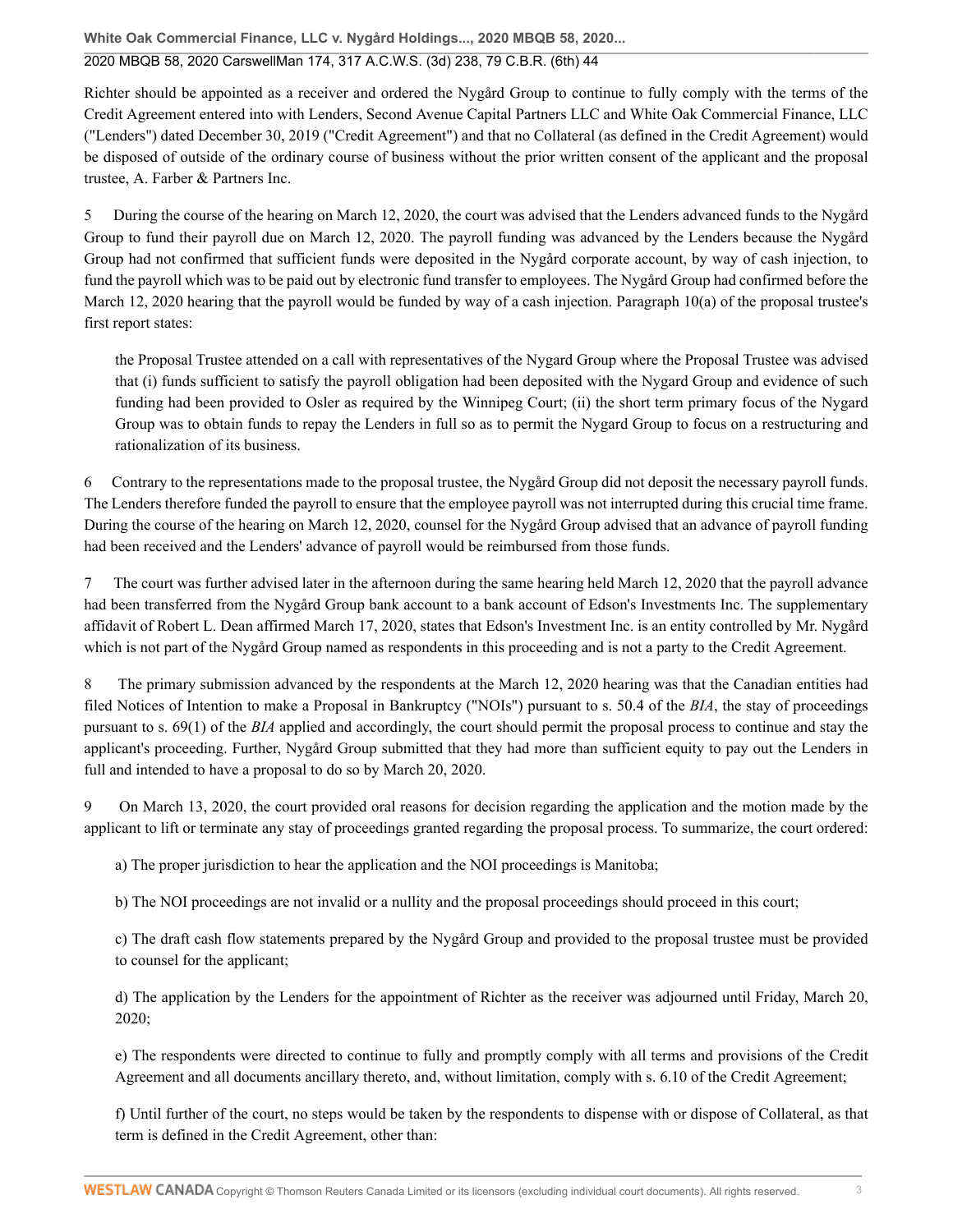i. by way of the sale of Collateral at the respondents' retail outlets in the ordinary course of business of such retail outlets; or

ii. with the advance written consent of the applicant and the proposal trustee;

g) All additional responding affidavit material must be filed in court by no later than 2:00 p.m. on Thursday, March 19, 2020;

h) In accordance with the undertaking given by counsel for the Nygård Group, the court directed the Nygård Group to return the payroll funds that were earmarked for payroll, which funds were transferred or removed from the Nygård Group corporate bank account on March 12, 2020;

i) The application was adjourned and the motion by the applicant to terminate or lift the stay of proceedings in effect pursuant to [s. 69\(1\) of the](http://nextcanada.westlaw.com/Link/Document/FullText?findType=Y&serNum=0280329541&pubNum=134158&originatingDoc=Ia348abda01036753e0540010e03eefe0&refType=IG&docFamilyGuid=I31658ebdf43a11d99f28ffa0ae8c2575&targetPreference=DocLanguage%3aEN&originationContext=document&vr=3.0&rs=cblt1.0&transitionType=DocumentItem&contextData=(sc.UserEnteredCitation)#co_pp_AA6E1BA6DA44052CE0540010E03EEFE0) *BIA* was denied at that time, although the court stated that the imminent necessity for appointing a receiver may change if reasonable steps were not taken by the Nygård Group to pay the outstanding indebtedness to the applicant and/or further evidence established that the Nygård Group failed to comply with the Credit Agreement during the period of the stay;

j) The respondents were given one week to cooperate with the proposal trustee in the proposal process in accordance with the *[BIA](http://nextcanada.westlaw.com/Link/Document/FullText?findType=Y&serNum=0280684824&pubNum=134158&originatingDoc=Ia348abda01036753e0540010e03eefe0&refType=IG&docFamilyGuid=I73f073f1f4e011d99f28ffa0ae8c2575&targetPreference=DocLanguage%3aEN&originationContext=document&vr=3.0&rs=cblt1.0&transitionType=DocumentItem&contextData=(sc.UserEnteredCitation))* and act in good faith and with due diligence, including take reasonable steps as noted above.

### **New Evidence Received since March 13, 2020**

10 A further affidavit affirmed by Robert L. Dean on March 17, 2020, confirmed, among other things:

a) The funds that the Nygård Group was supposed to have deposited in the Nygård Group bank account sufficient to satisfy the payroll obligation was not deposited. Funds were deposited, but then were removed or transferred out as noted above.

b) The proposal trustee forwarded a cash flow forecast to applicant's counsel during the March 12, 2020 hearing and the cash flow forecast contemplated continued funding by the Lenders despite the termination of the funding commitment.

c) A funding request from the Nygård Group included approximately \$1.032 million Canadian for payroll, source deductions and rent. The Nygård Group provided no indication of how they intended to fund the payroll for the week of March 15, 2020.

d) On March 15, 2020, the Lenders responded to the Nygård Group's funding request advising they were prepared to provide funding on the following terms:

(a) The Lenders will fund the advance request (subject to review by Richter);

(b) The Nygard Group will engage a third-party liquidator to negotiate with Perry Ellis and liquidate US wholesale (and other assets immediately available for sale);

(c) The Nygard Group will confirm that the Lenders are authorized to speak to wholesale customers and Perry Ellis;

(d) The proceeds of any wholesale sale shall be immediately repaid to the Lenders;

(e) White Oak will receive a release from the Loan Parties and Peter Nygard on the same terms as White Oak previously communicated in the pay-off letter it previously provided, which shall be effective immediately;

(f) The Nygard Group will agree to remove the \$20 million cap on the real estate Collateral;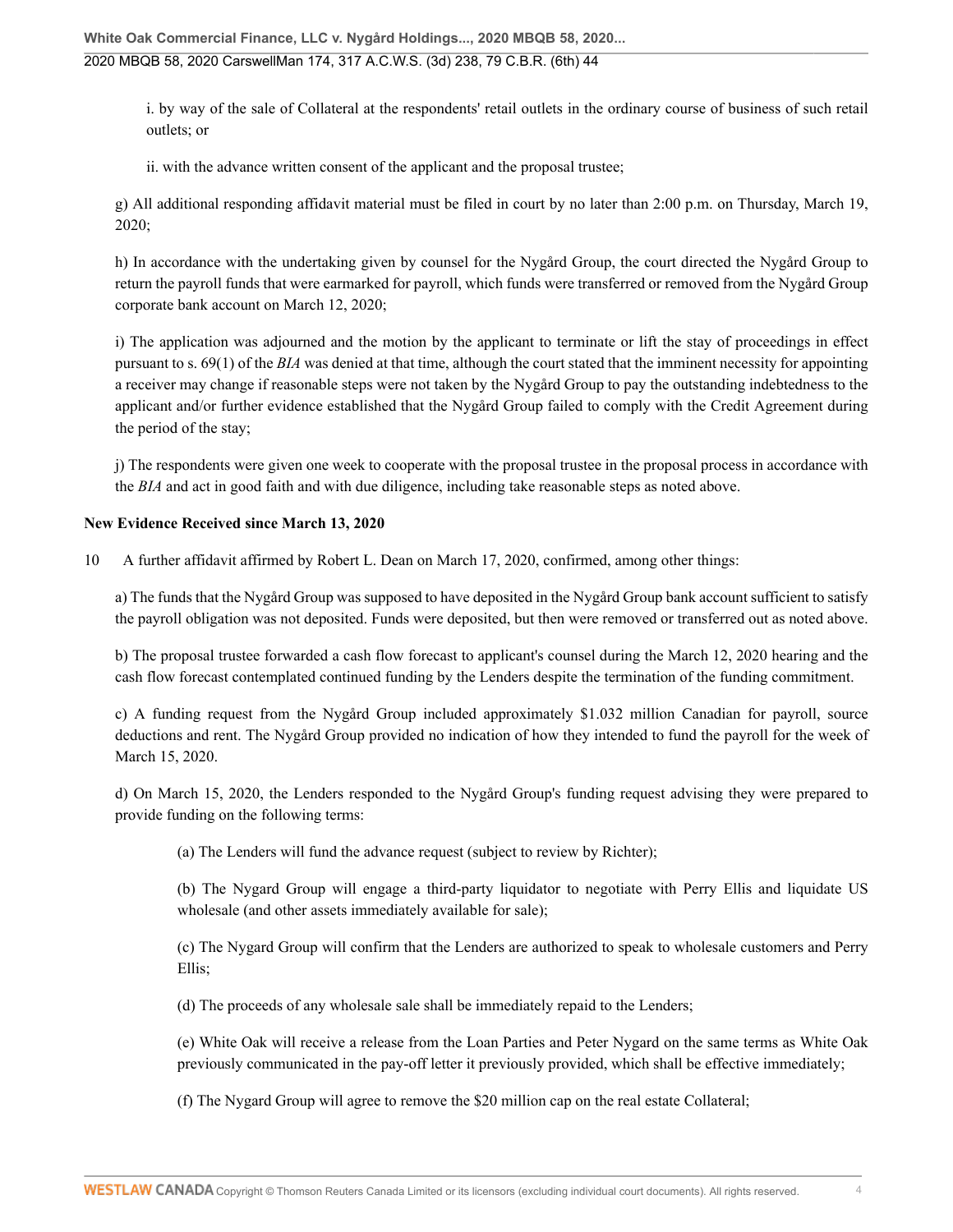(g) The Nygard Group will sign up a stalking horse (sic) bidder (with an approximately 10% deposit) with respect to the sale of the Toronto real estate, with any deal to close in 30 days (subject to a higher and better bid at auction);

(h) The Nygard Group will pay a \$500,000 accommodation fee if the amounts owed to the Lenders are not repaid in full on or before March 20, 2020;

(i) The Nygard Group will agree to consent to the appointment of a receiver if the amounts owed to the Lenders are not repaid in full by March 20, 2020.

The Nygård Group did not respond to the Lenders' proposal.

e) On March 16, 2020, counsel for the applicant wrote to the proposal trustee regarding the payroll advance. On the same day, Richter wrote to the proposal trustee making inquiries about the continuing erosion of the Collateral requesting numerous updates, including:

(a) The status of discussions with Perry Ellis with respect to the U.S. wholesale inventory;

(b) The status of discussions with Great American on the potential refinancing of the Lenders' secured debt;

(c) The status of discussions with the party interested in the Toronto real property located at 1 Niagara St.;

(d) The Nygard Group's funding requirements for the current week and its plans on meeting its obligations on a go-forward basis.

(e) The return of the Late Transfer Funds that Mr. Nygard transferred out of the Nygard Group's bank account;

(f) The timing on receipt of a realistic cash flow forecast given the Nygard Group's current circumstances;

(g) The Nygard Group's plans to continue normal course operations given the closure of its Winnipeg and Toronto offices, including the potential layoff of corporate staff; and

(h) The Nygard Group's plans to curtail expenditures in the coming weeks in response to the significant decrease in retail sales.

f) The Nygård Group closed all of its distribution centres effective the evening of March 13, 2020, after courier and transportation companies refused to provide go forward service without guarantee of payment.

g) On March 17, 2020, the applicant received a copy of an e-mail from the Nygård Group indicating that the Nygård Group would be immediately shutting down its retail stores and website due to the recent COVID-19 outbreak. The e-mail made numerous additional representations about the Lenders' actions, which the Lenders submit are false and materially impact the Lenders' ability to realize on their Collateral.

h) The Nygård Group did not consult with the applicant, Richter or the proposal trustee regarding the potential closure of the retail stores and their business operations.

i) The Lenders have no faith that proper procedures to protect their Collateral will be undertaken by the Nygård Group.

11 On March 17, 2020, the proposal trustee issued its second report. The report confirms the following:

a) The proposal trustee requested that Nygård Group and management provide the proposal trustee with information respecting:

(a) the status of the reimbursement of the Payroll Funding;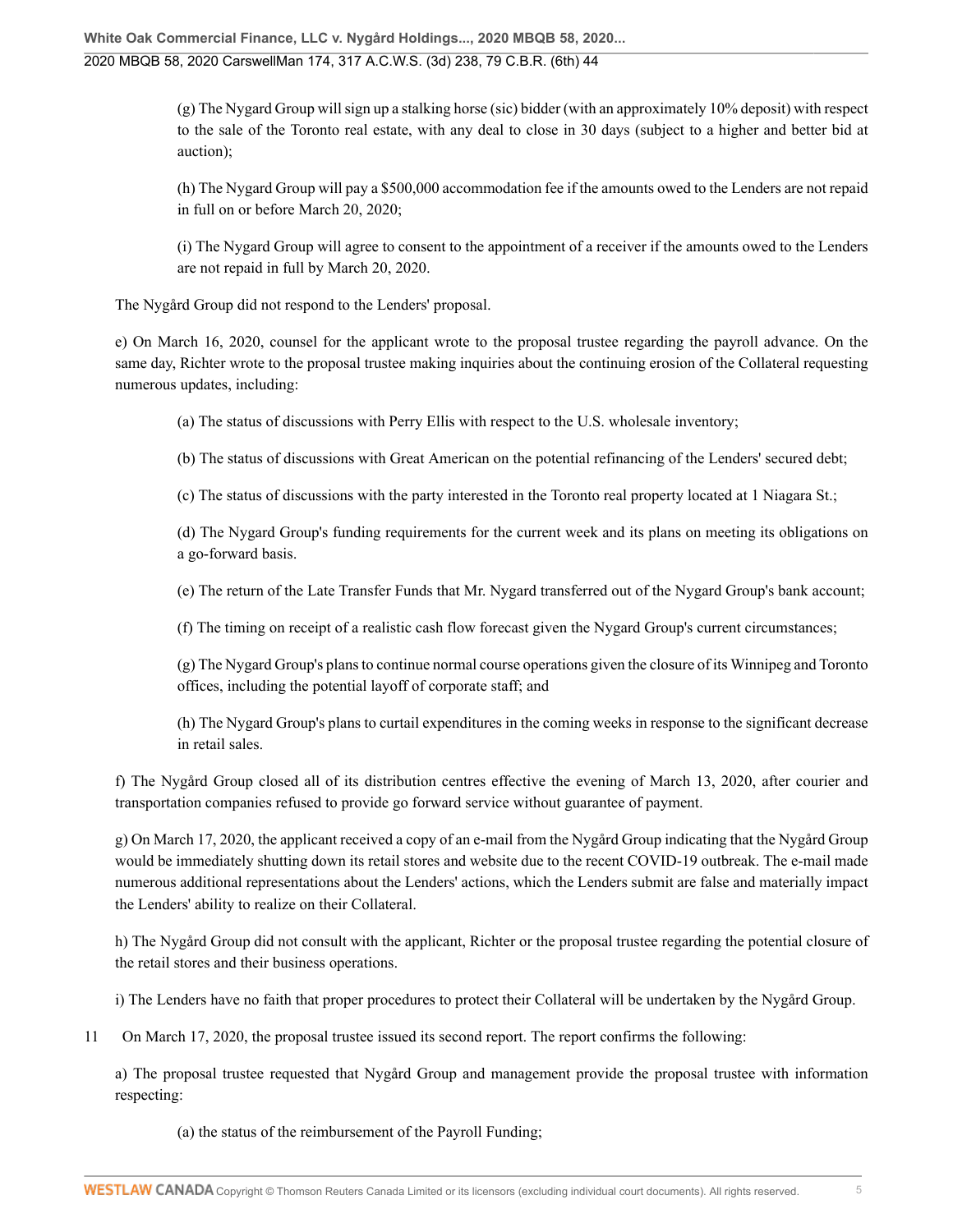(b) the status of funding for ongoing operations during for the week ending March 20, 2020;

(c) the cash flows and the underlying assumptions., drafts of which were prepared by each of the members of the Nygard Group and provided to the Proposal Trustee on the evening of Wednesday, March 11, 2020 and the four wall forecasts provided on Sunday March 16, 2020;

(d) the status of operations of the Nygard Group including measures being taken in response to the Covid-19 crisis (i.e. whether or not the stores and/ or distribution centres are to remain open);

(e) financial information relating to the Nygard Group's operations;

(f) electronic contact information for all employees of the Nygard Group (or access to internal email system) to provide the statutory required notices of the NOI proceedings; and

(g) the status of refinancing efforts of the Nygard Group.

b) Despite repeated requests for information, limited information was provided to the proposal trustee as established in the e-mails sent by the proposal trustee attached as Exhibits B and C to the second report.

c) The proposal trustee received information from the Nygård Group regarding efforts to sell real property located at 1 Niagara Street in Toronto, Ontario (the "Toronto Property"). The potential purchaser indicated that the offer to purchase is confidential. The proposal trustee advised the Nygård Group that it is not in a position to advise the court or stakeholders that the offer is fair or reasonable.

d) The proposal trustee received a copy of a notice entitled "Nygård closing 180 retail stores". The proposal trustee was not consulted in advance of the notice.

e) The second report concludes:

20. Based on the foregoing, the Proposal Trustee is not in a position to advise that the Nygard Group is acting with good faith or due diligence at this time.

21. The Proposal Trustee also notes that each of the members of the Nygard Group are required under the [BIA](http://nextcanada.westlaw.com/Link/Document/FullText?findType=Y&serNum=0280684824&pubNum=134158&originatingDoc=Ia348abda01036753e0540010e03eefe0&refType=IG&docFamilyGuid=I73f073f1f4e011d99f28ffa0ae8c2575&targetPreference=DocLanguage%3aEN&originationContext=document&vr=3.0&rs=cblt1.0&transitionType=DocumentItem&contextData=(sc.UserEnteredCitation)) to file cash flows by no later than Thursday, March 19, 2020 and such cash flows must be submitted to the OSB with a report from the Proposal Trustee on the reasonableness of the assumptions contained therein. The Proposal Trustee has not been provided with sufficient information to assess the draft cash flows provided and is of the view that it will not be in a position to file the required report on the reasonableness of the assumptions as required by the [BIA](http://nextcanada.westlaw.com/Link/Document/FullText?findType=Y&serNum=0280684824&pubNum=134158&originatingDoc=Ia348abda01036753e0540010e03eefe0&refType=IG&docFamilyGuid=I73f073f1f4e011d99f28ffa0ae8c2575&targetPreference=DocLanguage%3aEN&originationContext=document&vr=3.0&rs=cblt1.0&transitionType=DocumentItem&contextData=(sc.UserEnteredCitation)).

12 Two affidavits affirmed by Greg Fenske, on March 18, 2020, were received by the court. The second affidavit is a confidential affidavit regarding the potential sale of the Toronto Property and the sale of certain inventory.

13 The first affidavit responds to the affidavit of Mr. Dean affirmed March 17, 2020 and can be summarized as follows:

a) An explanation is provided as to why the Nygård Group was unable to fund payroll. The Nygård Group requisitioned \$1 million U.S. from an account at Stifel and the funds never made it into Nygård's Canadian bank accounts.

b) Nygård Group obtained a loan from Edson's Investments Inc. in the amount of \$500,000 U.S. to fund payroll. These funds were returned or transferred back to Edson's Investments Inc. when the applicant provided the funds for payroll on March 12, 2020. While Mr. Fenske states the Nygård Group will receive funds from Stifel, as at March 18, 2020, no funds were received.

c) Nygård Group did advise the Lenders of the funds that were required to pay bills in accordance with the Credit Agreement.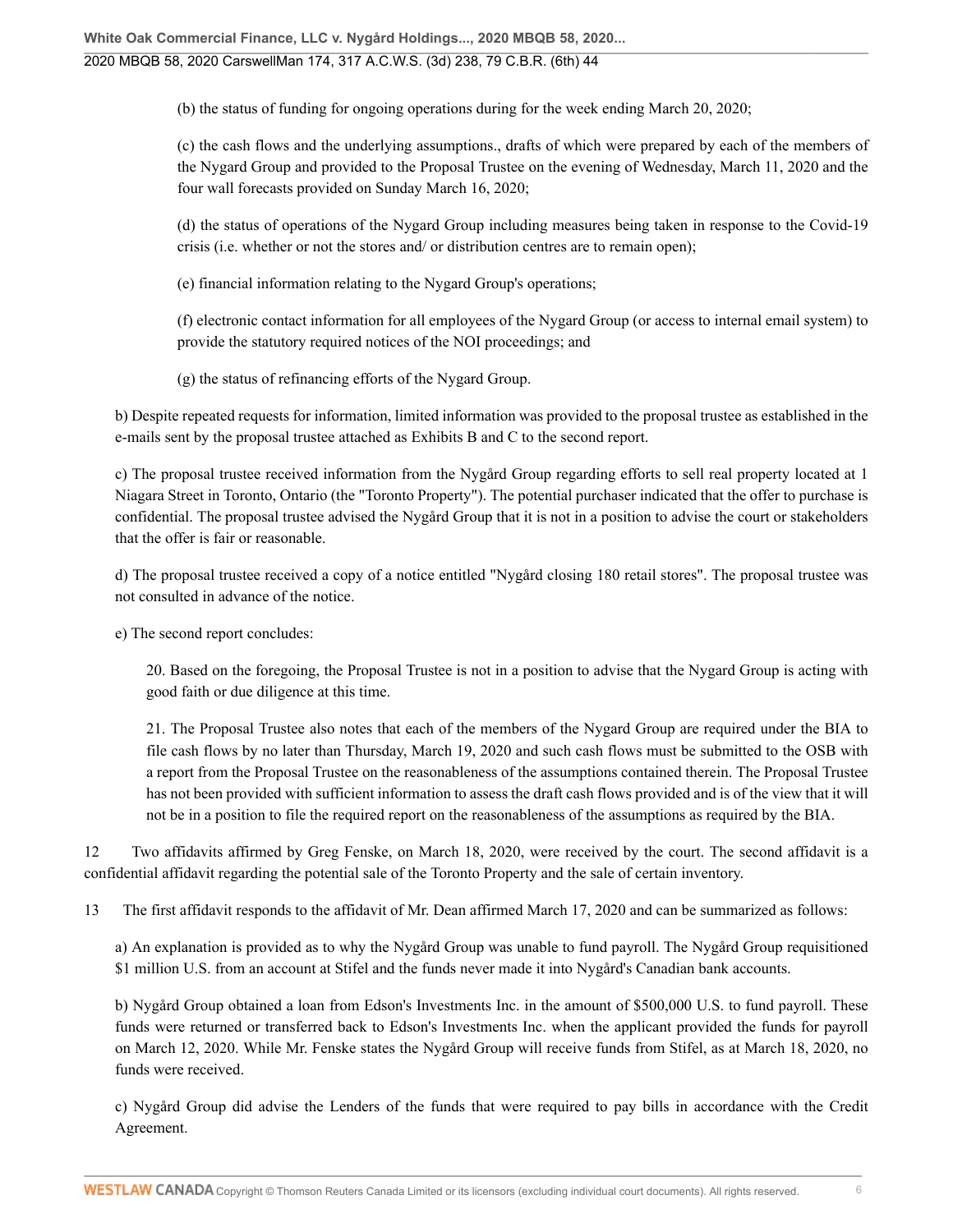d) The estimated payroll for the week of March 15, 2020, is \$900,000 Canadian and "that will be funded by the Nygård Group resources". (it is unclear what that term refers to and if it is an entity, it is not a named respondent)

e) The Nygård Group received a verbal offer from Perry Ellis to purchase one-half of the inventory in the U.S. The amount is disclosed in the confidential affidavit.

f) While a proposal to pay out the Lenders was to be received from Great American Capital, no proposal was received and the Nygård Group has moved on to having discussions with other Lenders to pay out the secured debt. No concrete proposal was presented.

g) The offer to purchase the Toronto Property dated March 16, 2020 from New York Brand Studio Inc., in Trust, was attached as Exhibit B to Mr. Fenske's affidavit and the purchase price is redacted. The confidential affidavit discloses the purchase price and the amount is substantially different from the purchase price that was included in the earlier affidavit affirmed by Mr. Fenske on March 12, 2020.

h) Nygård Group states that cash will be coming in from the sale of assets until the stores are reopened.

i) Nygård Group unilaterally laid off 1370 employees and provides reasons for closing the offices and stores for the safety of the employees and customers as a result of the COVID-19 virus. Nygård Group confirms that the Lenders and the proposal trustee were not consulted prior to making the decisions.

j) The Nygård Group plans to sell real property and generate \$25.4 million and pay \$20 million to the applicant pursuant to the Lenders' security.

k) Mr. Nygård will divest ownership and all Nygård Group of companies will continue under different ownership allowing the purchasers to move forward with the current employees of the Nygård Group.

l) The affidavit provides information regarding the steps taken by Nygård Group to market the sale of assets. Mr. Fenske states that the consideration to be paid under the purchase and sale agreement of the Toronto Property "... is reasonable and fair and is substantially higher than a liquidation value of the Nygård Group of companies assets in a Bankruptcy or Receivership." (See para. 29 of the affidavit of Greg Fenske affirmed March 18, 2020)

m) The proceeds from the sale of the Toronto Property and sale of inventory is to be paid to the applicant with the remainder of the monies, if any, to go to the proposal trustee to make a proposal to pay the remaining creditors.

n) The respondents seek an administrative charge to pay the proposal trustee and counsel for the proposal trustee.

o) Although no motion was filed, the respondents seek an extension of time of 30 days for the Nygård Group to make a proposal in bankruptcy.

p) Mr. Fenske states "... the Nygård Group of companies has acted, and is acting, in good faith and with due diligence in the proposal proceedings to date." (See para. 38 of the affidavit of Greg Fenske affirmed March 18, 2020)

## **Analysis and Decision**

14 The starting point for analysis is to determine whether the applicant has met the test for appointing a receiver pursuant to [s. 243 of the](http://nextcanada.westlaw.com/Link/Document/FullText?findType=Y&serNum=0280329932&pubNum=134158&originatingDoc=Ia348abda01036753e0540010e03eefe0&refType=IG&docFamilyGuid=Idba2ccabf42f11d99f28ffa0ae8c2575&targetPreference=DocLanguage%3aEN&originationContext=document&vr=3.0&rs=cblt1.0&transitionType=DocumentItem&contextData=(sc.UserEnteredCitation)) *BIA*. [Section 243\(1\) of the](http://nextcanada.westlaw.com/Link/Document/FullText?findType=Y&serNum=0280329932&pubNum=134158&originatingDoc=Ia348abda01036753e0540010e03eefe0&refType=IG&docFamilyGuid=Idba2ccabf42f11d99f28ffa0ae8c2575&targetPreference=DocLanguage%3aEN&originationContext=document&vr=3.0&rs=cblt1.0&transitionType=DocumentItem&contextData=(sc.UserEnteredCitation)#co_pp_AA69F595595E466EE0540010E03EEFE0) *BIA* and [s. 55\(1\) of the](http://nextcanada.westlaw.com/Link/Document/FullText?findType=Y&serNum=0280607332&pubNum=135363&originatingDoc=Ia348abda01036753e0540010e03eefe0&refType=IG&docFamilyGuid=I6ac606aaf4de11d99f28ffa0ae8c2575&targetPreference=DocLanguage%3aEN&originationContext=document&vr=3.0&rs=cblt1.0&transitionType=DocumentItem&contextData=(sc.UserEnteredCitation)#co_pp_AA914FF923C83511E0540010E03EEFE0) *QB Act* provide that a receiver may be appointed on application by a secured creditor, where it is "just or convenient" to do so. Such an order may authorize the receiver to:

**243(1)**

(a) take possession of all or substantially all of the inventory, accounts receivable or other property of an insolvent person or bankrupt that was acquired for or used in relation to a business carried on by the insolvent person or bankrupt;

. . . . .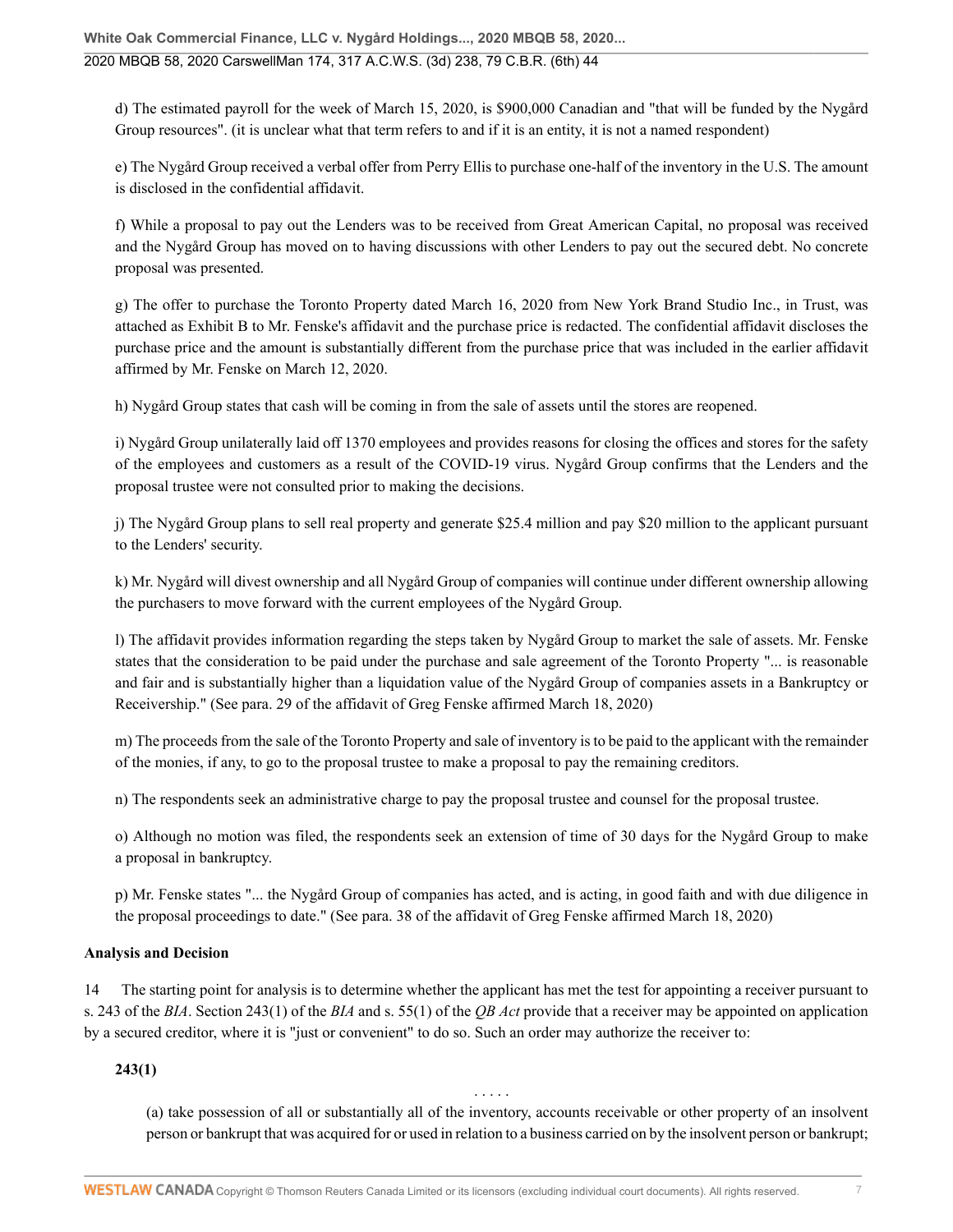(b) exercise any control that the court considers advisable over that property and over the insolvent person's or bankrupt's business; or

(c) take any other action that the court considers advisable.

15 On February 26, 2020, the applicant sent a notice of intention to enforce security as required pursuant to [s. 244\(1\) of the](http://nextcanada.westlaw.com/Link/Document/FullText?findType=Y&serNum=0280329936&pubNum=134158&originatingDoc=Ia348abda01036753e0540010e03eefe0&refType=IG&docFamilyGuid=Idba2ccaef42f11d99f28ffa0ae8c2575&targetPreference=DocLanguage%3aEN&originationContext=document&vr=3.0&rs=cblt1.0&transitionType=DocumentItem&contextData=(sc.UserEnteredCitation)#co_pp_AA69FEDE756B4DCFE0540010E03EEFE0) *BIA*.

16 I am satisfied on the basis of my review of all of the evidence, that it is just and convenient to appoint a receiver in the circumstances. I considered the factors outlined in the various authorities including:

a) Whether irreparable harm may be caused if no order is made, although such a requirement is not essential where, as in this case, the appointment of a receiver is authorized by the security documentation including the Credit Agreement. In this case, I am satisfied that irreparable harm may be caused if no order is made due to the various steps that have been taken by the Nygård Group as I will outline below;

b) The risk to the Lenders taking into consideration the Nygård Group equity in the assets and the need for protection or safeguarding of the assets;

c) The nature of the property, including real property and inventory and the potential that the value of the inventory is being materially impacted by steps taken by the Nygård Group.

d) The balance of convenience to the parties which, in my view, favours the appointment of the receiver to ensure the assets are protected, marketed in an appropriate manner to secure the highest market value and to take reasonable steps to ensure that employees of the Nygård Group are protected.

e) The fact that the applicant has the right to appoint a receiver under the Credit Agreement.

f) The principle that the appointment of a receiver is extraordinary relief which should be granted cautiously and sparingly. The evidence satisfies me that the appointment of a receiver is necessary, just and convenient in the circumstances.

g) I also considered the effect of the order on the parties, the conduct of the parties, the length of time that the receiver may be in place, the cost to the parties and the likelihood of maximizing return to the parties. All of these factors favour appointing a receiver in the circumstances. (See *[Bank of Nova Scotia v. Freure Village on Clair Creek](http://nextcanada.westlaw.com/Link/Document/FullText?findType=Y&pubNum=6407&serNum=1996444191&originationContext=document&transitionType=DocumentItem&vr=3.0&rs=cblt1.0&contextData=(sc.UserEnteredCitation))*, 1996 CanLII 8258, [1996] O.J. No. 5088 (Ont. Gen. Div. [Commercial List]); *Callidus Capital Corp. v. Carcap Inc.*[, 2012 ONSC 163, \[2012\]](http://nextcanada.westlaw.com/Link/Document/FullText?findType=Y&pubNum=6407&serNum=2026850920&originationContext=document&transitionType=DocumentItem&vr=3.0&rs=cblt1.0&contextData=(sc.UserEnteredCitation)) [O.J. No. 62](http://nextcanada.westlaw.com/Link/Document/FullText?findType=Y&pubNum=6407&serNum=2026850920&originationContext=document&transitionType=DocumentItem&vr=3.0&rs=cblt1.0&contextData=(sc.UserEnteredCitation)) (Ont. S.C.J. [Commercial List]); *Romspen Investment Corp. v. 6711162 Canada Inc.*[, 2014 ONSC 2781, \[2014\]](http://nextcanada.westlaw.com/Link/Document/FullText?findType=Y&pubNum=6407&serNum=2033330319&originationContext=document&transitionType=DocumentItem&vr=3.0&rs=cblt1.0&contextData=(sc.UserEnteredCitation)) [O.J. No. 2146](http://nextcanada.westlaw.com/Link/Document/FullText?findType=Y&pubNum=6407&serNum=2033330319&originationContext=document&transitionType=DocumentItem&vr=3.0&rs=cblt1.0&contextData=(sc.UserEnteredCitation)) (Ont. S.C.J. [Commercial List]); *Textron Financial Canada Ltd. v. Chetwynd Motels Ltd.*[, 2010 BCSC 477,](http://nextcanada.westlaw.com/Link/Document/FullText?findType=Y&pubNum=6407&serNum=2021744657&originationContext=document&transitionType=DocumentItem&vr=3.0&rs=cblt1.0&contextData=(sc.UserEnteredCitation)) [\[2010\] B.C.J. No. 635](http://nextcanada.westlaw.com/Link/Document/FullText?findType=Y&pubNum=6407&serNum=2021744657&originationContext=document&transitionType=DocumentItem&vr=3.0&rs=cblt1.0&contextData=(sc.UserEnteredCitation)) (B.C. S.C. [In Chambers]); and *7451190 Manitoba Ltd v. CWB Maxium Financial Inc et al*[, 2019](http://nextcanada.westlaw.com/Link/Document/FullText?findType=Y&pubNum=6407&serNum=2049235491&originationContext=document&transitionType=DocumentItem&vr=3.0&rs=cblt1.0&contextData=(sc.UserEnteredCitation)) [MBCA 95, \[2019\] M.J. No. 246](http://nextcanada.westlaw.com/Link/Document/FullText?findType=Y&pubNum=6407&serNum=2049235491&originationContext=document&transitionType=DocumentItem&vr=3.0&rs=cblt1.0&contextData=(sc.UserEnteredCitation)) (Man. C.A.) (QL))

17 I previously found, as outlined in my reasons for decision given March 13, 2020, that the evidence filed presented a "... strong basis and rationale for the applicant to be concerned about the stability of the Nygård Group and in my view justifies the applicant taking steps to enforce its security and seek immediate repayment of the outstanding indebtedness. The Dean affidavit outlines in considerable detail the breaches of the Credit Agreement. (Exhibit D to Mr. Dean's affidavit) and the reason why the applicant has lost all confidence and faith in the Nygård Group complying with the governing Credit Agreement."

18 Had the Canadian Nygård entities not filed the NOIs, I would have had no hesitation in granting the receivership order last week. As explained in my reasons for decision delivered March 13, 2020:

The proposal provisions of the *[BIA](http://nextcanada.westlaw.com/Link/Document/FullText?findType=Y&serNum=0280684824&pubNum=134158&originatingDoc=Ia348abda01036753e0540010e03eefe0&refType=IG&docFamilyGuid=I73f073f1f4e011d99f28ffa0ae8c2575&targetPreference=DocLanguage%3aEN&originationContext=document&vr=3.0&rs=cblt1.0&transitionType=DocumentItem&contextData=(sc.UserEnteredCitation))* permit insolvent persons to avoid or postpone bankruptcy by complying with the provisions by appointing a proposal trustee and making a proposal to all creditors, including secured creditors. The proposal trustee must review Nygård Group cashflow statements and the proposal for their reasonableness and file reports in court.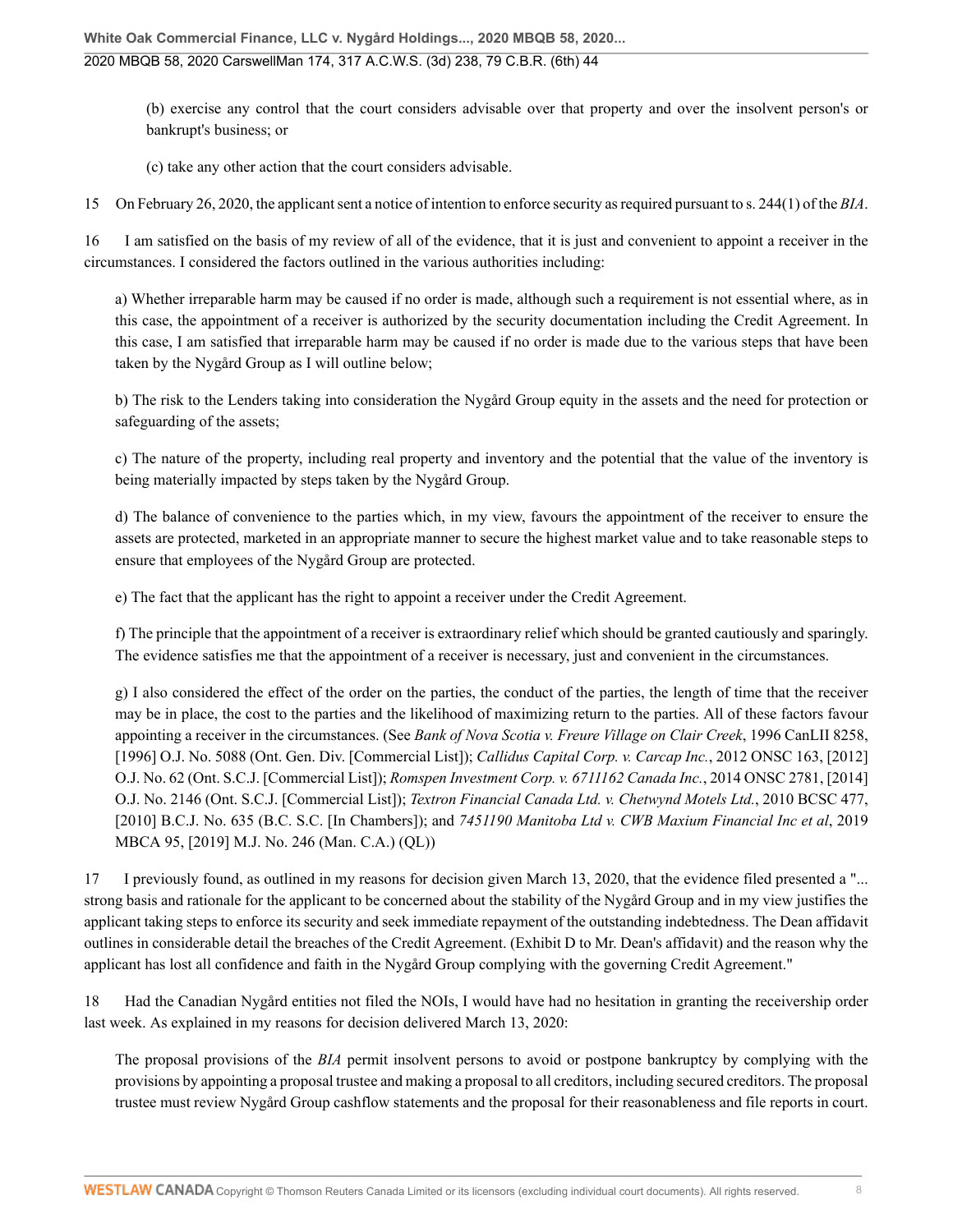### 2020 MBQB 58, 2020 CarswellMan 174, 317 A.C.W.S. (3d) 238, 79 C.B.R. (6th) 44

The proposal trustee monitors the debtors and must report regarding any material adverse change to creditors without delay after receiving information regarding any changes, which adds transparency to the proposal process.

The proposal trustee is an officer of the court and must impartially represent the interests of creditors. If the proposal trustee knows of dispositions, transfers of property or steps taken by the debtor that are material, the proposal trustee must disclose that information to creditors so that they may take such action as they deem appropriate.

It is necessary for the court to weigh the interests of all creditors in the proposal process and the interests of the primary secured party, the applicant. I am satisfied that it is in the best interests of all of the creditors to permit the respondents to restructure and make a viable proposal to the creditors pursuant to the proposal process.

That said, I am not satisfied that Nygård Group has been dealing with its lenders in good faith and the appropriate action to take is to impose deadlines on the Nygård Group to satisfy the statements made in the Fenske affidavit and made orally by the respondents' counsel in court yesterday.

In my view, it is premature to terminate or lift the 30 day stay period, particularly in light of the representations that the Nygård Group has made to this court. I am not satisfied that there is no viable proposal that can be made by the respondents as submitted by the applicant.

The evidence filed by the respondents suggests that a viable proposal may be made to creditors and to the applicant. While there is evidence that the respondents have not acted in good faith and with due diligence in their dealings with the applicant, I direct that the respondents must continue to comply with the terms and conditions of the credit agreement and ancillary documents pending receipt of the outcome of the negotiations that are presently being undertaken to pay out the indebtedness of the applicant by March 20, 2020.

I am not satisfied that the applicant will be materially prejudiced by the continuing operation of the stay of proceedings, so long as the respondents are making good faith efforts to continue to operate the Nygård Group business in the best interests of all stakeholders, including making arrangements to continue to meet the payroll and pay its employees and taking immediate steps to finalize financing to pay the outstanding indebtedness of the applicant by March 20, 2020.

In the meantime, over the course of the next week, the respondents are ordered and directed to provide RAG ongoing access to financial information by virtue of the inspection rights under the credit agreement. The Nygård Group must not dispose of any assets or transfer shares or transfer funds deposited in the corporate bank accounts to other bank accounts other than in the ordinary course of business without consent of the proposal trustee, the applicant and RAG.

If necessary, the court will make a determination if there is a dispute about a step proposed to be taken by the Nygård Group. In other words, all business of the Nygård Group, including transactions, shall continue in the ordinary course of business and in accordance with the strict terms of the credit agreement.

19 The further evidence that has been filed since March 13, 2020, satisfies me that the Nygård Group has not been acting in good faith and with due diligence. I am also satisfied that the Nygård Group cannot be left as a debtor in possession and the proposal process cannot continue. The second report from the proposal trustee states that the proposal trustee is not in a position to advise that the Nygård Group is acting with good faith or due diligence at this time. Further, the proposal trustee was not provided with sufficient information to assess the draft cash flows provided and is not in a position to file the required report on the reasonableness of the assumptions as required by the *[BIA](http://nextcanada.westlaw.com/Link/Document/FullText?findType=Y&serNum=0280684824&pubNum=134158&originatingDoc=Ia348abda01036753e0540010e03eefe0&refType=IG&docFamilyGuid=I73f073f1f4e011d99f28ffa0ae8c2575&targetPreference=DocLanguage%3aEN&originationContext=document&vr=3.0&rs=cblt1.0&transitionType=DocumentItem&contextData=(sc.UserEnteredCitation))*.

20 As a result of the Nygård Group failing to provide accurate and timely information to the proposal trustee and the Lenders, the proposal proceedings are untenable. Further, the Nygård Group has no plan to continue to fund its operations and no other lender has stepped up to provide the necessary financing to pay out the Lenders.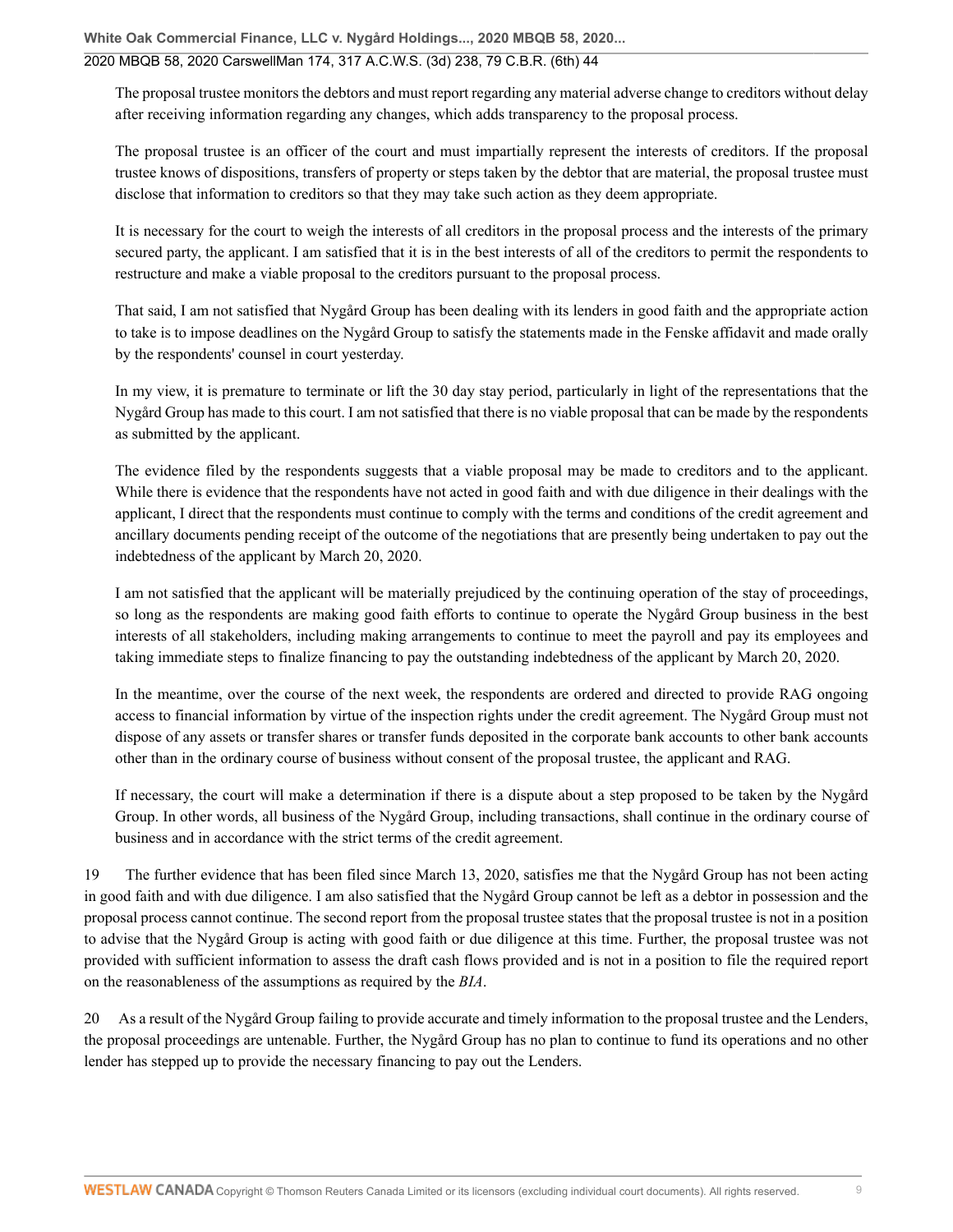21 The closure of the retail stores, distribution centres and website without consulting the Lenders and the proposal trustee is a serious concern that directly affects the ability of the Nygård Group to continue to operate and for the applicant to realize on the Collateral.

22 I agree with the applicant that the Nygård Group has provided no information to the Lenders about:

a) What has happened to the employees and specifically how they have been dealt with;

b) How the retail stores are being secured and locked down;

c) How the inventory located in the stores is being dealt with, if at all;

d) What is happening with the Nygård Group wholesale customers; or

e) How the Nygård Group is planning to sell its inventory other than the reference to the Perry Ellis potential offer.

23 It is fundamental for the proposal process to continue that the Nygård Group cooperate with the proposal trustee and that the proposal trustee be in a position to state specifically that the parties subject to the proposal proceeding have been acting in good faith and with due diligence. As noted above, that has not occurred.

24 In addition to the foregoing, the Nygård Group has failed to comply with orders made by this court and undertakings given by their counsel. Specifically, and contrary to their counsel's representations in court on March 12, 2020, the Nygård Group has failed to return the payroll funds to the Nygård Group's bank account and repay the applicant the payroll advance. The explanation provided in the affidavit of Mr. Fenske affirmed March 18, 2020 is inconsistent with what the court was advised on March 12, 2020.

25 The Nygård Group was directed pursuant to orders made by the court on March 12 and 13, 2020, to continue to comply with the Credit Agreement. The unilateral closing of its retail stores, distribution centres and website without consulting with the Lenders or the proposal trustee is in breach of the Credit Agreement and the court order. I also find that it is a material adverse change to the creditors which placed the proposal trustee in the position of not being able to comply with its duties under the *[BIA](http://nextcanada.westlaw.com/Link/Document/FullText?findType=Y&serNum=0280684824&pubNum=134158&originatingDoc=Ia348abda01036753e0540010e03eefe0&refType=IG&docFamilyGuid=I73f073f1f4e011d99f28ffa0ae8c2575&targetPreference=DocLanguage%3aEN&originationContext=document&vr=3.0&rs=cblt1.0&transitionType=DocumentItem&contextData=(sc.UserEnteredCitation))*.

26 I agree with the applicant that in light of the events that have occurred since March 12, 2020, the appointment of Richter was urgently required and Richter was appointed as receiver effective March 18, 2020.

27 Richter is in the best position to assess the reasonableness of the offers to purchase the real estate and make a motion to court with evidence seeking approval. The evidence filed by the Nygård Group is insufficient to assess the reasonableness of the sale of the Toronto Property and the real estate located in Winnipeg. The proposal trustee stated at para. 15 of the second report that it is not in a position to advise the court or stakeholders that the offer respecting the Toronto Property is fair and reasonable.

28 The events that occurred since orders were made on March 12 and 13, 2020, are material developments that have caused or had the potential to cause a material prejudice to the Lenders and to the Nygård Group's business, creditors and stakeholders.

29 The adjournment of the receivership application on March 13, 2020 and allowing the proposal proceedings to continue with the oversight of the proposal trustee was not granting the Nygård Group a licence to operate with impunity. The court's decision on March 13, 2020, was to allow the respondents a limited period of time to make good faith efforts to repay the debt owing to the Lenders and to fully cooperate with the proposal trustee.

30 I am satisfied that the appropriate course of action is to lift the stay of proceedings that was granted pursuant to [s. 69\(1\) of](http://nextcanada.westlaw.com/Link/Document/FullText?findType=Y&serNum=0280329541&pubNum=134158&originatingDoc=Ia348abda01036753e0540010e03eefe0&refType=IG&docFamilyGuid=I31658ebdf43a11d99f28ffa0ae8c2575&targetPreference=DocLanguage%3aEN&originationContext=document&vr=3.0&rs=cblt1.0&transitionType=DocumentItem&contextData=(sc.UserEnteredCitation)#co_pp_AA6E1BA6DA44052CE0540010E03EEFE0) the *[BIA](http://nextcanada.westlaw.com/Link/Document/FullText?findType=Y&serNum=0280329541&pubNum=134158&originatingDoc=Ia348abda01036753e0540010e03eefe0&refType=IG&docFamilyGuid=I31658ebdf43a11d99f28ffa0ae8c2575&targetPreference=DocLanguage%3aEN&originationContext=document&vr=3.0&rs=cblt1.0&transitionType=DocumentItem&contextData=(sc.UserEnteredCitation)#co_pp_AA6E1BA6DA44052CE0540010E03EEFE0)*. The court has jurisdiction pursuant to [s. 69.4 of the](http://nextcanada.westlaw.com/Link/Document/FullText?findType=Y&serNum=0280329552&pubNum=134158&originatingDoc=Ia348abda01036753e0540010e03eefe0&refType=IG&docFamilyGuid=Idba2a55ff42f11d99f28ffa0ae8c2575&targetPreference=DocLanguage%3aEN&originationContext=document&vr=3.0&rs=cblt1.0&transitionType=DocumentItem&contextData=(sc.UserEnteredCitation)) *BIA* to lift the stay in circumstances in which the court is satisfied:

**69.4**

(a) that the creditor or person is likely to be materially prejudiced by the continued operation of those sections; or

. . . . .